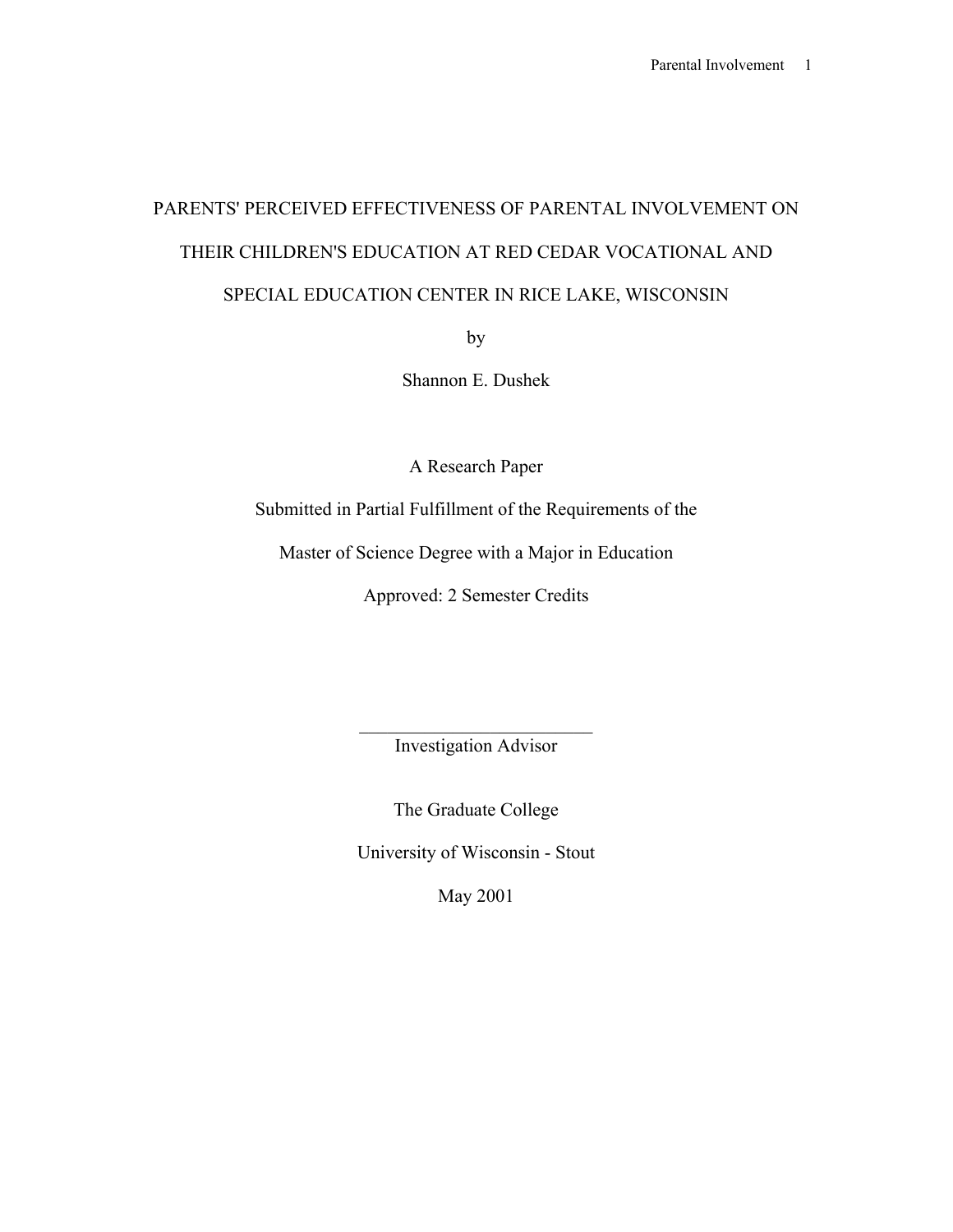# THE GRADUATE COLLEGE UNIVERSITY OF WISCONSIN-STOUT MENOMONIE, WI 54751

# ABSTRACT

**Dushek Shannon** E. (Writer) (Last Name) (First) (Initial) PARENTS' PERCEIVED EFFECTIVENESS OF PARENTAL INVOLVMENT ON THEIR CHILDREN'S EDUCATION AT RED CEDAR VOCATIONAL AND SPECIAL EDUCATION CENTER IN RICE LAKE, WISCONSIN (Title) Education Helen Swanson 5/01 73 (Graduate Major) (Research Advisor) (Month/Year) (No. of Pages)

## American Psychological Association (APA) Publication Manual (Name of Style Manual Used in this Study)

The primary purpose of this study was to describe the parents' perceived effectiveness of parental involvement on their children's education. The school that participated in the study was Red Cedar Vocational and Special Education Center in the Rice Lake Area School District in the spring of 2001. Parental involvement was defined as the parent or parents' participation in an on-going parent program, school events and activities, and involvement in setting goals and objectives. An experimenter-designed survey of fourteen questions was administered to 16 parents. This study showed that there was a high correspondence between the degree of parental involvement and perceived student success. There was also, however, a low number of parents who actually became involved in all aspects of their children's education; the most frequent barriers being scheduling conflicts and lack of child care for other child(ren) in the home. It is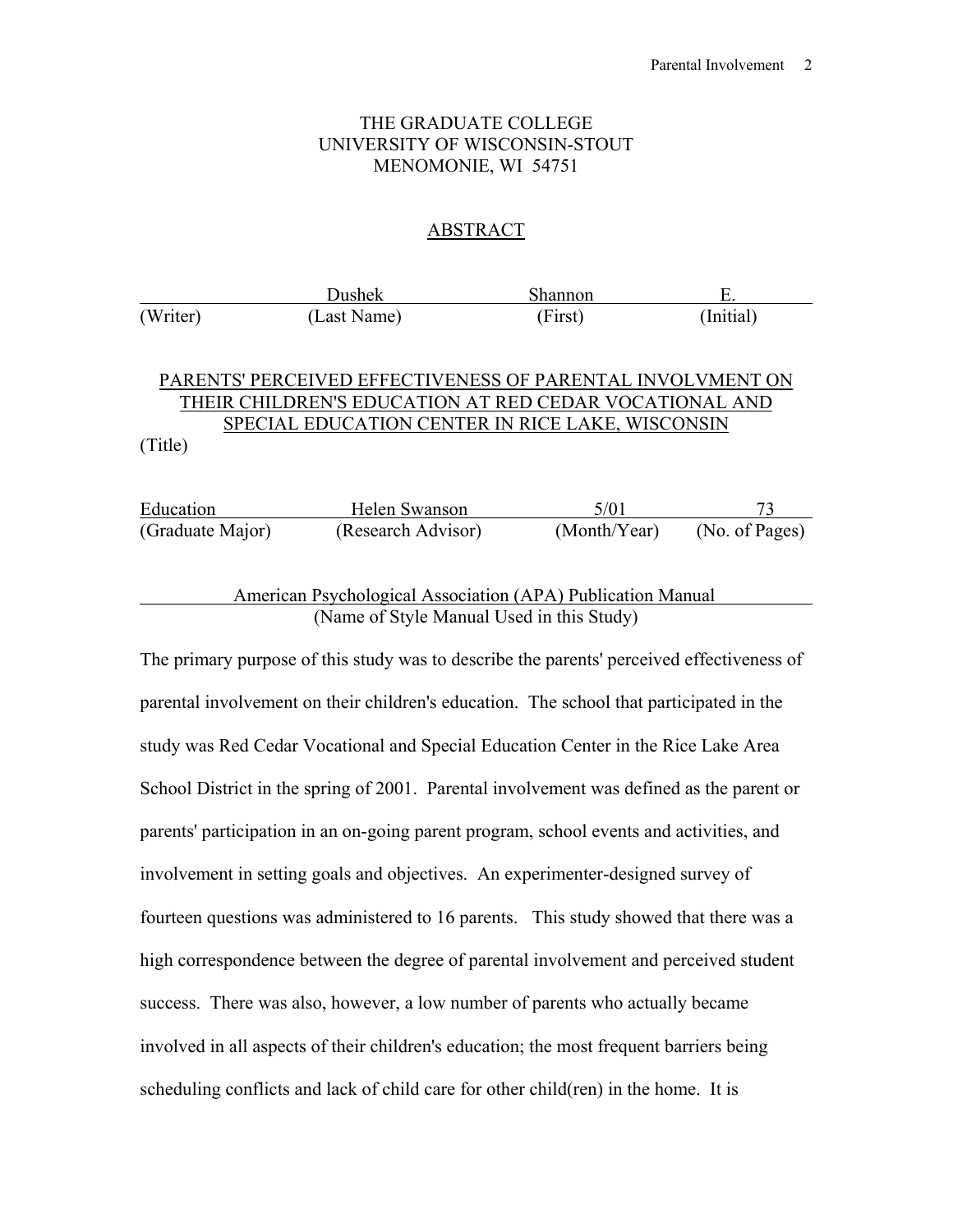recommended that parents and schools communicate with each other about learning objectives and children's progress through newsletters, school handbooks, parent-teacher conferences, open houses, and telephone calls in order to maximize opportunities for communications in light of scheduling conflicts which preclude parental involvement to some extent (McDonald & Frey, 1999).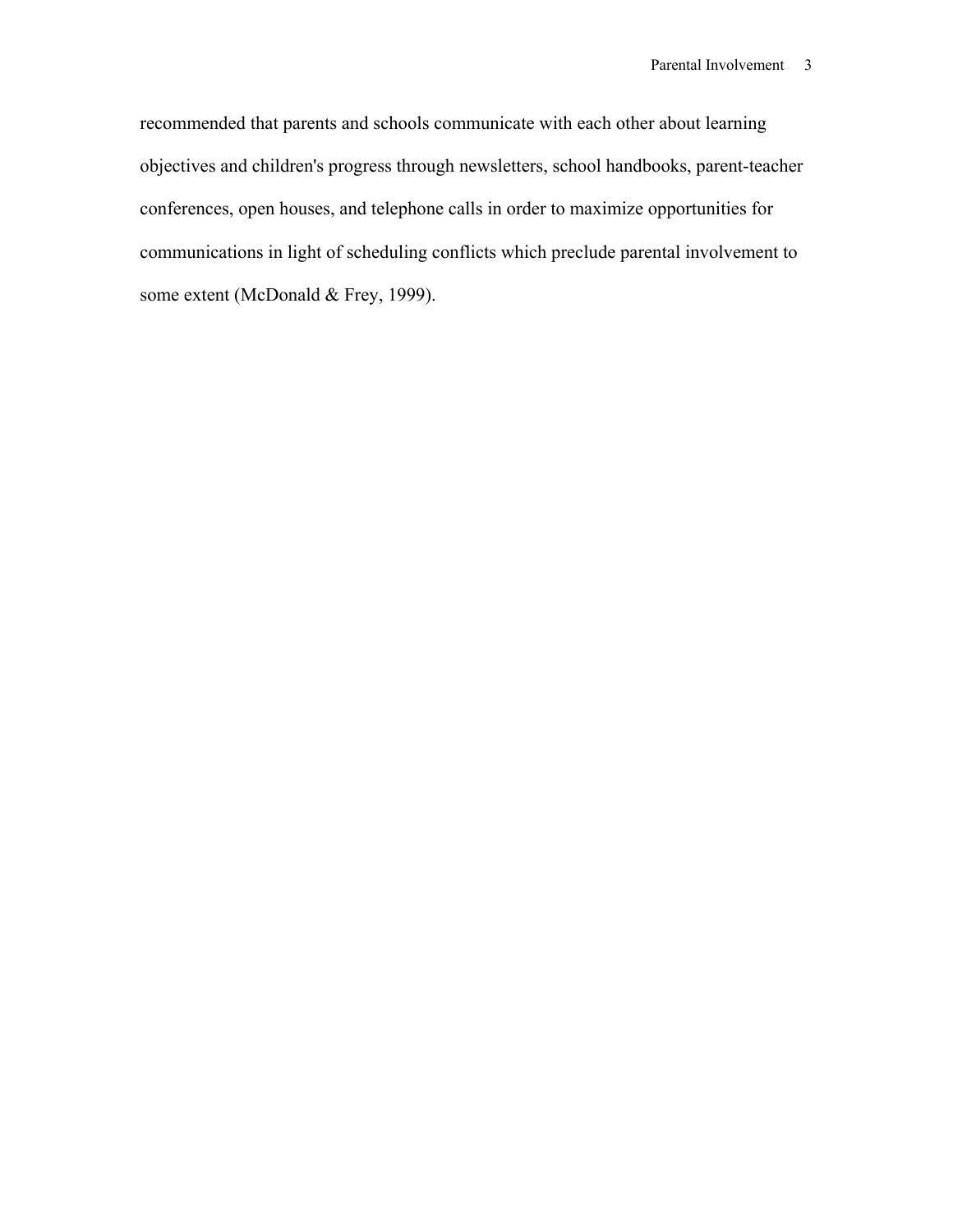# Acknowledgements

My sincere appreciation is extended to the following individuals:

 Helen Swanson, my thesis advisor, for her encouragement and expertise in this research study; the faculty and staff at Red Cedar Vocational and Special Education Center for their support in my study and availability of their school; and all of the parents who participated in my survey. Thank you for your patience and general interest in my project.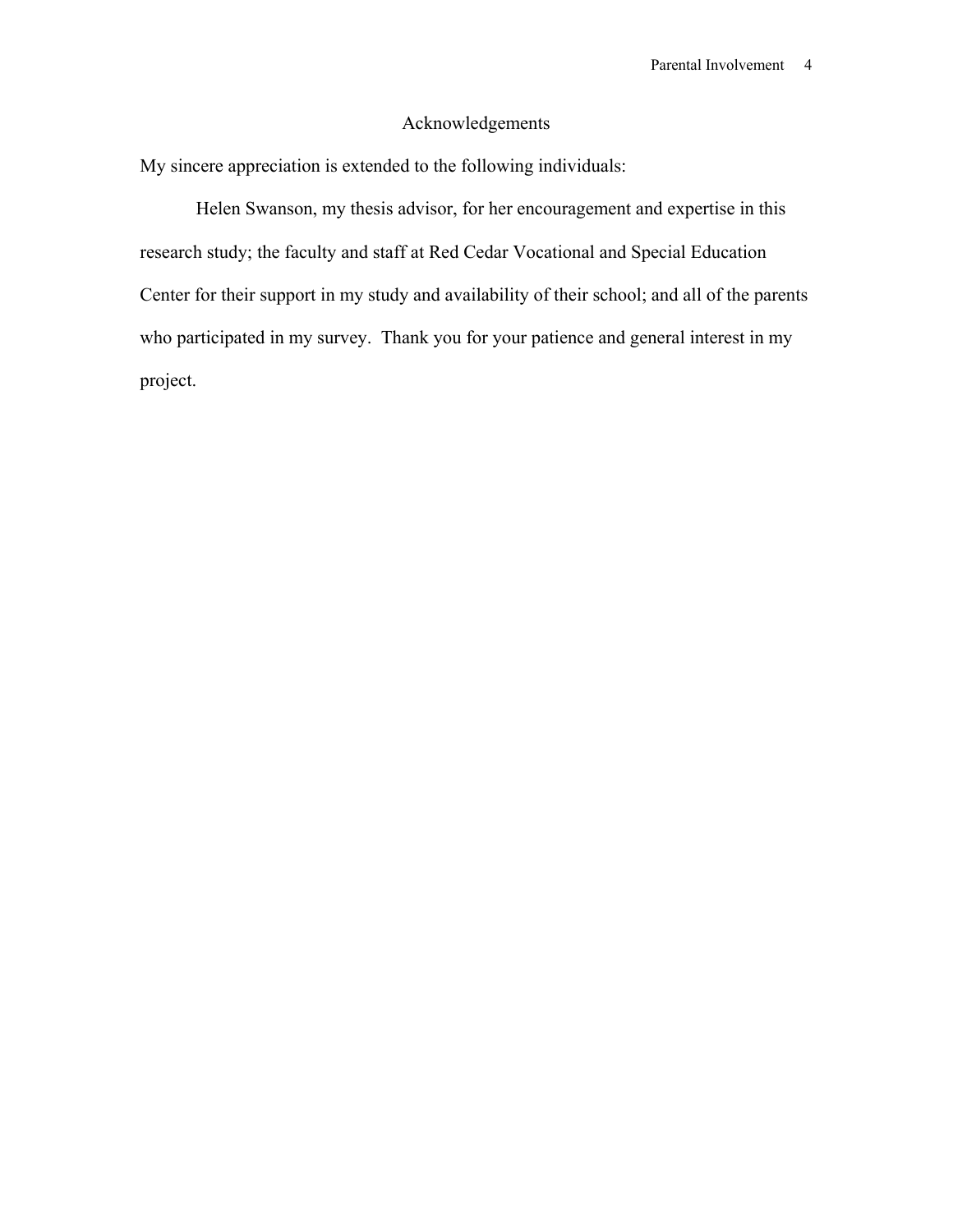# Table of Contents

|                                                        | Page           |
|--------------------------------------------------------|----------------|
| <b>TITLE PAGE</b>                                      | 1              |
| <b>ABSTRACT</b>                                        | $\overline{2}$ |
| <b>ACKNOWLEDGEMENTS</b>                                | 4              |
| <b>CHAPTER 1: INTRODUCTION</b>                         | 10             |
| <b>Statement of Problem</b>                            | 12             |
| <b>Research Objectives</b>                             | 12             |
| Definition of Terms                                    | 13             |
| Assumptions                                            | 13             |
| Limitations                                            | 13             |
| <b>CHAPTER 2: LITERATURE REVIEW</b>                    | 14             |
| Linking Parental Role to Children's Success            | 14             |
| Learning and Family Status and Structure               | 20             |
| Learning Mechanisms Influenced by Parental Involvement | 22             |
| Reform: Policies to Encourage Parental Involvement     | 25             |
| Ideology and Empowerment of Parental Involvement       | 27             |
| <b>Education of Special Needs Youth</b>                | 28             |
| <b>CHAPTER 3: METHODOLOGY</b>                          | 33             |
| Human Subjects Protection                              | 33             |
| <b>Description of Participants</b>                     | 33             |
| Instrumentation                                        | 34             |
| <b>Data Collection Procedures</b>                      | 35             |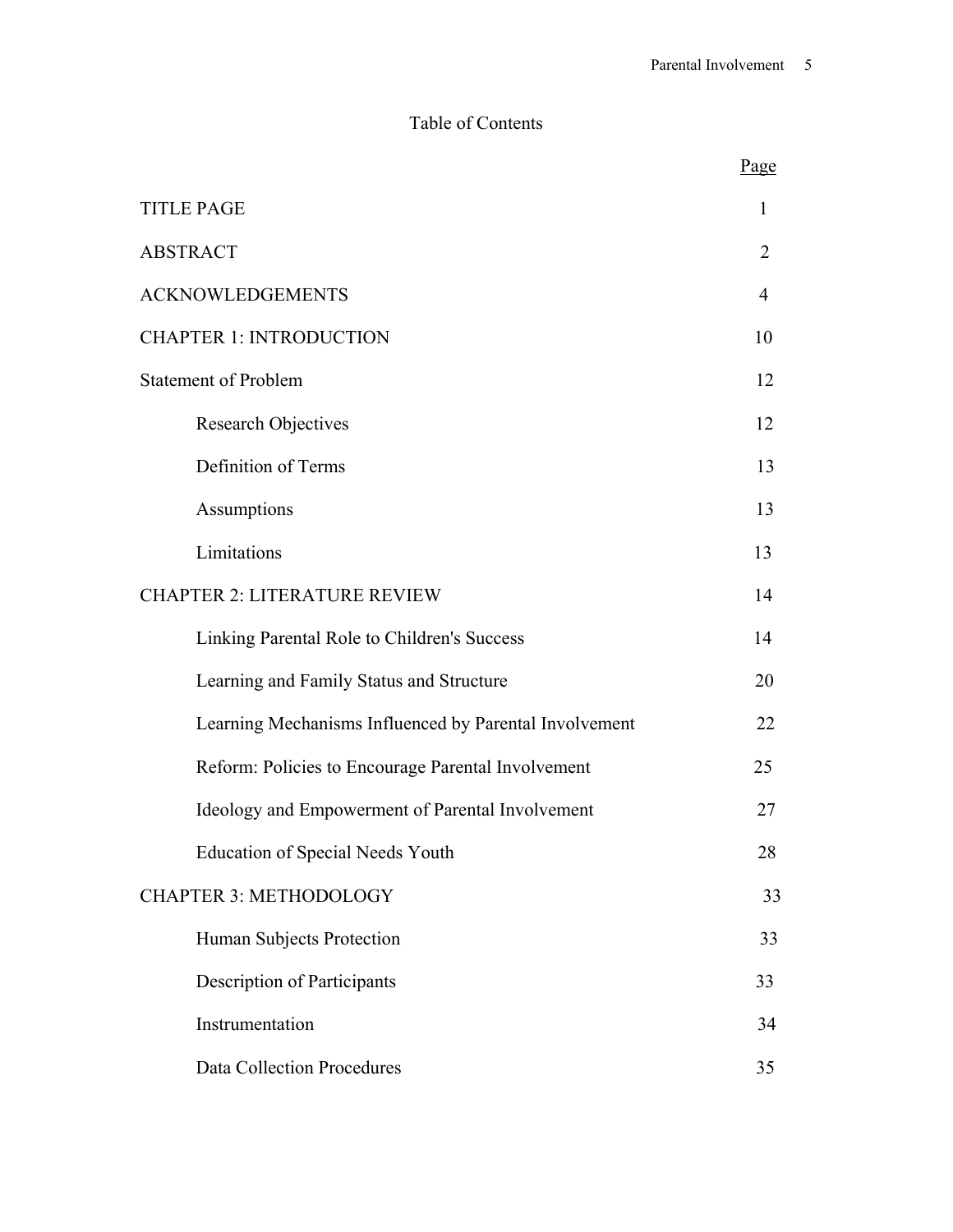| Data Analysis                                                       | 36 |
|---------------------------------------------------------------------|----|
| Limitations                                                         | 36 |
| <b>CHAPTER 4: RESULTS</b>                                           | 37 |
| Demographic Information                                             | 37 |
| Research Objective 1                                                | 37 |
| Research Objective 2                                                | 38 |
| Research Objective 3                                                | 38 |
| Research Objective 4                                                | 39 |
| Research Objective 5                                                | 39 |
| Research Objective 6                                                | 39 |
| Awareness/Understanding of "Coffee Talk"                            | 40 |
| Number of Meetings Attended                                         | 41 |
| Degree that Needs are Met                                           | 41 |
| Participation in School Events                                      | 41 |
| <b>Suggestions Regarding Child's IEP</b>                            | 42 |
| Effectiveness of Parental Involvement Opportunities                 | 42 |
| Benefits of Parental Involvement to Teachers                        | 43 |
| Personal Benefits from Parental Involvement                         | 43 |
| Parental Over-Involvement and Discouragement of Child's Performance | 43 |
| Organized Programs and Improvement of Parent/Child Relationship     | 44 |
| Barriers to Parental Involvement                                    | 44 |
| <b>Open-ended Questions</b>                                         | 44 |
| <b>CHAPTER 5: DISCUSSION</b>                                        | 47 |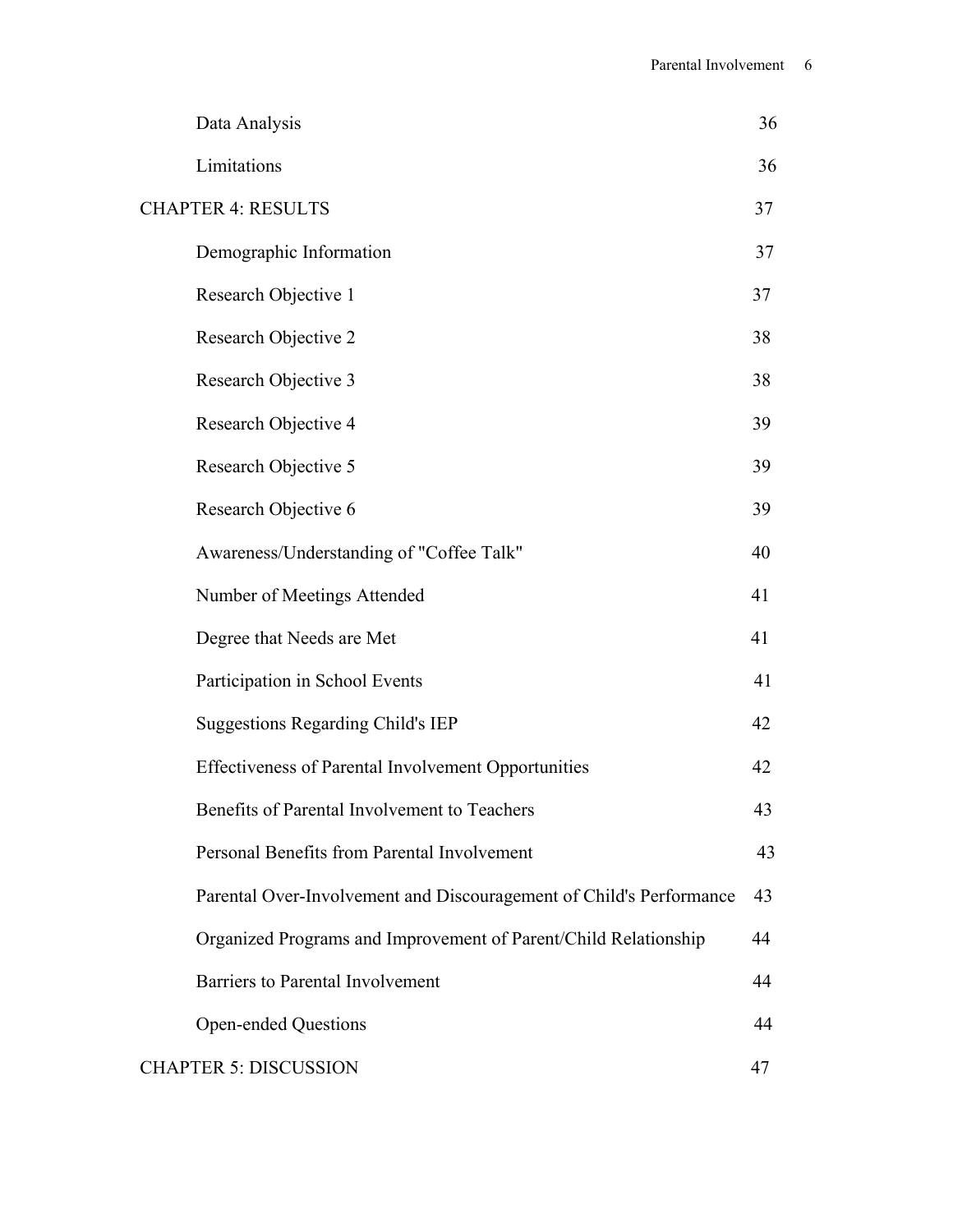| CONCLUSIONS AND RECOMMENDATIONS   | 52. |
|-----------------------------------|-----|
| <b>REFERENCES</b>                 | 53  |
| <b>APPENDICES</b>                 | 57  |
| A. Informed Parental Consent Form | 57  |
| B. Parental Involvement Survey    | 59  |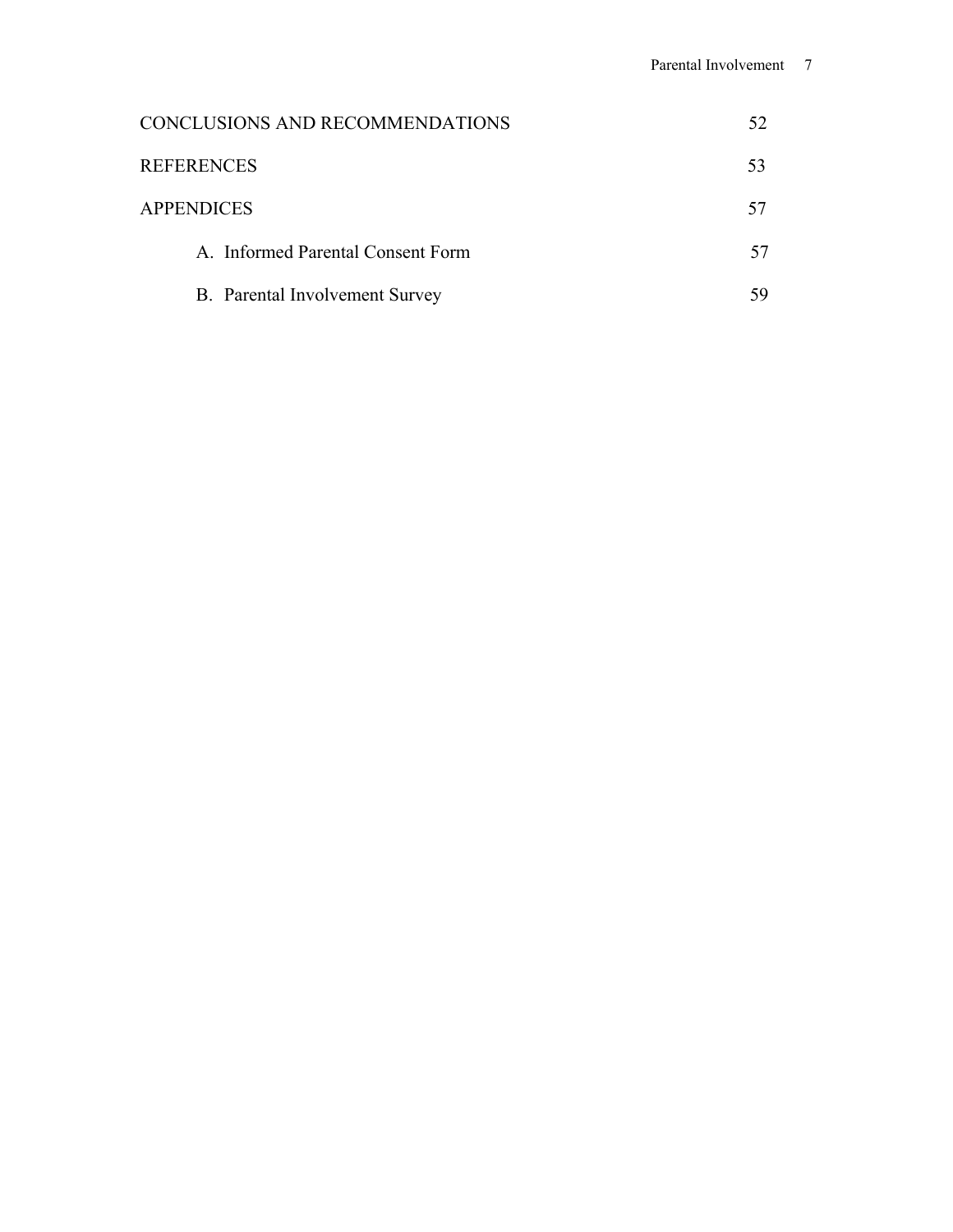# List of Tables

| Table                                                                             |    |
|-----------------------------------------------------------------------------------|----|
| 1. Frequency Distribution of Level of Awareness/Understanding of the Parental     |    |
| Involvement Program, "Coffee Talk"                                                | 63 |
| 2. Frequency Distribution of Parental Involvement "Coffee Talk" Meetings          |    |
| Attended by the Participants                                                      | 64 |
| 3. Frequency Distribution of Degree to which Parents Believe their need for       |    |
| Parental Involvement will be met by the "Coffee Talk" Program                     | 65 |
| 4. Frequency Distribution of Level of Parental Involvement in School Events       |    |
| and Activities: Holiday Programs, Field Trips, Volunteerism, and                  |    |
| Parent-Teacher Conferences                                                        | 66 |
| 5. Frequency Distribution of Suggestions to School Personnel Regarding Goals      |    |
| and Objectives for Child's Individualized Education Program (IEP)                 | 67 |
| 6. Frequency Distribution of Beliefs that Involvement in "Coffee Talk" and        |    |
| other Parental Involvement Opportunities are Effective for Child(ren)'s           |    |
| <b>Educational Success</b>                                                        | 68 |
| 7. Frequency Distribution of Beliefs in Parental Involvement as Beneficial to the |    |
| Teachers in Aiding in their Child(ren)'s Educational Progress                     | 69 |
| 8. Frequency Distribution of Beliefs in Personal Benefit in Education Due to      |    |
| Own Parental Involvement as a Child                                               | 70 |
| 9. Frequency Distribution of Beliefs Regarding Parental Over-Involvement and      |    |
| Discouragement of Child's Successful Educational Performance                      | 71 |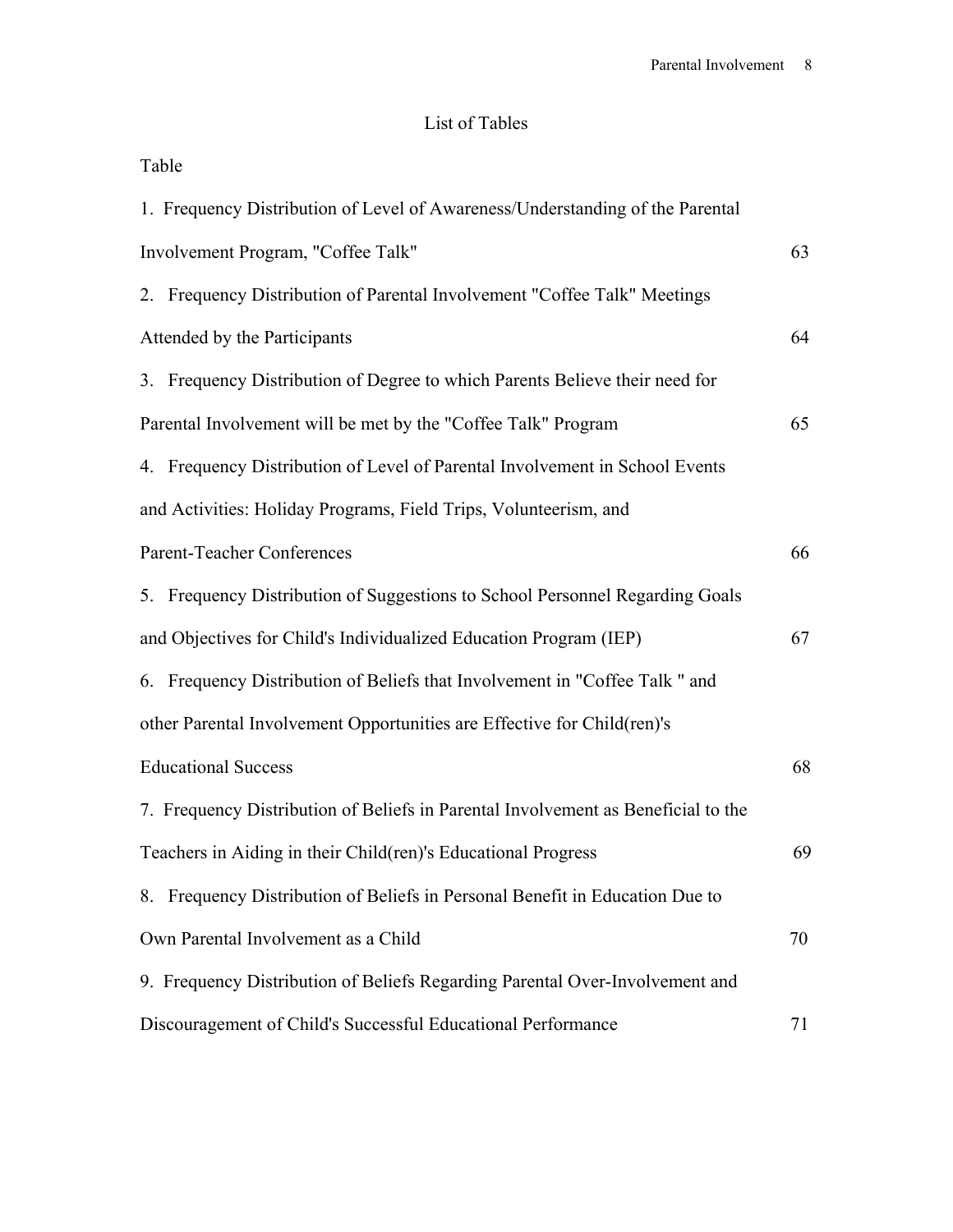| 10. Frequency Distribution of Responses to Statement that Organized Parental  |     |
|-------------------------------------------------------------------------------|-----|
| Involvement Programs such as "Coffee Talk" can Improve the Parent-Child       |     |
| Relationship                                                                  | 72. |
| 11. Frequency Distribution of Barriers to Parental Involvement Experienced by |     |
| the Participants                                                              | 73  |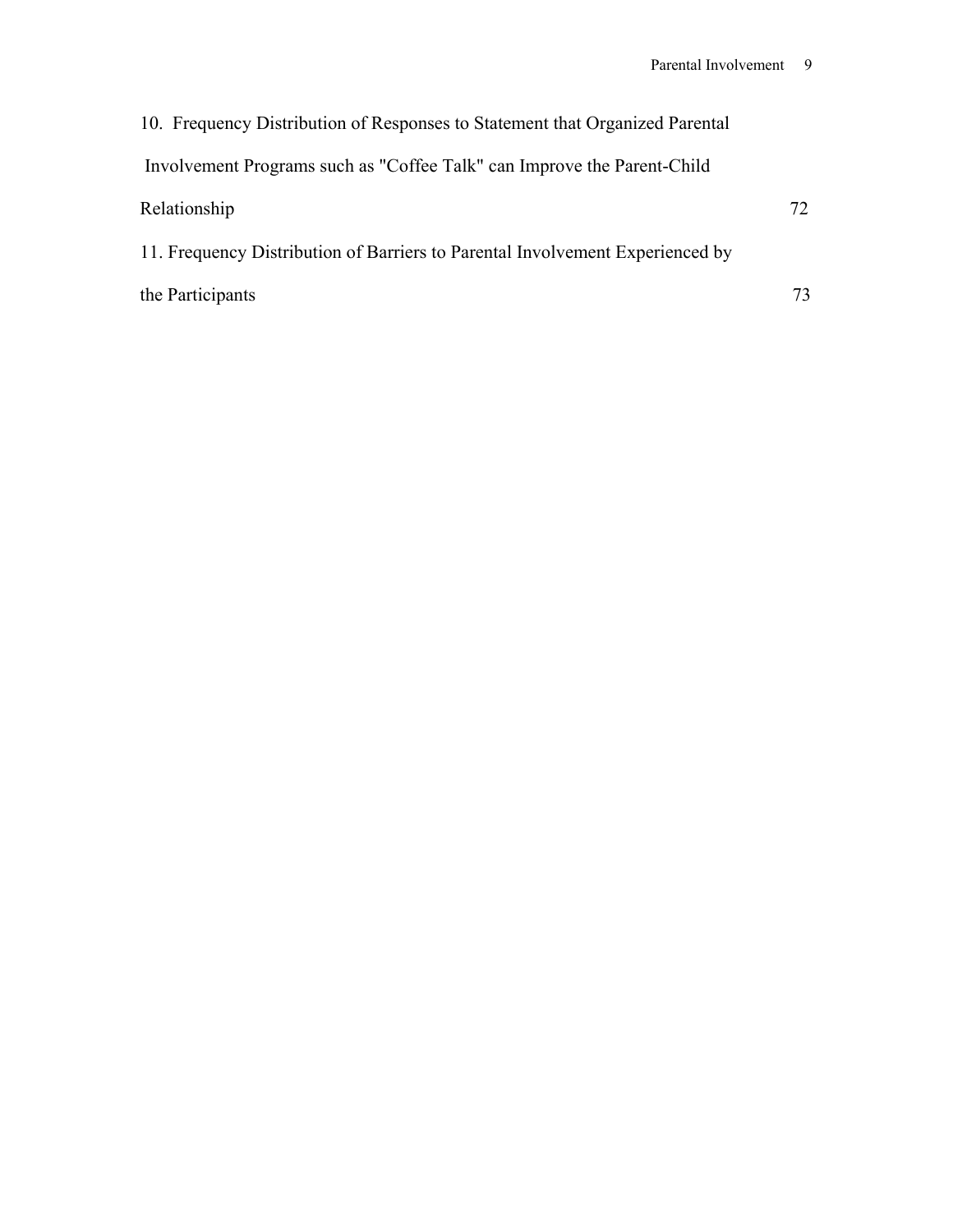# PARENTS' PERCIEVED EFFECTIVENESS OF PARENTAL INVOLVEMENT ON THEIR CHILDREN'S EDUCATION AT THE RED CEDAR VOCATIONAL AND SPECIAL EDUCATION CENTER IN THE SCHOOL DISTRICT OF RICE LAKE, WISCONSIN

#### CHAPTER ONE

#### Introduction

Many studies have clearly demonstrated that family involvement encourages student achievement or other positive behaviors and attitudes that increase success in school (Boyer, 1999; Olmscheid, 1999). By exchanging information, sharing in decisionmaking, helping at school, and collaborating in children's learning, parents can become partners in the educational process. When parents/families are involved in their children's education, children not only perform better in school, but schools improve as well (Pape, 1999). Policy makers at all levels are increasingly aware of the crucial role that families and the community play in the education of our children. This is apparent in the Title I, Special Education, Head Start, and other federal programs that mandate consultation and collaboration with families. Many state and district policies also stipulate programs and practices to involve all families, not only those with children who receive special services ("Developing Family/School Partnerships," 1997).

 One advocate for the cause of parental involvement is the National Coalition for Parent Involvement in Education (NCPIE). Members of this organization are dedicated to developing effective family/school partnerships in schools throughout America. Their mission is simple: "to encourage the involvement of parents and families in their children's education and to foster relationships between home, school, and community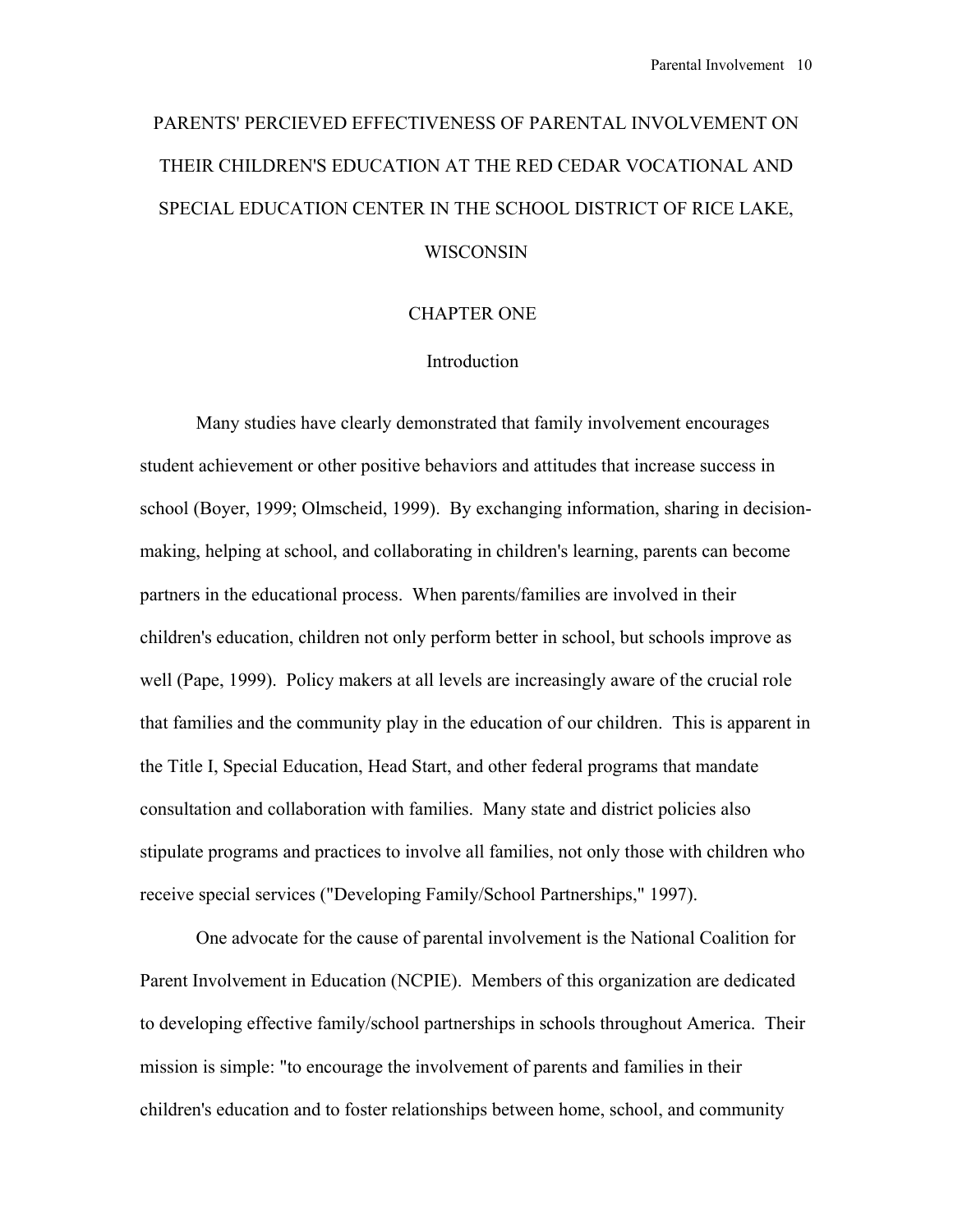that can enhance the education of all our nation's young people" (NCPIE, 1997, p.1).

 Parents/families and schools should communicate with each other about school programs, discipline codes, learning objectives, and children's progress. This sharing of information can be accomplished through newsletters, school handbooks, parent-teacher conferences, open houses, informal messages, and telephone calls. Schools can work through community-based organizations to develop relationships with parents who previously have not been actively involved in school-parent activities (McDonald & Frey, 1999).

 Schools can reach out to link families to needed services and community organizations which, in turn, can strengthen home environments and increase student learning. McDonald and Frey have found that parents who are frequently involved in their children's experiences, behaviors, and attitudes towards school can influence their children's views of personal educational attainment.

 Educators have long suspected that parents' past experiences in school settings would have an effect on the academic socialization of their children. If the parents' experiences were negative, this may be one barrier which society would face. On the other hand, if the parents' school experiences were positive, it may enhance their willingness to participate in their children's education (Developing Family/School Partnerships, 1997). The perceived effectiveness of parental involvement in children's education at the Red Cedar Vocational and Special Education Center (Red Cedar Hall), a school of students ages 3-21 years who are severely cognitively disabled, in the school district of Rice Lake, Wisconsin, will be examined.

Adversity in schools has become a more and more common experience for our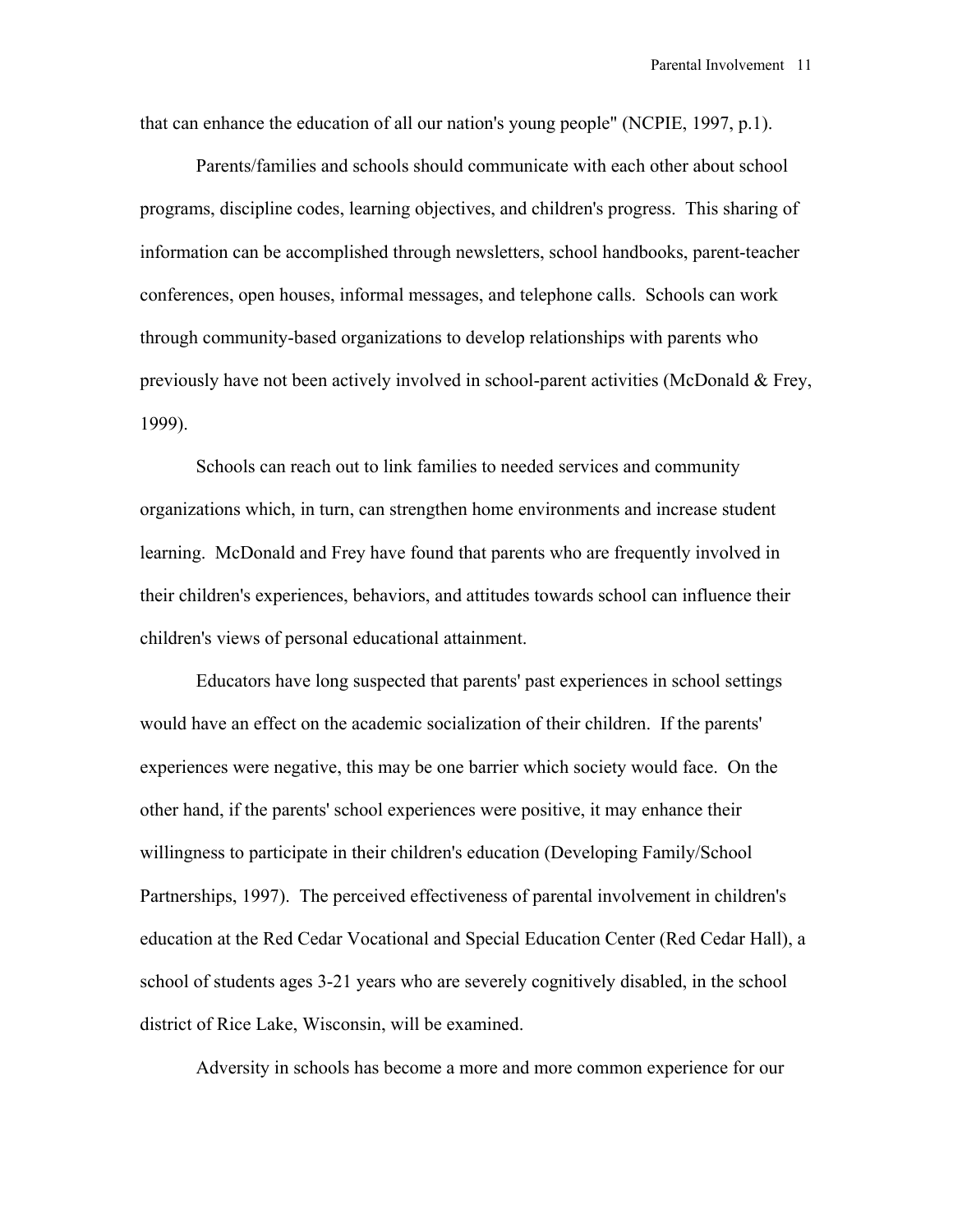children. There must not only be reasons, but also solutions to this problem. It is the belief of many educational researchers that there is a lack of established parent/family programs in our schools across America. If we can make family-school partnerships an ongoing, practical reality in all schools, then we will have greatly aided in the academic success of the children in our schools ("Get involved," 1999).

#### Statement of the Problem

 The purpose of this study is to evaluate parental involvement at the Red Cedar Vocational and Special Education Center (Red Cedar Hall) in Rice Lake, Wisconsin, during the spring of 2001.

#### Research Objectives

This research will address six objectives:

1. Identification of the level of participation by the parents in their child's educational experience;

2. Identification of the parents' perceived effectiveness of their school involvement in their children's educational success;

3. Identification of the parents' attitudes toward the value of the "Coffee Talk" program at Red Cedar Hall;

4. Identification of barriers to parental involvement;

5. Identification of parents' perceived strengths of the parental involvement opportunities at Red Cedar Hall; and

6. Identification of parents' suggestions for improvement of parental involvement opportunities at Red Cedar Hall.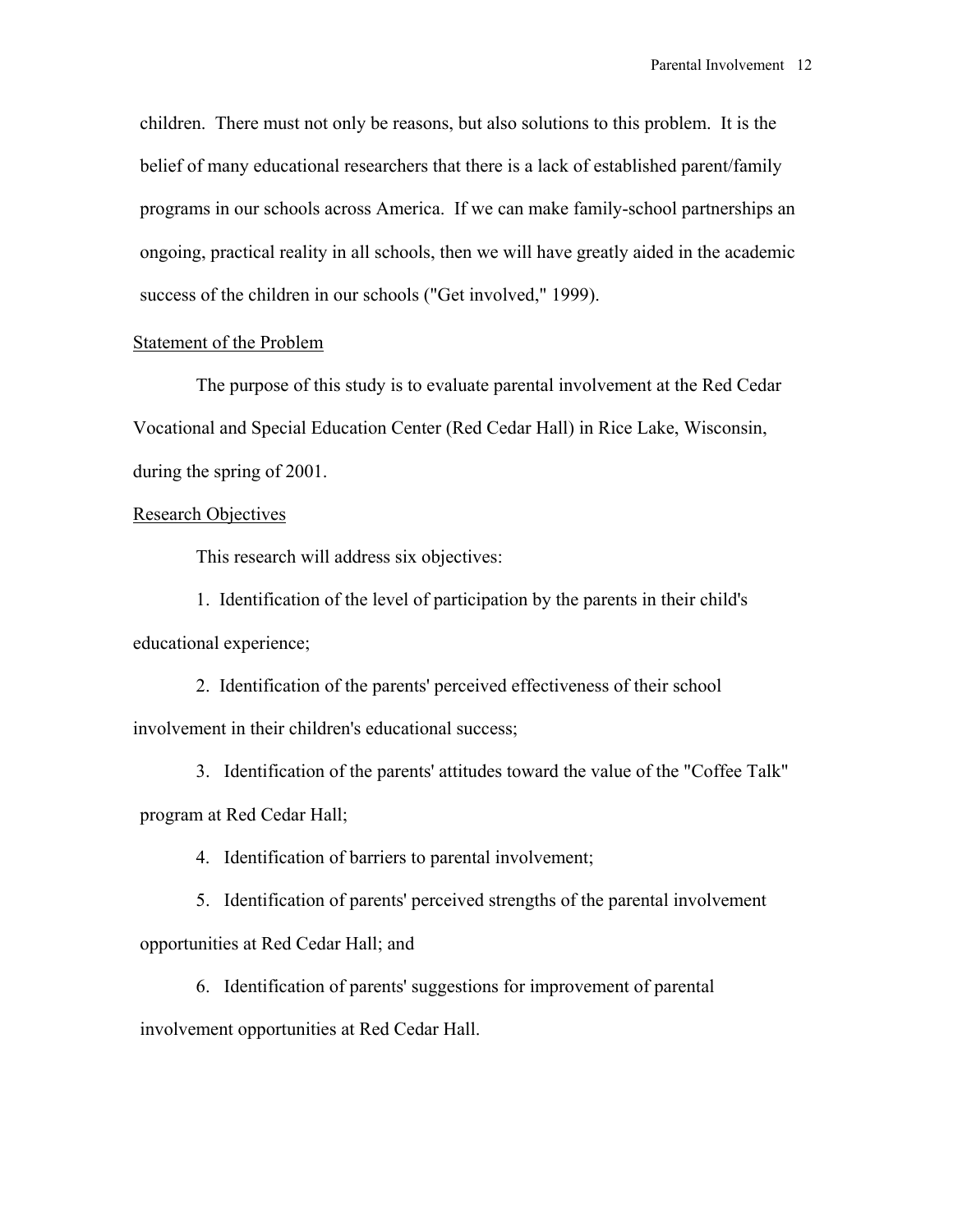# Definition of Terms

For clarity of understanding, the following terms need to be defined.

Advocate - One who argues for a cause.

Mandate - An authoritative command or instruction.

Parent - "Any adult who takes primary responsibility in raising the child"

(Karther, & Lowden, 1997, p. 42).

## **Assumptions**

There is one assumption apparent in this research, that parents are answering the questions honestly.

# **Limitations**

The researcher has identified two limitations to the research. These are:

1. Parental return rate of the survey, which may be influenced by

concerns about confidentiality.

2. The use of a cluster sample for this survey, which limits the generalizability of the results.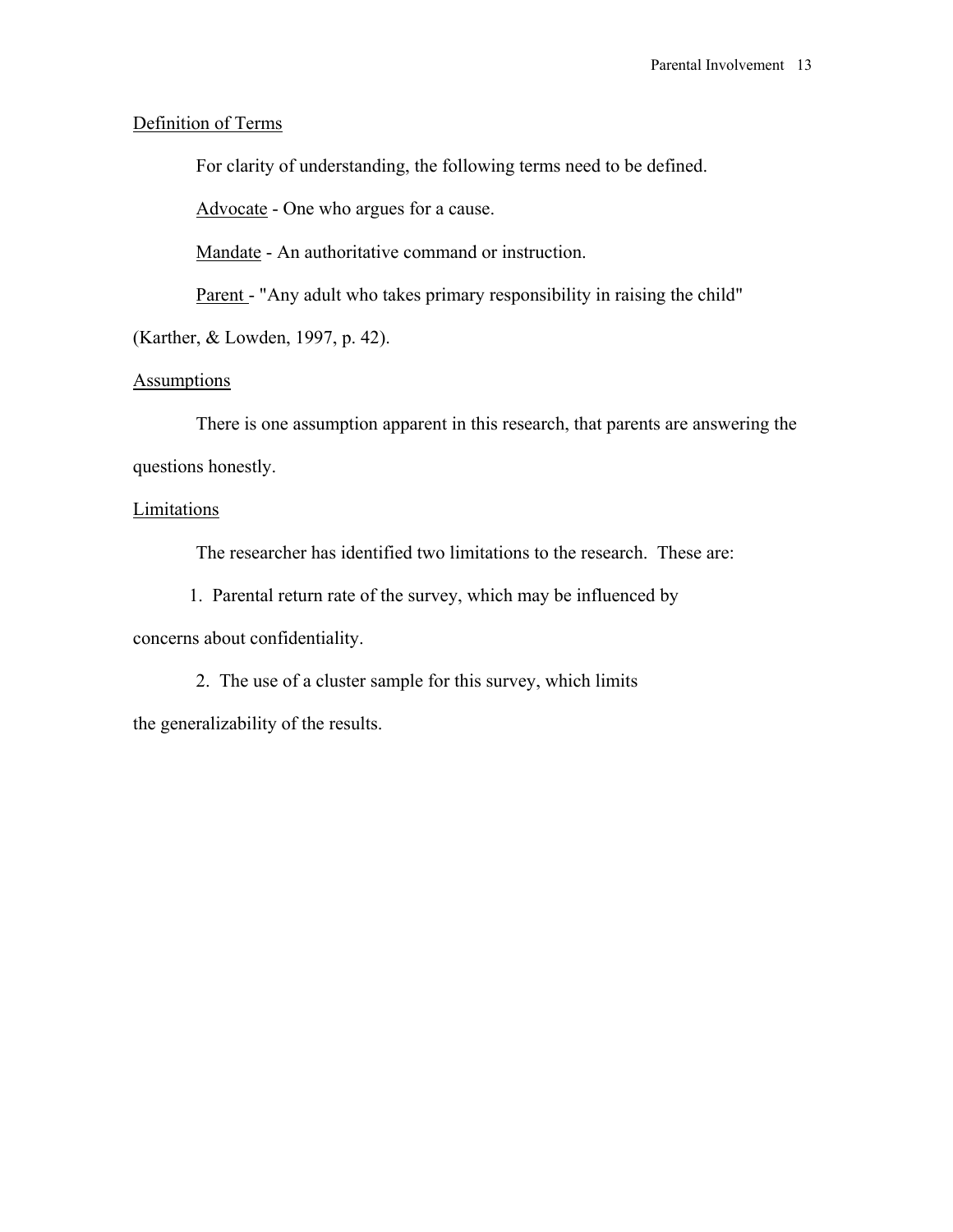#### CHAPTER TWO

#### Literature Review

### Introduction

This chapter includes a review of literature about parent/family involvement in education. It also includes information on the relationship between the parental role and the child's success in school. This literature review also contains information about several links between the parent-child relationship, home learning environment, and school readiness.

#### Linking Parental Role to Children's Success

 "Thirty years of research tells us that the starting point of putting children on the road to excellence is parental involvement in their children's education," reported the U.S. Department of Education in 1996 (Boyer, 1999, p.34). Parental involvement is a distinct association between parent and child with direction and support from the teacher to improve student performance. Children from preschool through high school require continually evolving, age-appropriate assistance from home. Historically, emphasis for parental involvement has been placed on the preschool and early school years but researchers have found the secondary years of education are significant well. Although, during these years, fewer opportunities are offered to the parents by the schools and the parents are less encouraged to be involved in their child's education. Of course, in today's society, one cannot simply define a parent in the traditional manner but must consider other care givers such as grandparents, siblings and guardians. Therefore, some researchers prefer the term "family involvement."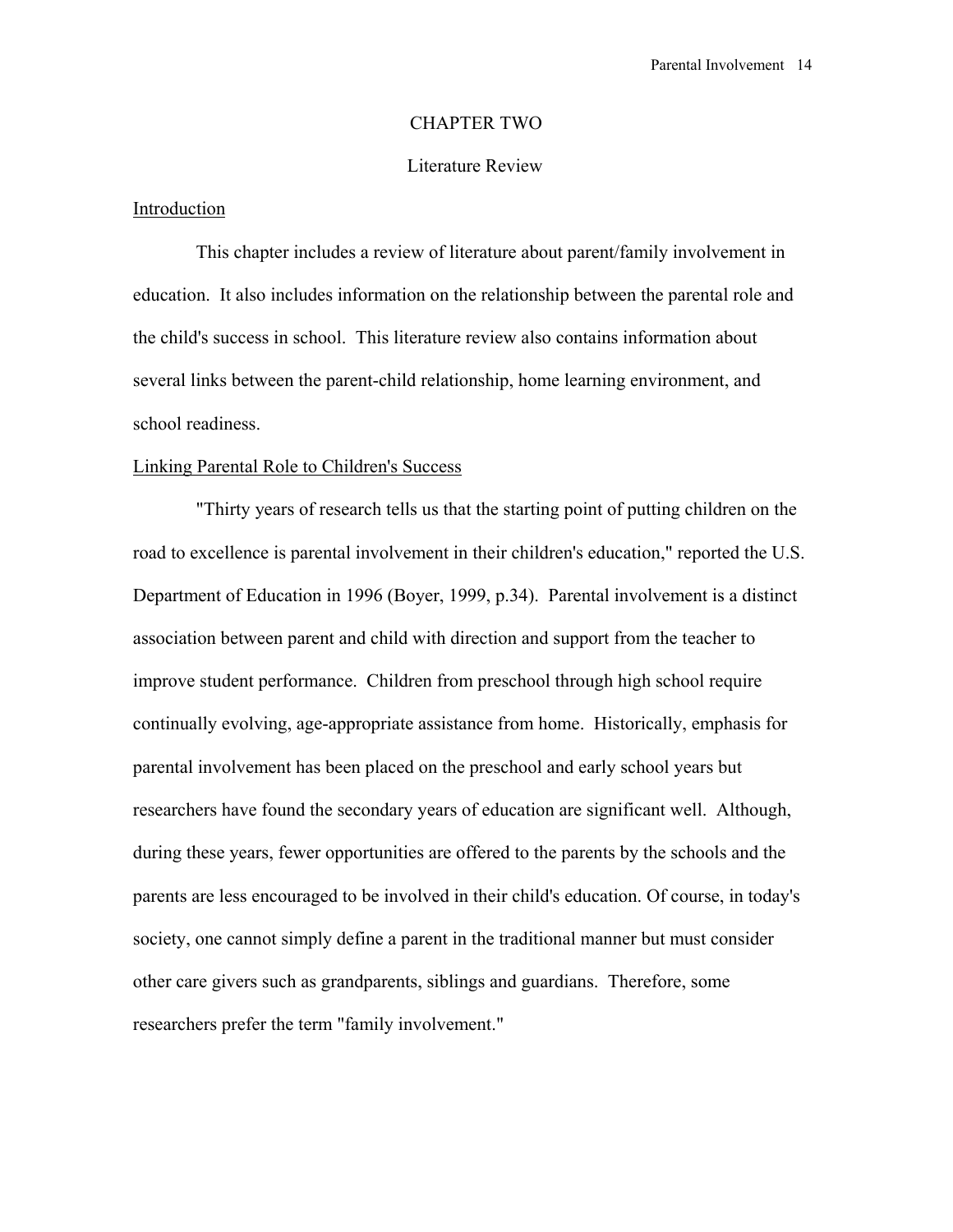"The home is believed to be the single most important factor in children's educational attainment," wrote George B. Shaw (in Boyer, 1999, p.35). Parental involvement is essential. Research shows that children who do better in school grow up to be more successful in life. Although mothers are more likely to be the care givers involved in their children's education, recent research conducted by the National Center for Educational Statistics showed that children do better in school when their fathers are involved in their schoolwork, whether their fathers live with them or their mothers are also involved (Boyer, 1999). Therefore, school personnel should work to provide opportunities to get fathers involved in their children's education.

 While a school-wide parent involvement program is preferred, it is possible for teachers to get their students' parents involved in the classroom as well as at home. A 1998 U.S. Department of Education survey, "Family Involvement in Education: A National Portrait" (Pape, 1999, p.48), showed that parents crave information on how to support their children's learning, both at home and at school. Among its key findings are these:

- "79% of parents would pay a fee for their child to attend an after-school program. Computer technology classes are the most popular choice among parents, followed by arts, music and cultural programs, supervised recreational activities, community service, and basic-skills tutoring."
- "Research also indicates that parents who are involved in their child's academic life have a profound effect on the child's ability to learn and help instill in them an appreciation for learning that can last a lifetime."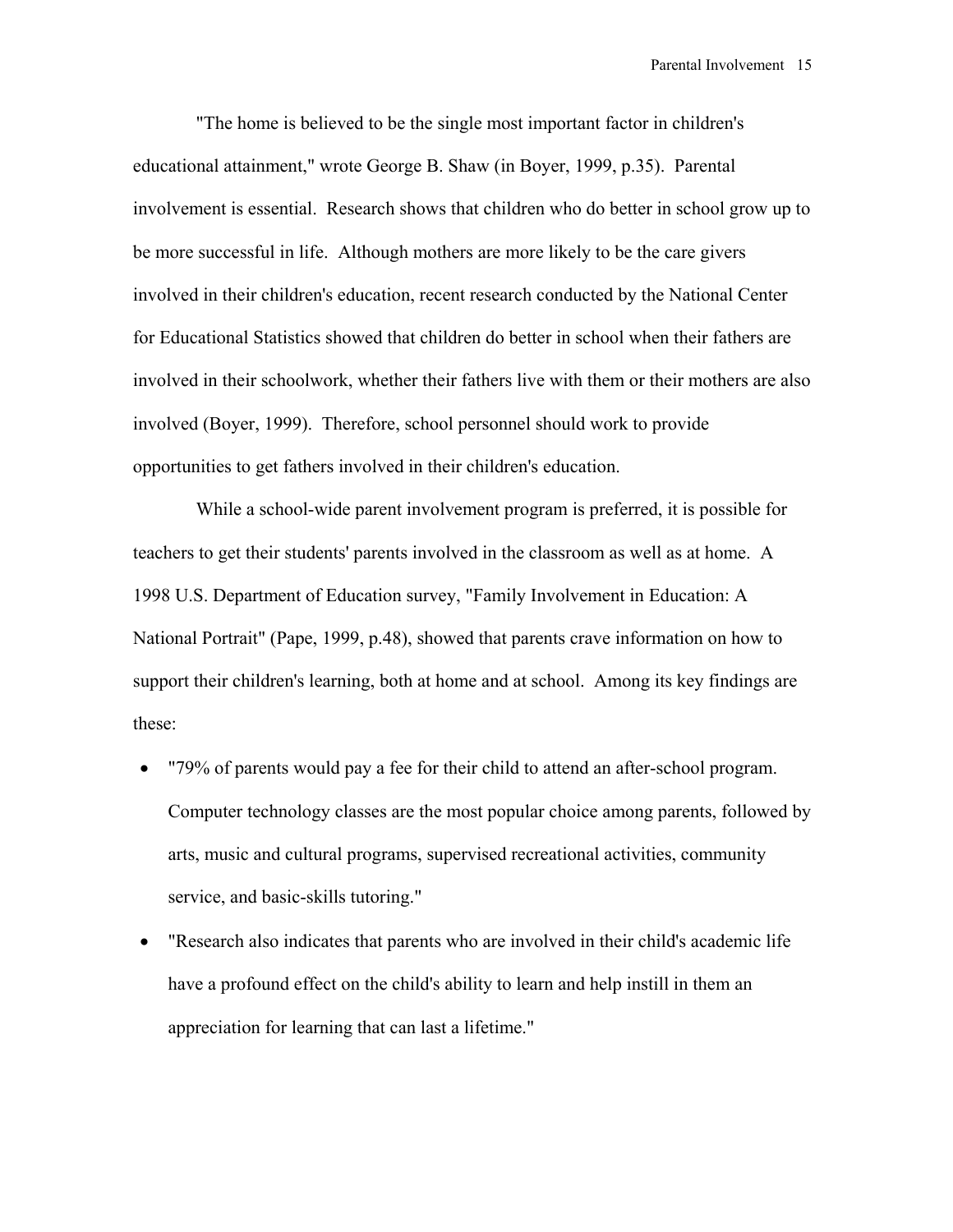In a review of the parent involvement research literature recently conducted by Anne T. Henderson and Nancy Berla, and published by the Center for Law and Education, in Washington, DC (Pape, 1999, p.49), it was stated that:

- "Educators hold higher expectations of students whose parents collaborate with the teacher;"
- "In programs that are designed to involve parents in full partnerships, disadvantaged students' achievement not only improves, but also can reach levels that are standard for middle-class children;" and
- "Junior and senior high school students whose parents remain involved make better transitions, maintain the quality of their work, and develop realistic plans for their future. Students whose parents aren't involved are more apt to drop out of school." In conclusion to their review, Henderson and Berla state, "The research has become overwhelmingly clear; parent involvement--and that means all kinds of parents--improves student achievement" (Pape, 1999, p.49).

 In Pape's article (1999, p.50) in Education Digest, "Involving Parents lets Students and Teachers Win," she incorporates the advice of a nationally recognized parent involvement expert named Dorothy Rich. Rich advises teachers that they must expect parents to be involved. "Many teachers never had a sense that parental involvement goes along with the job," she says. "Not only must they expect parents to be involved, but teachers need to understand that communication with parents must be a two-way street." Parents want to hear how their child is doing, what's happening in the classroom, their goals and objectives, and how their child is interacting at the classroom scene.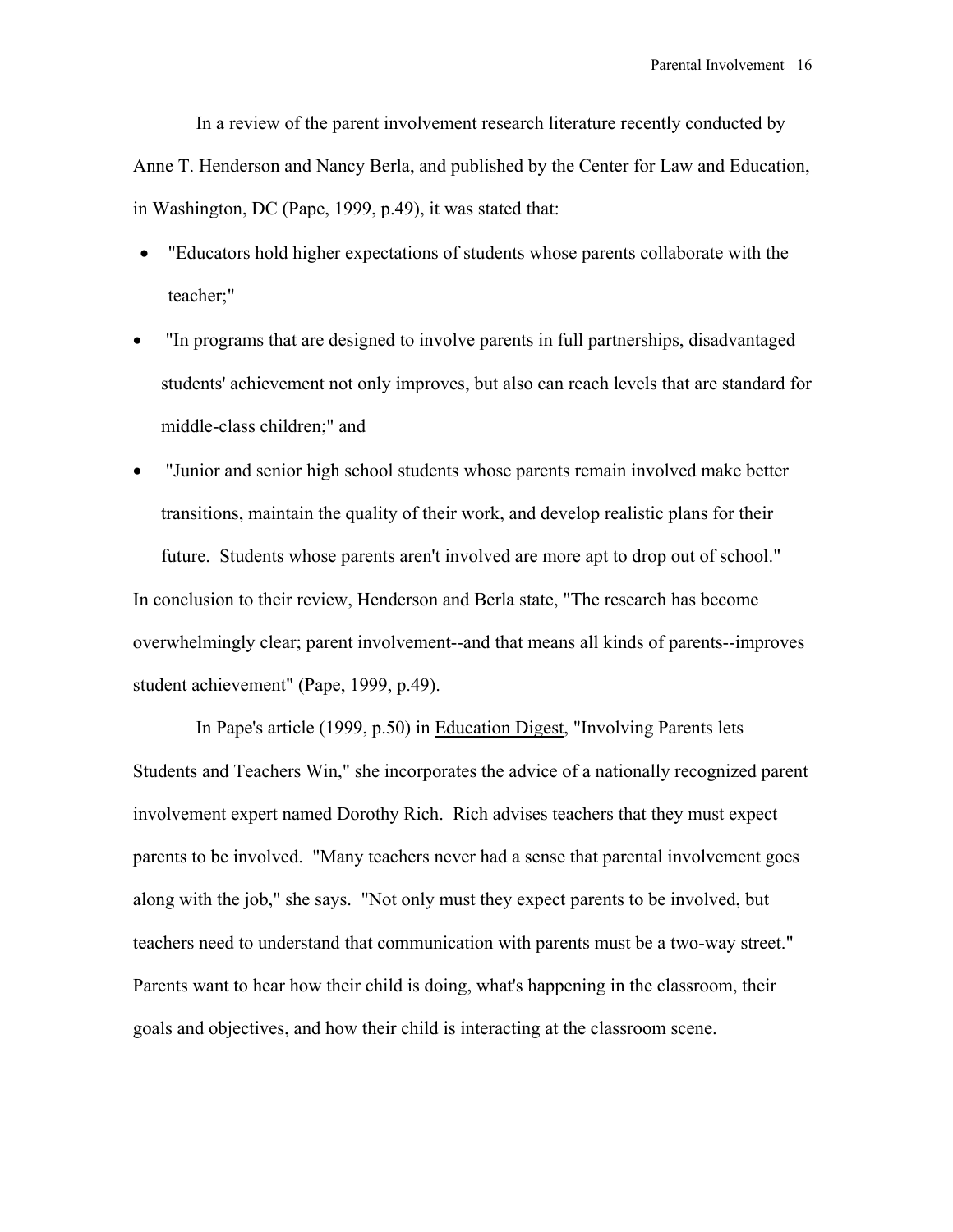Olmscheid (1999) addresses issues related to parental involvement in their children's education and what can be done to increase parent participation in education. His research has shown that schools that work well with families have increased ratings of teachers by parents. In these cases, he recommends that the school should start a parental involvement program if one does not already exist and that they need to meet the needs of the parents. Flexibility is the key. Why is the role of parents in education important? "Children benefit when their parents take an active interest in their schooling," according to the U.S. Department of Education's Partnership for Family Involvement in Education (Olmscheid, 1999). Three factors over which parents have direct control are absenteeism, the variety of reading materials in the home, and excessive television viewing. Parental involvement is even more important in reading than in math and science. What is required for children to succeed in reading is for the parent to read aloud to them and research shows this to be true without regard to the parents' income or educational level ("Parents in schools," 1999).

Improving parental involvement is a focus of education policy at the local, state, and national levels. Many states have enacted legislation that promoted parent involvement in schools. In addition, there are provisions to strengthen ties between families and schools in several major pieces of federal legislation, including the Goals 2000 Educate America Act of 1994, Title I of the Improving America's Schools Act of 1994, and the 1994 School-to-Work Opportunities Act. The literature linking parental involvement to student achievement is extensive. Included in the many different parenting types and practices linked to positive student outcomes are: authoritative parenting practices; high expectations and aspirations; parent-teacher communications; participation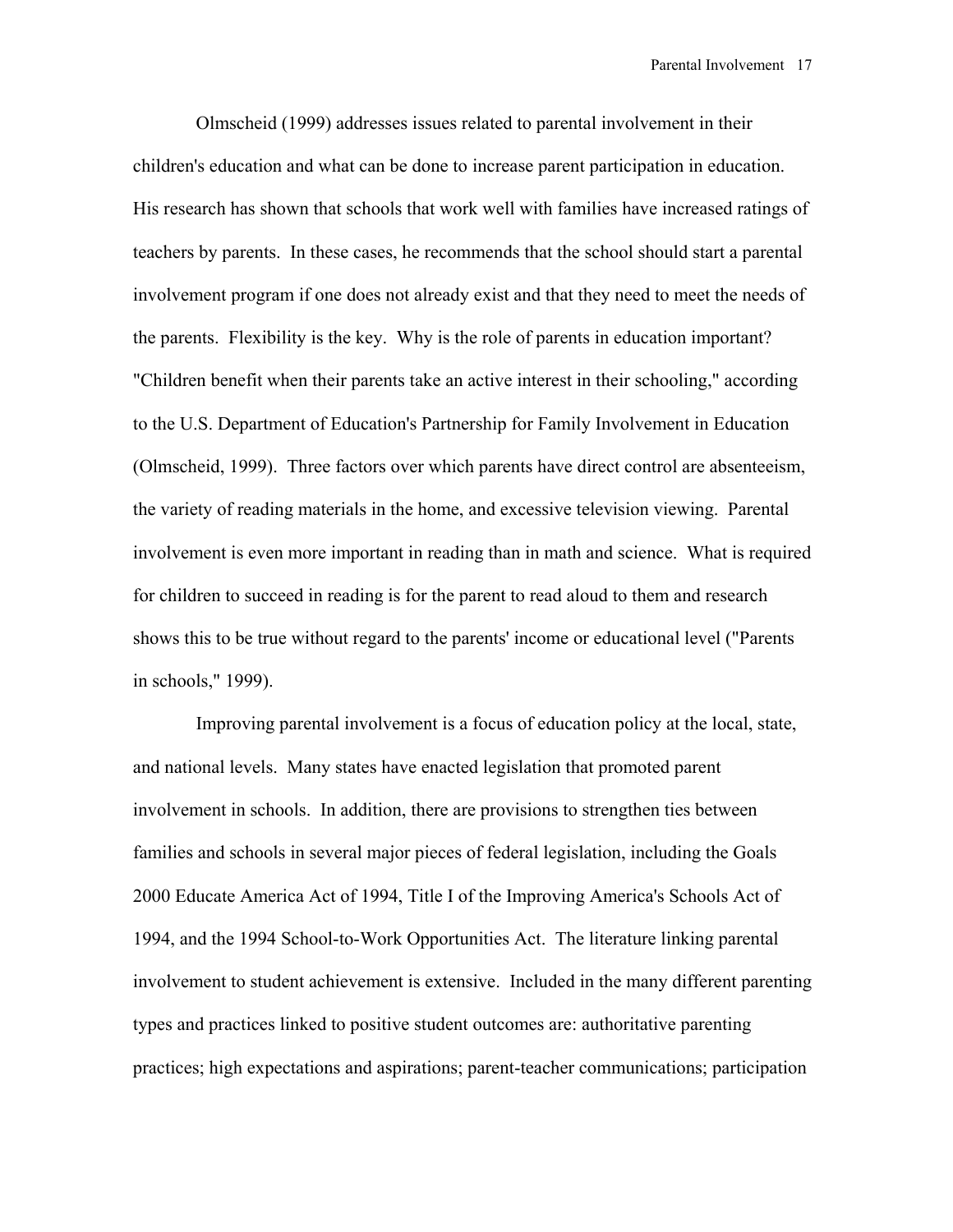in school events or activities; parental assistance at home; and participation in and discussion about learning activities (Desimone, 1999).

 There is a method for expanding parental involvement in schools which includes, first of all, improving schools' services to families by making schools more accountable to parents; second, strengthening ties between schools and families traditionally underserved by schools; and third, better serving students by taking advantage of parents' rich stores of knowledge about their children (McGrath & Kuriloff, 1999).

 McDonald and Frey (1999) discuss a program called Families and Schools Together (FAST) that brings at-risk children and their families together. In multifamily groups FAST works to strengthen families and increase the likelihood that children will succeed at home, at school, and in the community. It involves an initial 8- week program, followed by two years of monthly meetings.

 The positive, long-term impact of early intervention programs on children's development, such as Head Start, has been well documented. In a study by Parker and Boak (1999), parent involvement is believed to assume a central role in positive learning, greater cognitive development, and higher academic achievement. Concerning school readiness, recent research has confirmed a positive relationship between parents' participation in Head Start and aspects of the parent-child relationship and home learning environment. Parents' participation in early intervention programs may also enhance early learning skills in their children. These studies have also demonstrated that parent participation in literacy interventions can increase children's overall language ability. Additionally, findings indicated that a parent's acceptance of play behavior in their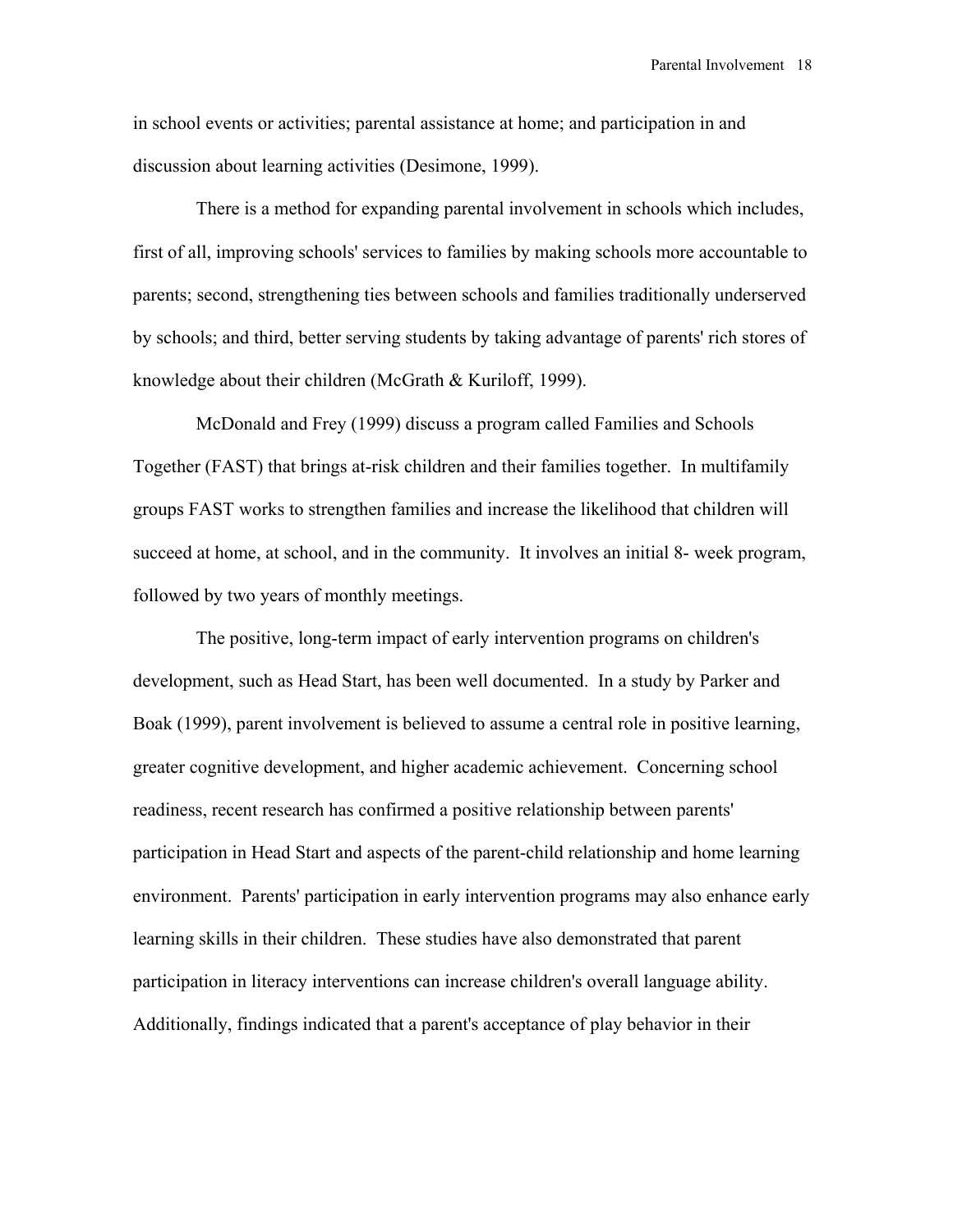children at the Head Start program results in positive gains for children's readiness for school and, in turn, their increased independence in the classroom.

In the United States, as in most industrialized societies, education is a key factor for predicting social mobility. In fact, the potential penalty for not abiding by the social norm of investment and caring for your child (e.g., child neglect, abandonment) is typically quite severe, including a loss of social ties to friends and family, and can go as far as imprisonment (McNeal, 1999). He also states that there are four elements to the successful parent-child relationship. First is the degree to which parent and child actively engage in conversations pertaining to education. Through this means the importance of schooling and education is conveyed to the child. The second element is the parents' involvement in the parent-teacher organization (PTO). The third measure of parental involvement is monitoring. The assumption is that parents that closely monitor their child's behavior out of concern for their well being translates into improved educational performance and reduced problematic behavior. The fourth and final element of parental involvement identified in this research is direct parental involvement in the educational process (e.g. educational support practices). This involvement spurs parents into more actively engaging in their child's education, and knowing that the parent is actively involved convinces teachers to invest greater attention and energy into these children.

After reviewing much of the literature in support of linking parental roles to children's success, it is clear that the researchers discussed in this proposal had a primary purpose, to examine the ability of parents to encourage competence, control, independence, motivation, and self-worth in their children in relation to academic performance. Considering the need for this issue to be addressed, educators and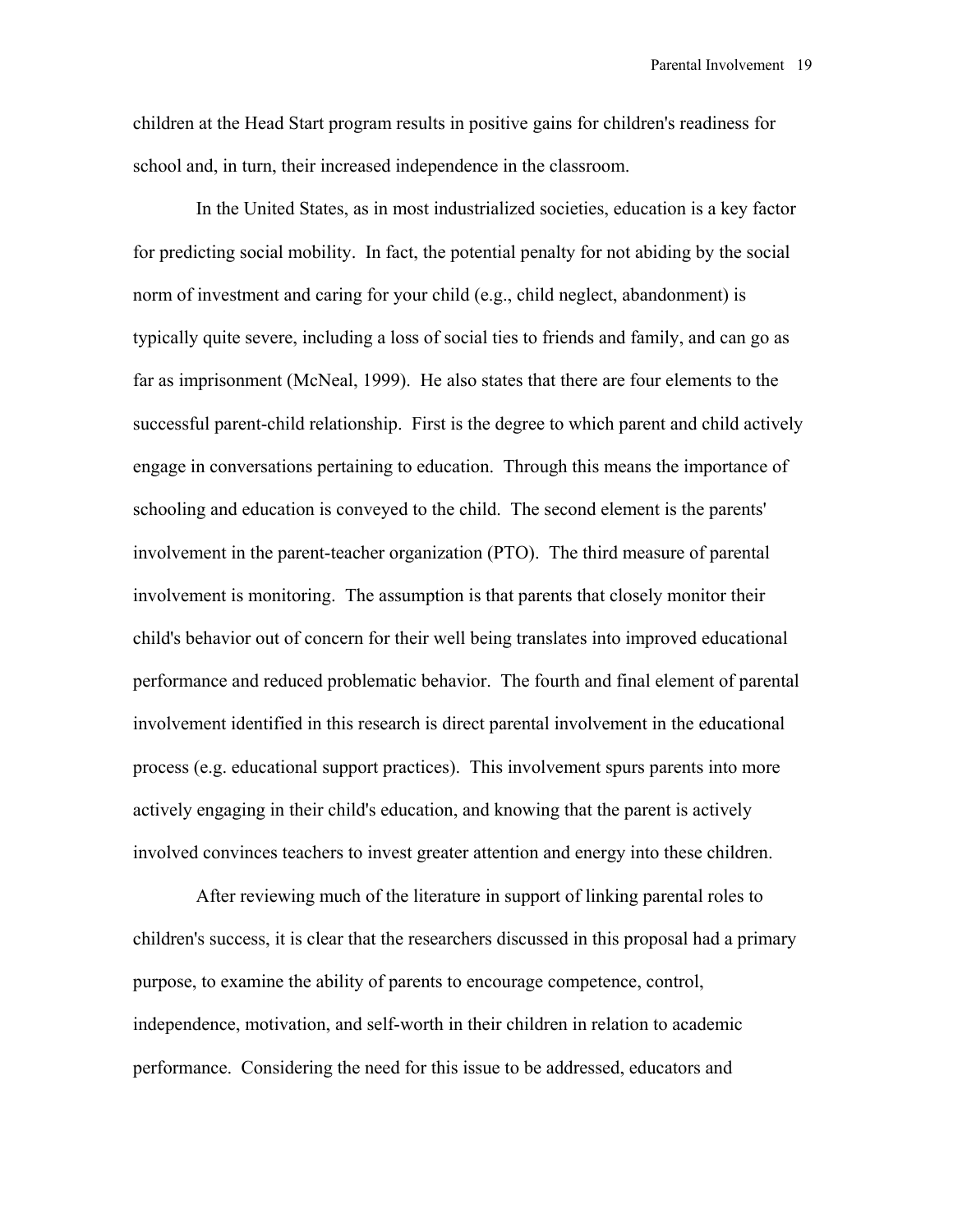researchers face the crucial but not insurmountable task of creating successful parent/family involvement programs, which will in turn produce successful adults (Developing Family/School Partnerships, 1997).

#### Learning and Family Status and Structure

Although the concept of socioeconomic status and social class appear frequently in research as related to one's home background, there is lack of agreement on precisely what the terms mean or how to measure them. In one interpretation, social class is taken to represent a style or way of life. In another, it represents power over resources and people.

Among the relationships that have been used to assign a family to a socioeconomic status or social class are parental occupation, level of parental education, and parental income. But what is it about socioeconomic status that might affect children's ability and achievements? According to Hess and Shipman (1965, 1967), two researchers named in The Home Environment and School Learning (Kellaghan, Sloane, Alvarez, & Bloom, 1993, p. 38), "In this position of weakness in social structure, parents are little inclined to encourage their children to consider alternatives, to develop criteria for choice, and to learn the basic elements of decision making and anticipating future consequences of present actions." If this interpretation is correct, then different positions in the social class hierarchy can affect the behavior of the children. Along with the affected behavior of the children comes the lack of parental involvement.

The effects of educational aspects of the home background on children have commonly been considered in attempting to explain scholastic ability or achievement. Several researchers have regarded the amount of parental attention and contact with the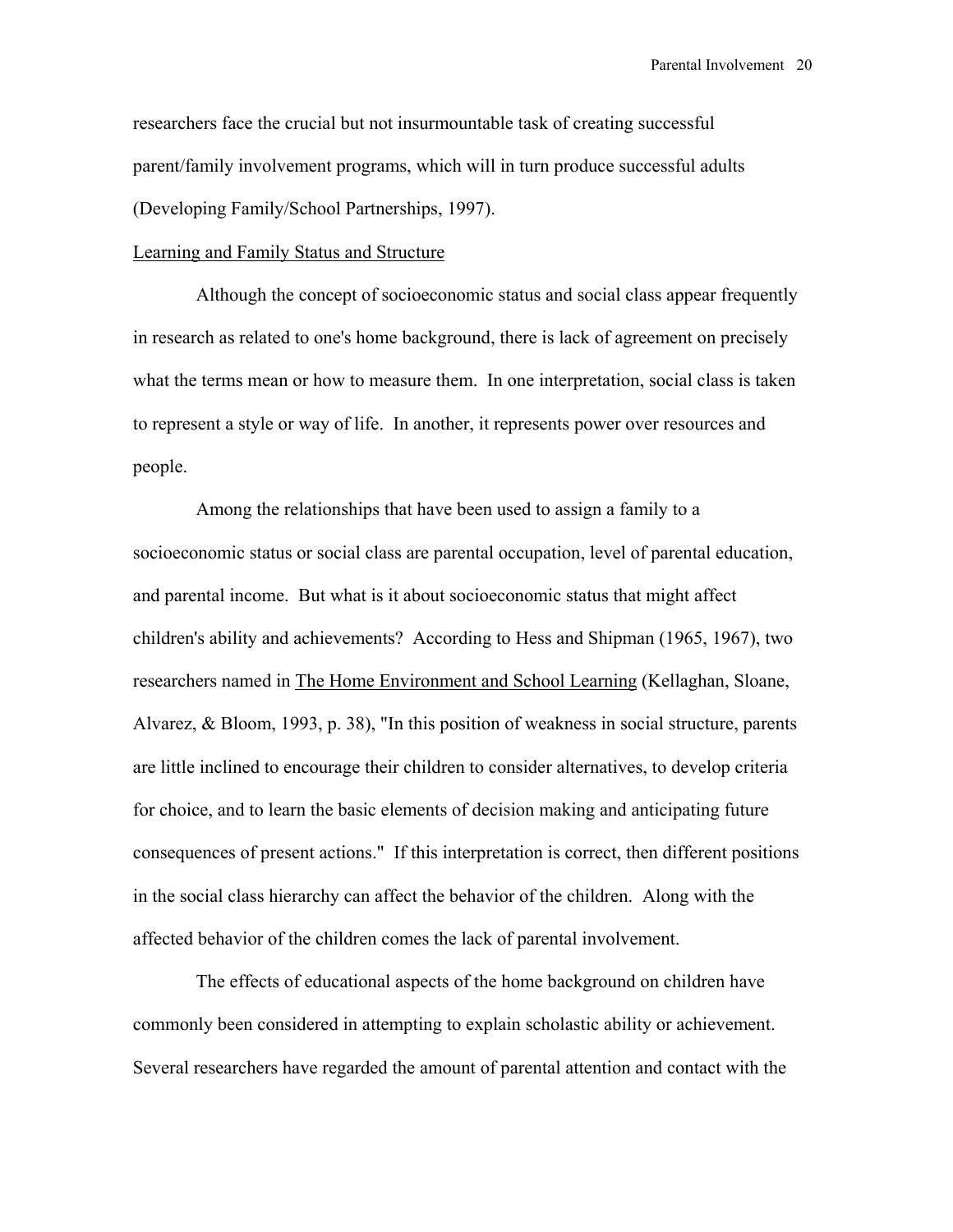child as important for the child's intellectual ability and emotional stability. In one survey of parents and schools conducted for the Central Advisory Council for Education (Kellaghan, et al., 1993), three categories were addressed: parent attitudes, home circumstances, and school factors. The results of the study indicated that the children's school achievement could be accounted for by parents' attitudes rather than their material circumstances. More importantly, it was concluded that children are more likely to be successful learners if their parents or caregivers display an interest in what they are learning, and serve as role models interested in their learning experience.

Topolnicki and Plachy (1990) compared two similar public school systems whose major difference was scholastic achievement. Although the two towns were similar in many ways, such as median household income, proportions of minorities, and total population, one town triumphed over the other on academic measures. The town with the higher academic achievers had citizens (parents) who gave their lives to volunteerism and raising money for new computers and other materials, while the parents of the other town had been committed to sports. The most important thing to them was that their children were on a sports team and devoted their efforts to becoming the best on the team. While sports involvement can enhance a child's relations at school, it should not be the only activity that is focused upon, as demonstrated by this town's student college entrance exam scores averaging in the bottom half of their state. Perhaps the most important lesson to be learned from these schools is that they were working towards very different goals. Administrators and teachers need to set new guidelines for academic excellence and the parents need to demand it. Says Charlene Burd, a middle school guidance counselor of the town in which scores are consistently lower, "Parents here are interested in their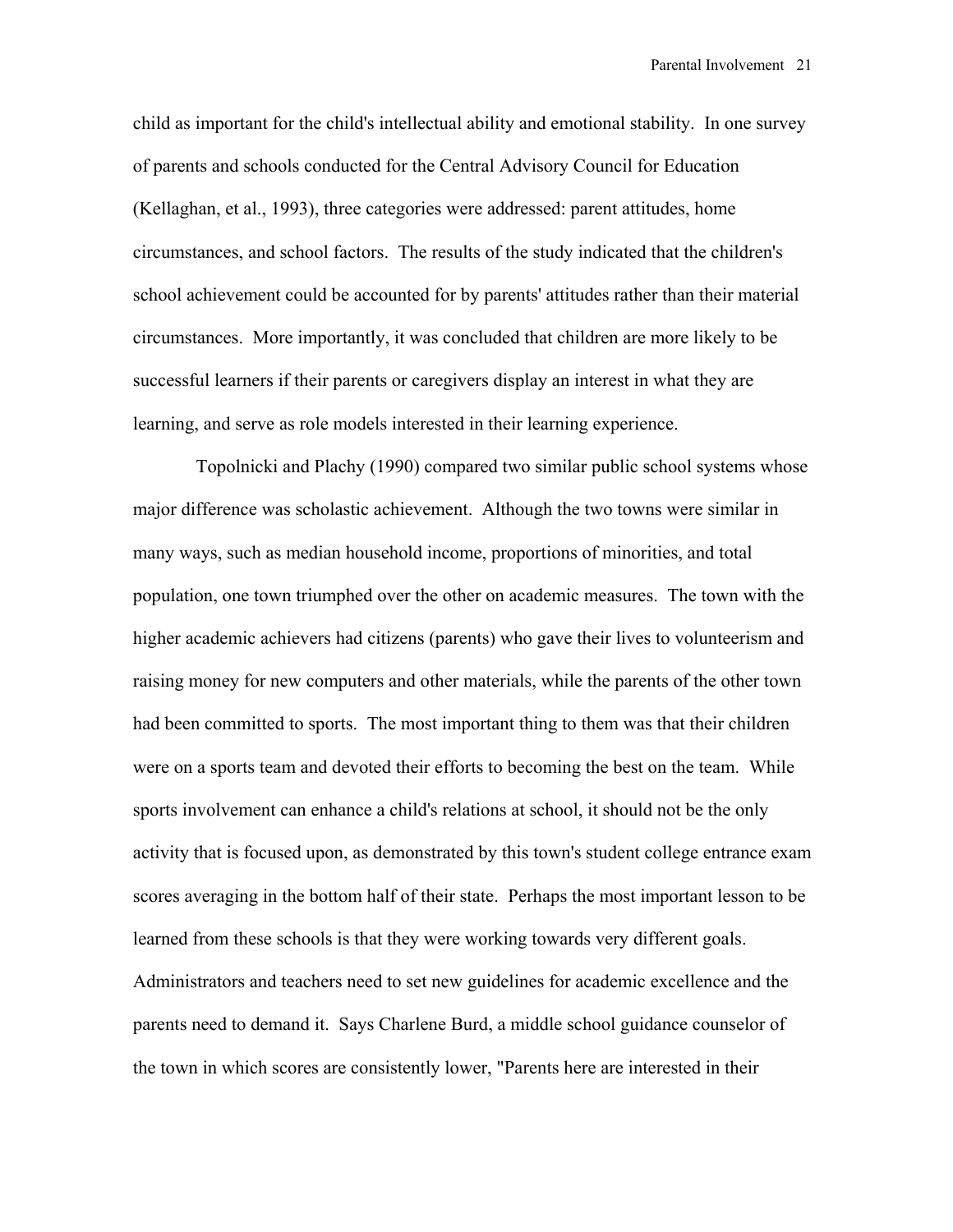children's education, but they're not overly demanding" (Topolnicki & Plachy, 1990, p.89).

"The belief that the experiences, behaviors, understandings, and attitudes of parents are frequently the most important influence on the experiences, understandings, and attitudes of their children, seems to be widely accepted among researchers in education and the social sciences, as well as among the general public" (Kaplan, Liu, & Kaplan, 2000, p. 235). To determine how best to assist children in achieving their full academic potential, researchers have been interested in determining the characteristics of families that most affect the academic experiences and performance of children. Kaplan, Liu, & Kaplan (2000, p. 236) noted that "earlier research on family factors related to school performance emphasize the effects of structural measures such as socioeconomic status as related to dropout behavior; questions of the relative effects of single versus two parent family structures on student achievement, or the influences among structural factors that lead to child educational attainment," which, in turn, leads to social status for the child as an adult.

Educational researchers are interested in exploring the characteristics of families and their relationship to their child's academic achievement to better understand the present status of parental involvement. With or without the knowledge of the status of the family structure, the perception is that parents who are involved in their child's education can provide the necessary educational resources for their children.

#### Learning Mechanisms Influenced by Parental Involvement

 The major educational outcomes of the involvement process are the children's development of skills and knowledge, as well as a personal sense of capability for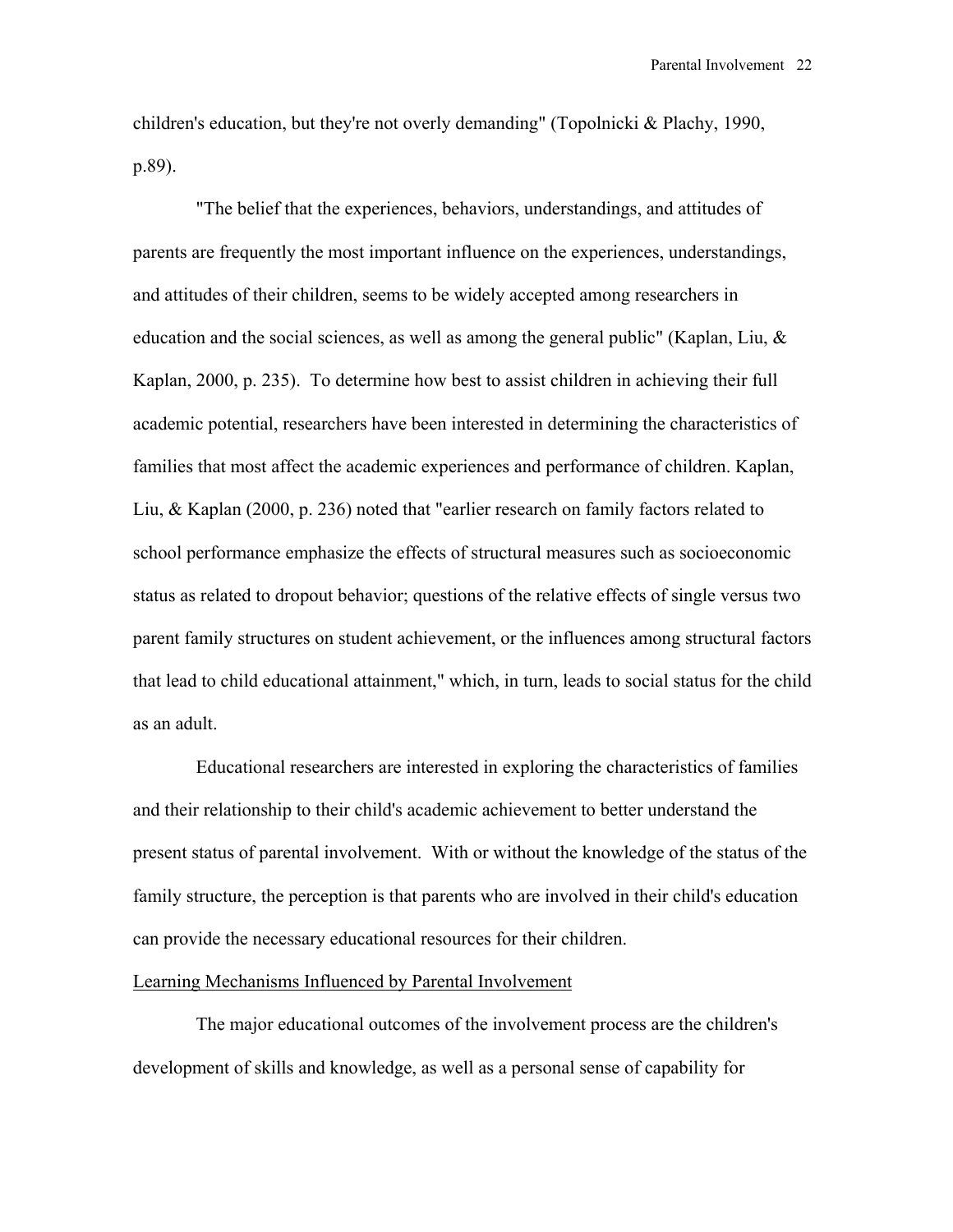succeeding in school. The literature on parental involvement in child and adolescent education conveys the clear assumption that parents' involvement benefits children's learning. "Our interest is not examining the proposition: Does parent involvement make a difference? It is rather in these questions: Why do parents become involved? When parents choose to become involved, how do they choose specific forms of involvement? Finally, how does parent involvement make a difference? (That is, what goes on in the process of parental involvement that makes it likely to create a positive difference in children's school outcomes?)" (Hoover-Dempsey & Sandler, 1995, p. 312).

Hoover-Dempsey and Sandler have suggested that there are three major reasons that parents become involved in their children's education. They are: (1) their personal construction of the parental role; (2) their personal sense of effectiveness for helping children succeed in school; and (3) their reaction to the opportunities and demand characteristics presented by both their children and their children's school. Personal construction of the parental role is determined through observation and modeling of their own parents, friends, and so forth. During this construction, the parent is able to imagine, anticipate, and act on various activities with their children. When these activities are considered by the parent, it creates the possibility of an active role because the parent believes that he or she can perform those activities. Personal effectiveness comes from direct and vicarious experience, verbal persuasion by others, and emotional arousal such as concern about a child's well being. The parent believes that he or she has the skills and knowledge necessary to aid in their child's success. Parents' involvement may also be positively influenced by the feeling that they are welcome in the school when teachers greet them, when they receive newsletters, or when they are in an inviting environment,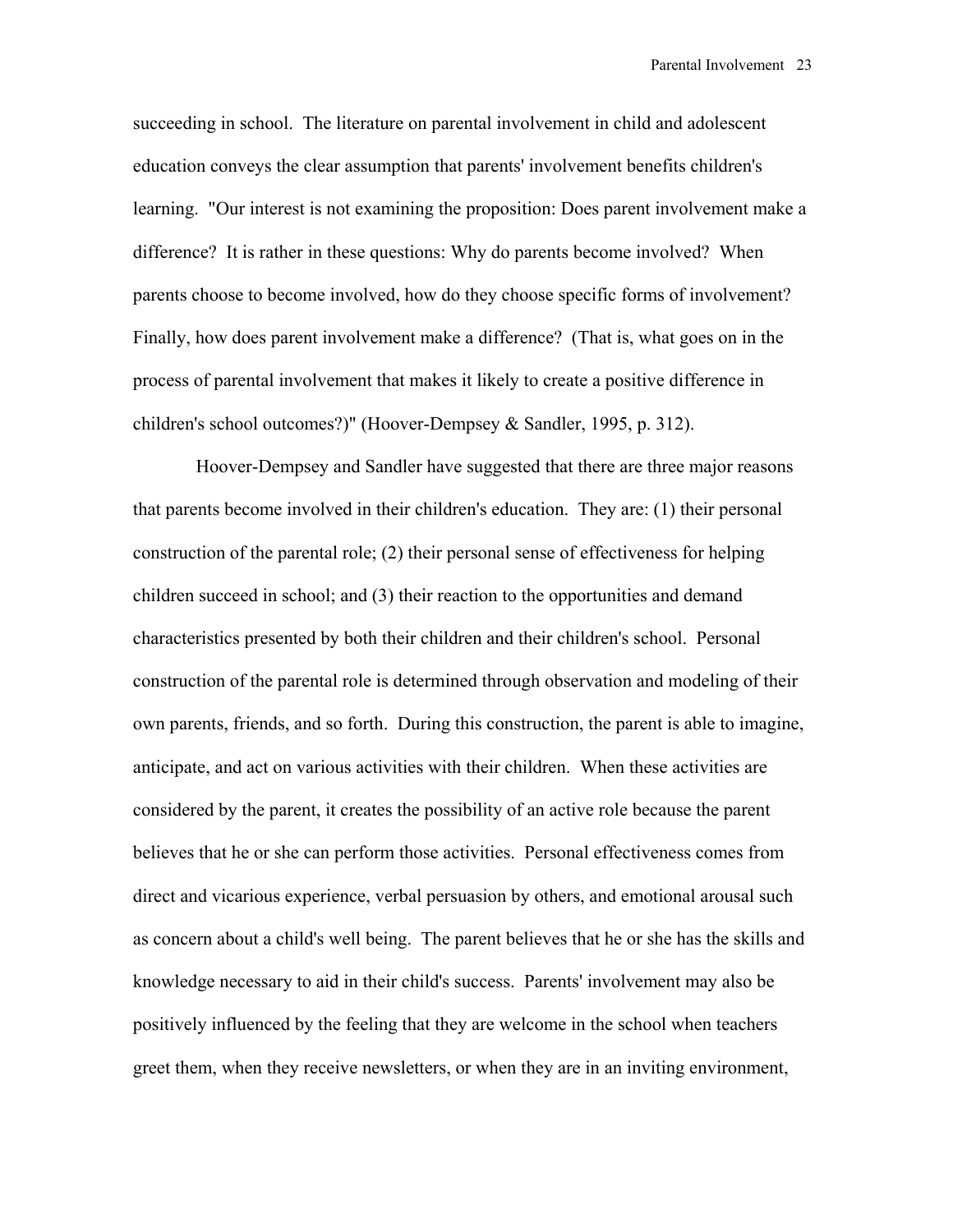such as school hallways in which pictures their children have painted are posted on the walls.

 Parents will often be influenced to choose involvement through self-perceptions of specific skills and knowledge. In other words, if they can see themselves being successful at something in particular, then they will choose that activity over another. Often parents have too many demands on them such as time and energy, employment, elder care and the like, which create constraints on the range of activities with which they can choose to be involved. Another important aspect of "demands and opportunities" on the parent includes a child who asks the parent for help on homework, to chaperone a trip, and so forth. The continuous invitations from the child for parental assistance will eventually engender parental involvement.

According to Hoover-Dempsey and Sandler (1995), there are three mechanisms of parental influence on children's educational outcomes. They are modeling, reinforcement, and direct instruction. The parent may demonstrate modeling by asking the child about his or her day, talking with the teacher after school, reviewing homework, and making a phone call to the teacher. Modeling theory predicts that children will emulate selected behaviors of adults held in such regard. Its presence enhances children's performance in school. Reinforcement is defined by using rewarding language with the child in the forms of praise, attention, and a general interest in their education. Finally, these authors say that "parents who engage in direct, open-minded instruction primarily (involving questions and requests to plan, anticipate, and explain) will tend to promote higher levels of cognitive complexity and ability as well as factual knowledge in their children" (Hoover-Dempsey & Sandler, 1995, p. 323).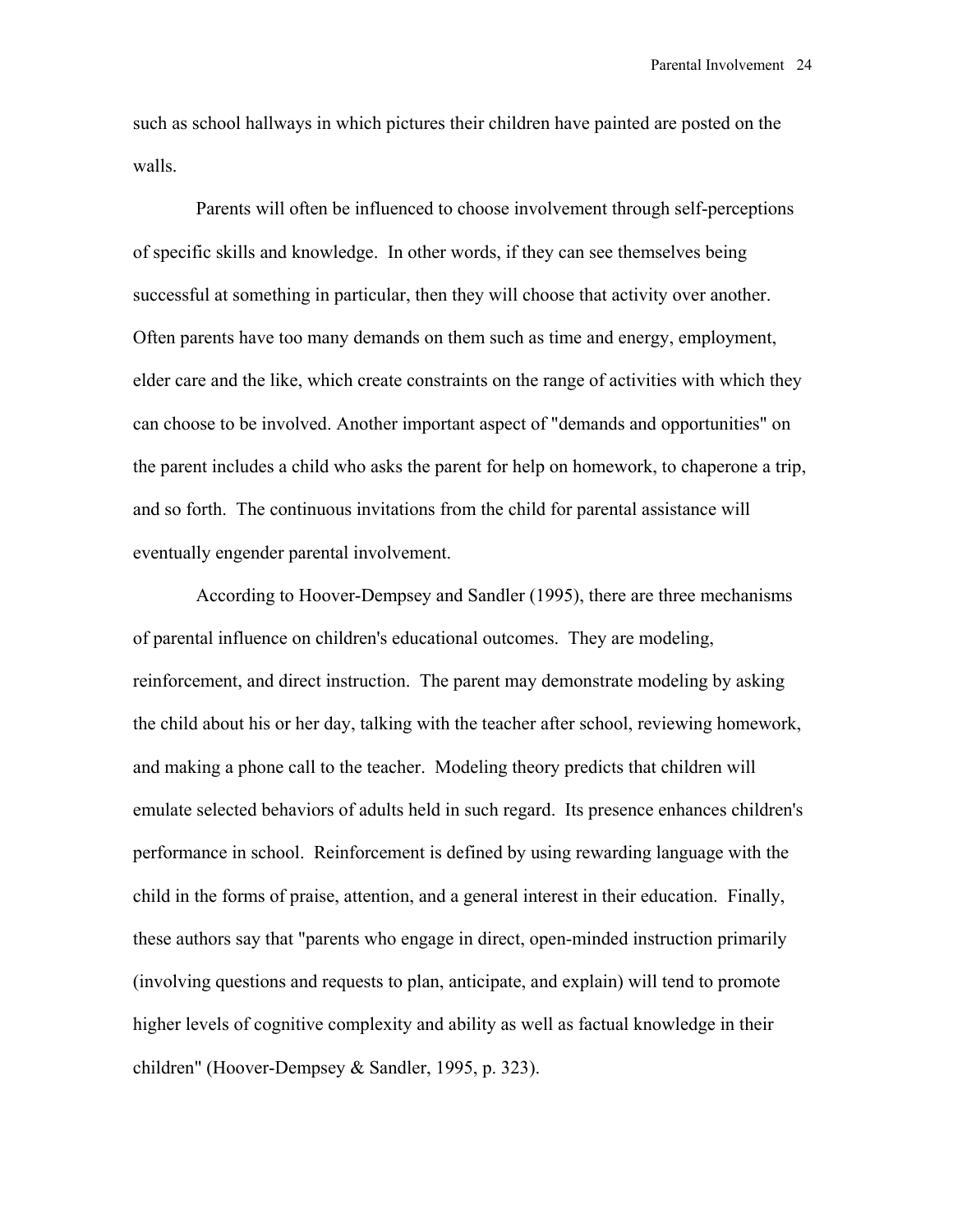As children grow older, their enthusiasm for parental interest and parental involvement evolves because they are growing more peer-oriented, more independent, and less interested in accepting obvious help, praise, or even expressions of interest from parents. Parents who are involved in their children's education in the primary grades will be more likely to develop in their children a strong, positive sense of efficacy for successful achievement in school related tasks as they grow older than will parents who are not involved.

#### Reform: Policies to Encourage Parental Involvement

It is widely felt in this country that many parents are not responsibly preparing their children for school and are not reinforcing education once those children get to school. Nine out of ten members of the public say that more parent involvement would benefit the schools (U.S. Chamber of Commerce 1990) (Finn & Rebarber, 1992). Parents who read to their children regularly from the time they are young, give their children intellectual nourishment for school. Parents can further aid in their development of communication and worthy habits of the mind. Many states have created "parents as teachers" programs in efforts to teach basic skills to parents to enable them in teaching positive behaviors and values to their children. Head Start was among the earliest attempts to achieve such involvement. Parents served as assistant teachers and in other paid and volunteer roles. Title I of the original Elementary and Secondary Education Act also mandated the creation of parent advisory councils, which were supposed to put parents closer to policymaking in individual schools.

Educators often list parent involvement as one of their top concerns. "Parents won't give us the support we need to do a good job. They won't even come to school for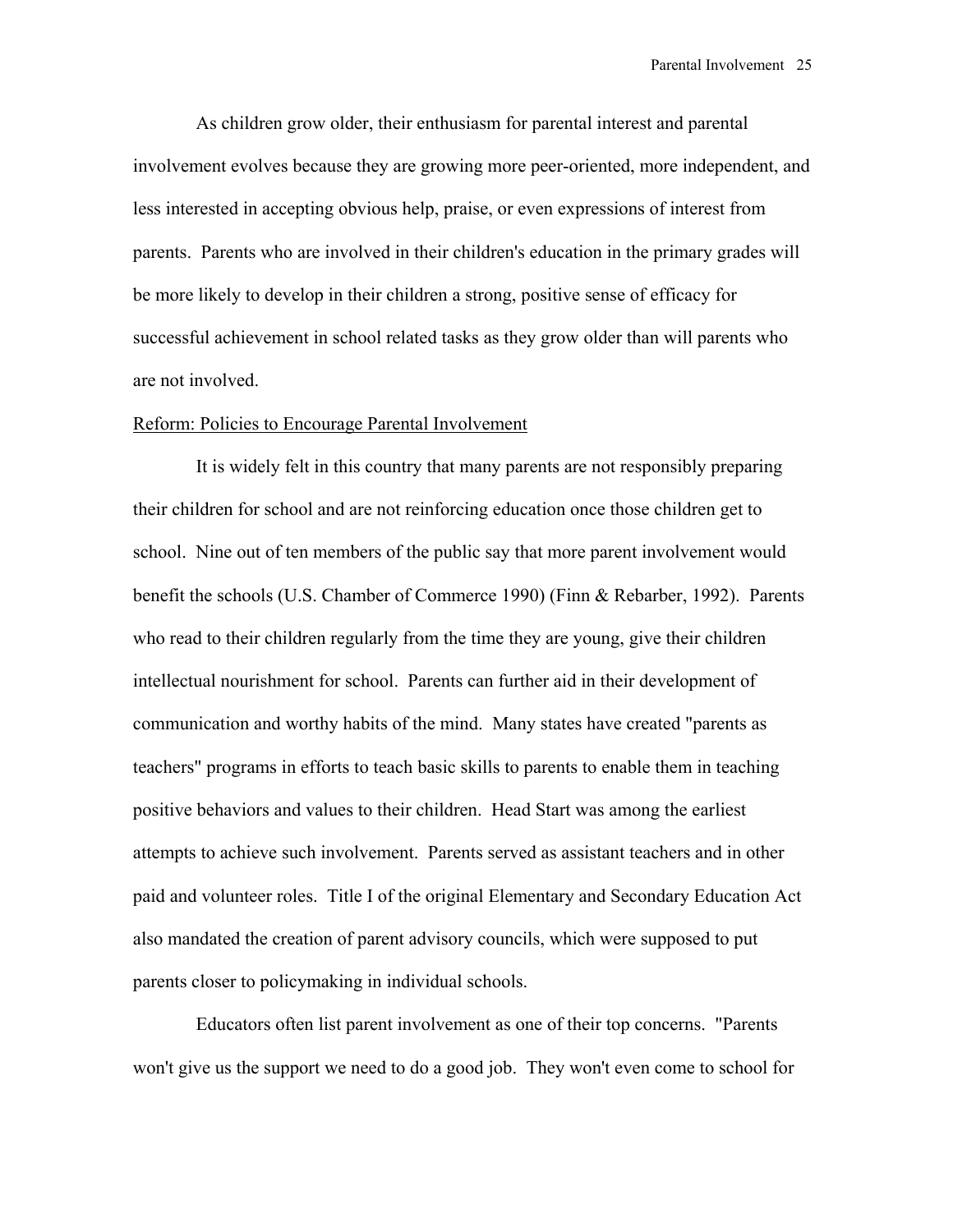parent/teacher conferences," some teachers have been quoted as saying (Pipho, 1994, p. 270). In the mid-1970's the National Committee for Citizens in Education conducted hearings in five cities and four states examining the question, "Who controls the public schools?" One of the problems uncovered during the hearings was the feeling that educators are content with one-way communication and that teachers, administrators, and board members cannot learn anything by listening to parents. In 1994, the Center for School Change at the University of Minnesota's Hubert H. Humphrey Institute of Public Affairs released, "Training for Parent Partnership: Much More Should Be Done," a report on the extent to which training in parent involvement was a requirement for licensure for teachers and administrators in the 50 states and the District of Columbia. The bottom line was that too few states required teachers or administrators to study parent involvement at all or to develop skills in promoting parent involvement. Some of the findings from this study include (Pipho, 1994, p. 272):

- "Only seven states (14%) require principals or central office administrators to study parent involvement or to become proficient in promoting parent involvement;"
- "Only 15 states (29%) require most or all teachers to study or develop abilities in parent involvement;"
- "Only six states (12%) specifically require junior high/middle school teachers to study or achieve competence in encouraging parent involvement;"
- "Only six states (12%) specifically require secondary teachers to study or become competent in promoting parent involvement;" and
- "Fourteen states (27%) specifically require elementary teachers to study or become competent in this area."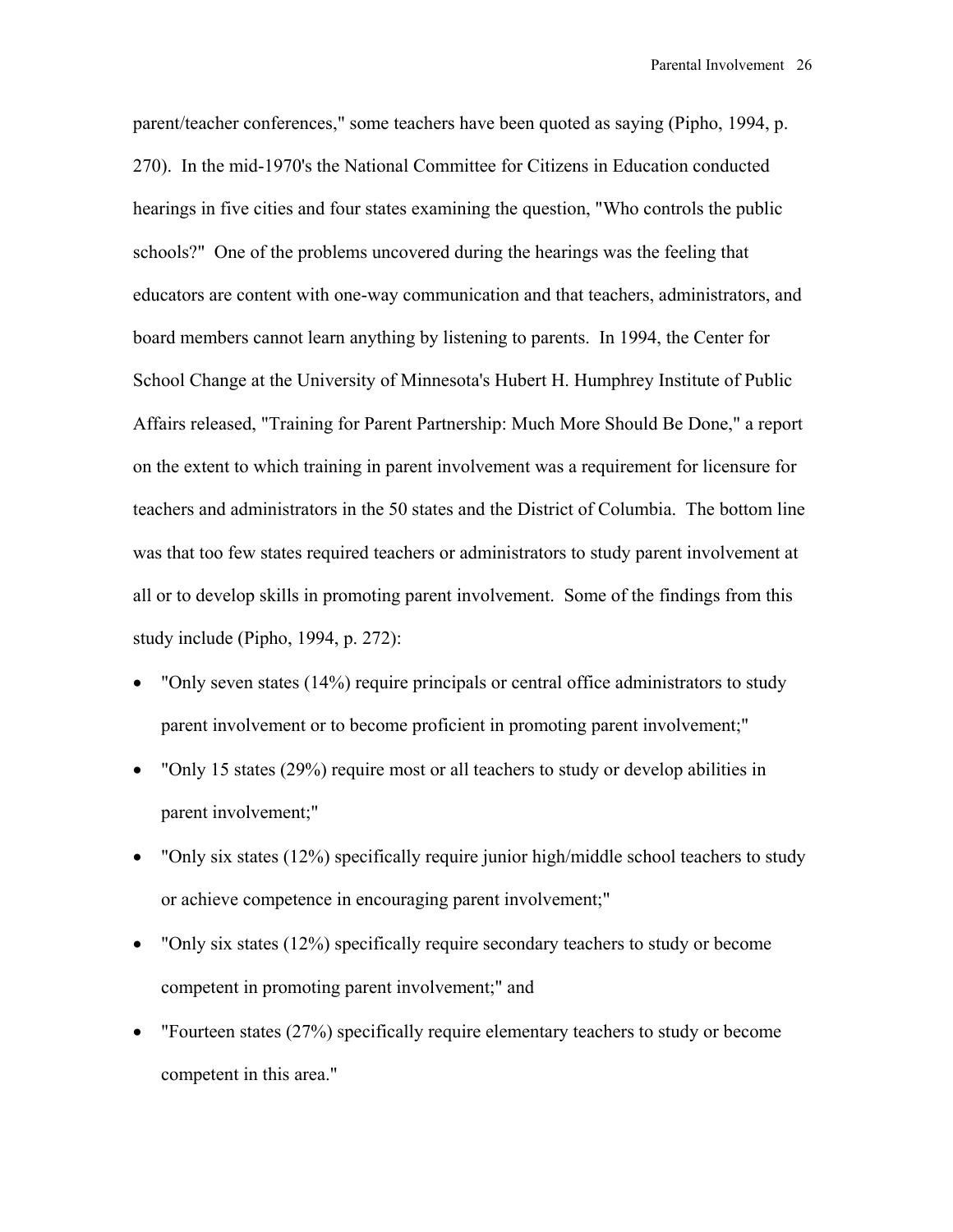Pipho (1994, p. 272) also pointed out that one of the national goals for education is that: "Every school will promote partnerships that will increase parental involvement and participation in promoting the social, emotional, and academic growth of children." No matter which of these courses of action educators choose to take, more aggressive displays of parent power could bring on "real reform" in a hurry.

#### Ideology and Empowerment of Parental Involvement

 Since the 1960's, the concept of parent involvement in education has become a common means by which to build the relationship between families and schools. The concept has been considered one of the most important factors for a child's success at school and is often cited as a way to solve the problems facing children in school. Literature on parent involvement in education represents several viewpoints but can be organized loosely into two main arguments: one that emphasizes the more traditional forms of involvement and one that addresses issues of ideology and inequality in schooling (Waggoner & Griffith, 1998). Traditional literature is the more dominant body of research and is broken into four parts by the authors. These include: conformity between families and schools; improving student achievement; traditional forms of parent involvement in education; and school reform programs. Previous research has brought into view the various activities that encompass parent involvement, such as ensuring that the child gets to school on time and is properly dressed, supervising homework, and asking, "What did you do in school today?" to the other extreme of being a regular volunteer.

 Parents and other caregivers are more or less involved in their children's educational experience depending on employment, work responsibilities, health, changes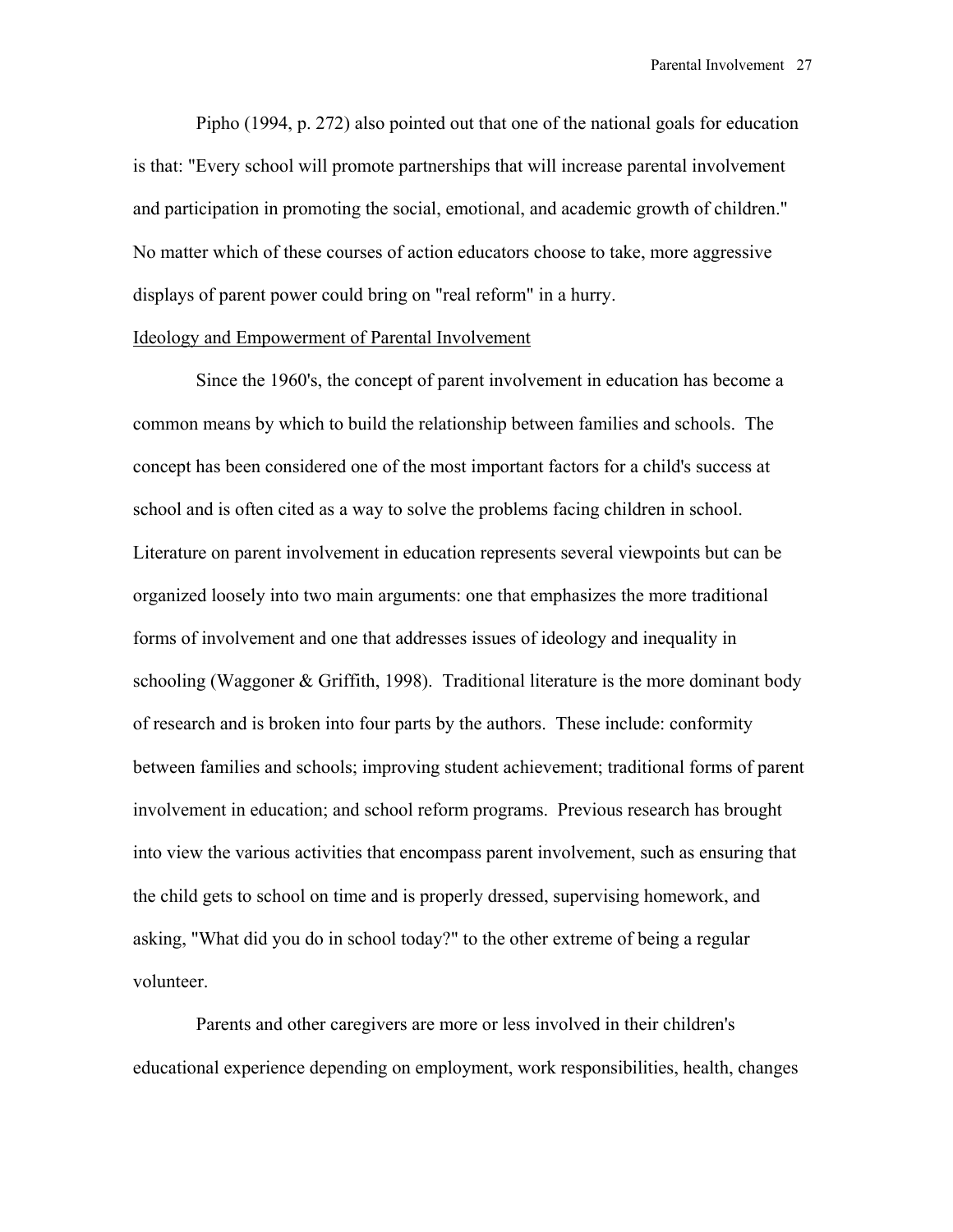in the family, and the age of the child. Three general ways in which a parent might involve himself or herself in their child's education are to participate in school events, help in the classroom and school programs, or participate in parent groups. To increase parent attendance at school activities, schools might coordinate with the parent teacher associations to provide transportation and daycare services during school events. School staff and volunteers might conduct a follow-up of parents to determine reasons for nonattendance.

 However the involvement occurs, the purpose is to empower the parents with the thinking that every little bit counts, whether big or small, and can increase the academic performance of their child (Griffith, 1996).

#### Education of Special Needs Youth

Both the Individuals with Disabilities Education Act (Public Law 94-142) and the Carl Perkins Vocational Education Act (Public Law 98-524) mandate that parents should be actively involved in their children's education at school. In many situations, the parents of special needs youth are found to be socio-economically, educationally, or psychosocially handicapped or disabled. In these cases, their ability to become involved in the partnership of family and school is compromised. They may be unable to take advantage of the intent of the public laws without the support of a social worker and the continuous involvement of a parent of a special needs child may be more demanding and more challenging than those parents of regular education children.

 Many states, including Wisconsin, have been active in developing outreach programs to increase parental advocacy of their children's education. These programs emphasize what could be termed an "information-brokerage" approach to family outreach.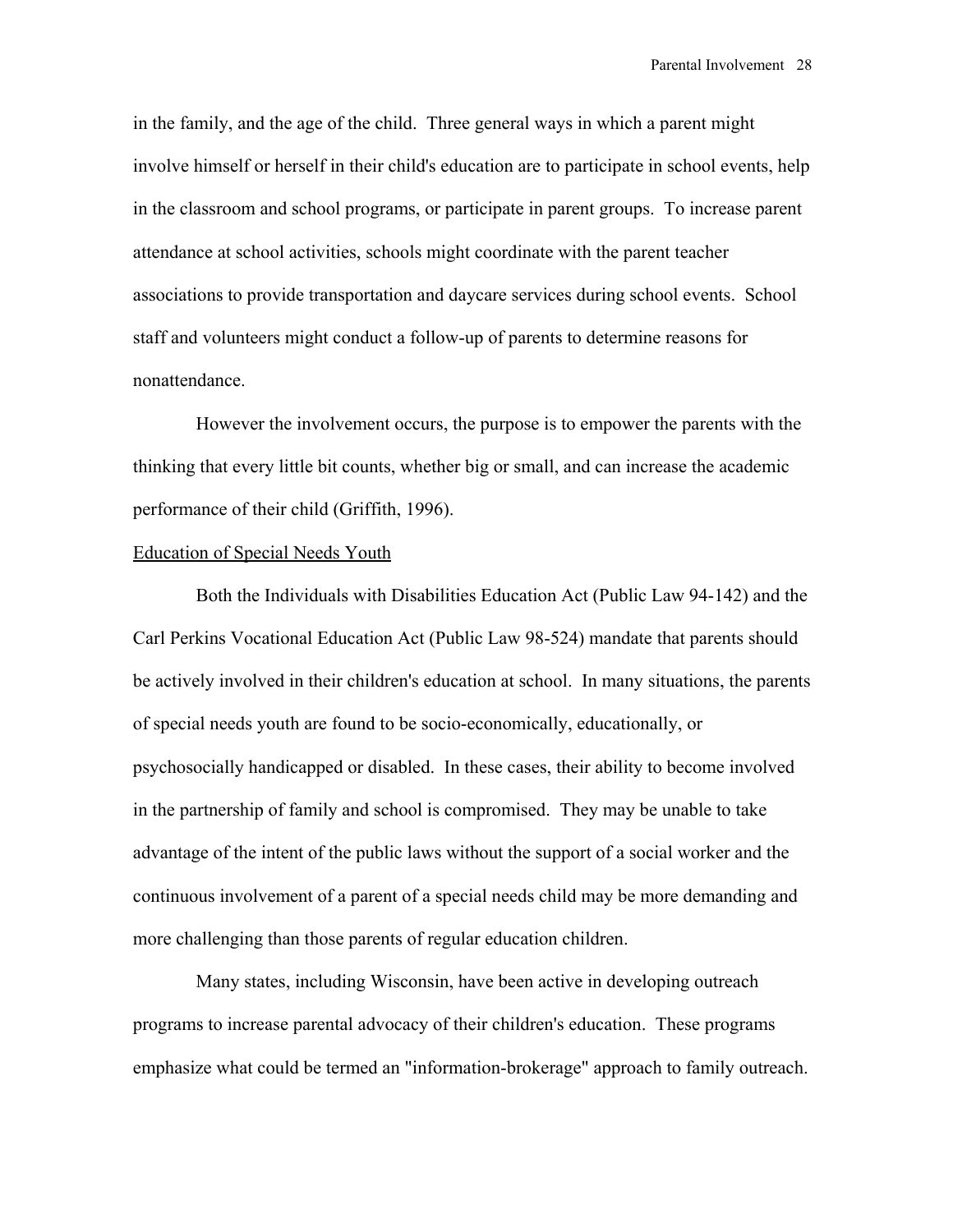The general concern of these programs is to help parents become more informed participants in educational decisions that affect their children (Wisconsin Department of Public Instruction, 1991).

 In a study by Westling (1997), the researcher asked the parents through a questionnaire which ways they were involved in their child's education and which ways they would like to be involved. Participants were 53 parents of children in programs for children with mental disabilities of which 163 parents received the questionnaire. The most common ways the parents participated and wanted to participate were talking to their child's teacher, followed by suggesting appropriate goals and objectives, suggesting school placements, providing information about their child, and speaking with therapists who provide services. Rated lower for participation and desired participation were school activities, events, talking to school administrators, classroom activities, and advocacy activities.

 A common comment of teachers is that the parents they most want to see (those with lower achieving children) seldom enter the school door. "Despite their own low school achievement, many parents value education, believing it to be a pathway to success for their children" (Karther & Lowden, 1997, p. 43). Parents with low educational achievement may have feelings of inadequacy. Parents tend to view their children as a reflection or extension of themselves and may avoid situations in which they expect criticisms of themselves or their children. A request for a conference with the teacher may be interpreted as a complaint about their child. One can see why a parent of a special needs child may have little parental involvement. A school-wide plan for parent involvement should increase the likelihood that more families will participate on an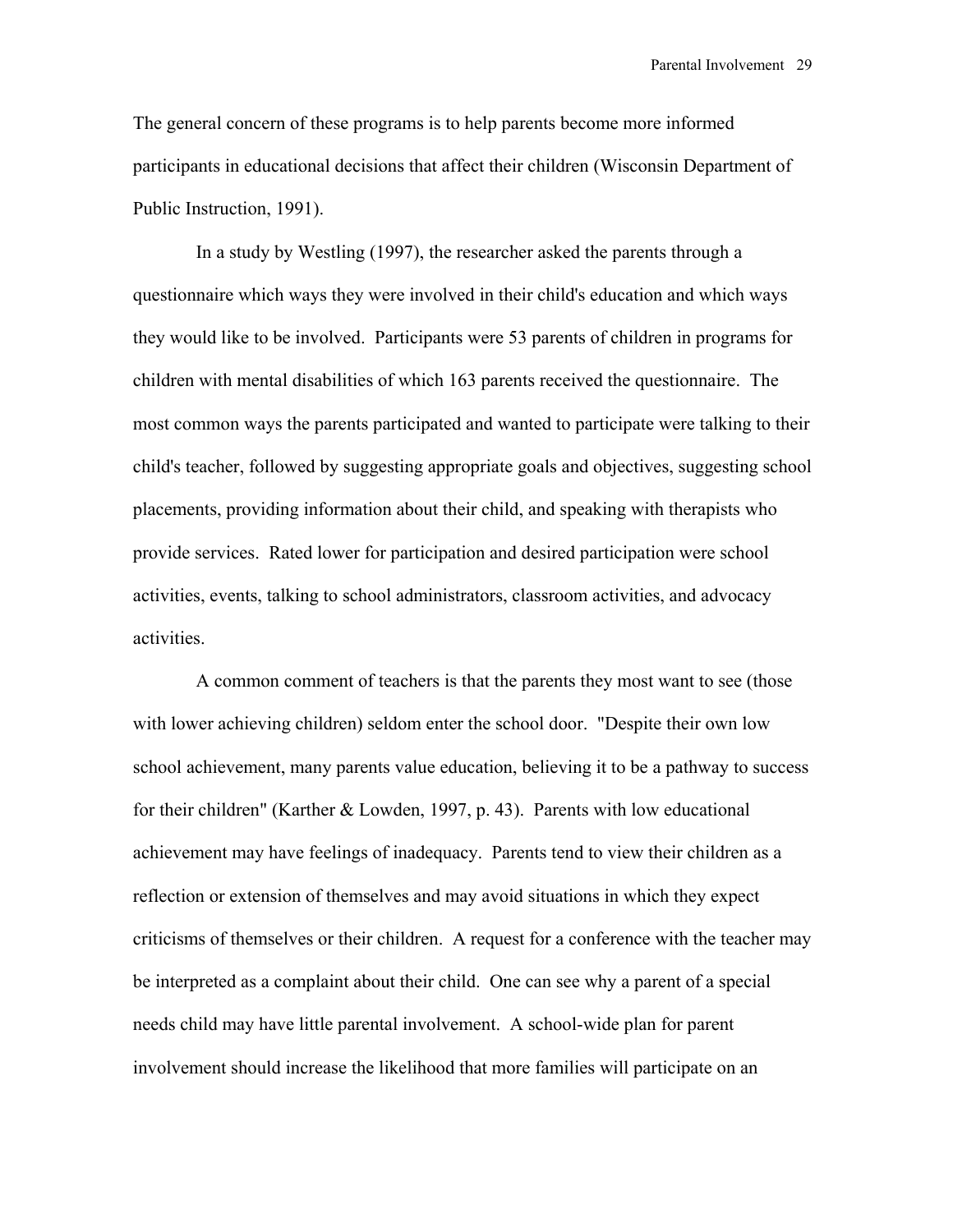ongoing basis. "There is no ready-made answer to the dilemmas of effective parent involvement; however, schools may need to reconsider conventional assumptions and practices in order to build bridges to families who do not readily respond to traditional parent-school activities" (Karther & Lowden, 1997, p. 42).

 Parents and the school-to-work transition of special needs youth are also necessary because of the limited staff and time of the educators and counselors providing the services. "The ratio of students to counselors in public high schools is almost 300 to 1; and school guidance counselors are able to spend less than one hour of every five on career counseling" (Otto, 1989, p.161). Add to this the unique and complicated counseling needs of students with disabilities and it becomes clear why the parents must also be knowledgeable about the opportunities and programs available to them by law. Unfortunately, research shows that parents have little involvement in transition planning. The results of a survey of 200 families of students with disabilities, conducted by Friedenberg (1993, p.10), showed that parents were significantly less involved in transition programs than they desired:

- "Nearly 70 percent desired involvement, whereas slightly more than 30 percent experienced involvement;"
- "Significantly more parents desired to have an equal part in decision making than were given the opportunity;"
- "Although 13 percent indicated no involvement experience with the transition team, less that 2 percent indicated that they desired no involvement;" and
- "Parents wanted to be involved in finding job placements and community living arrangements more often that they had the opportunity to do so."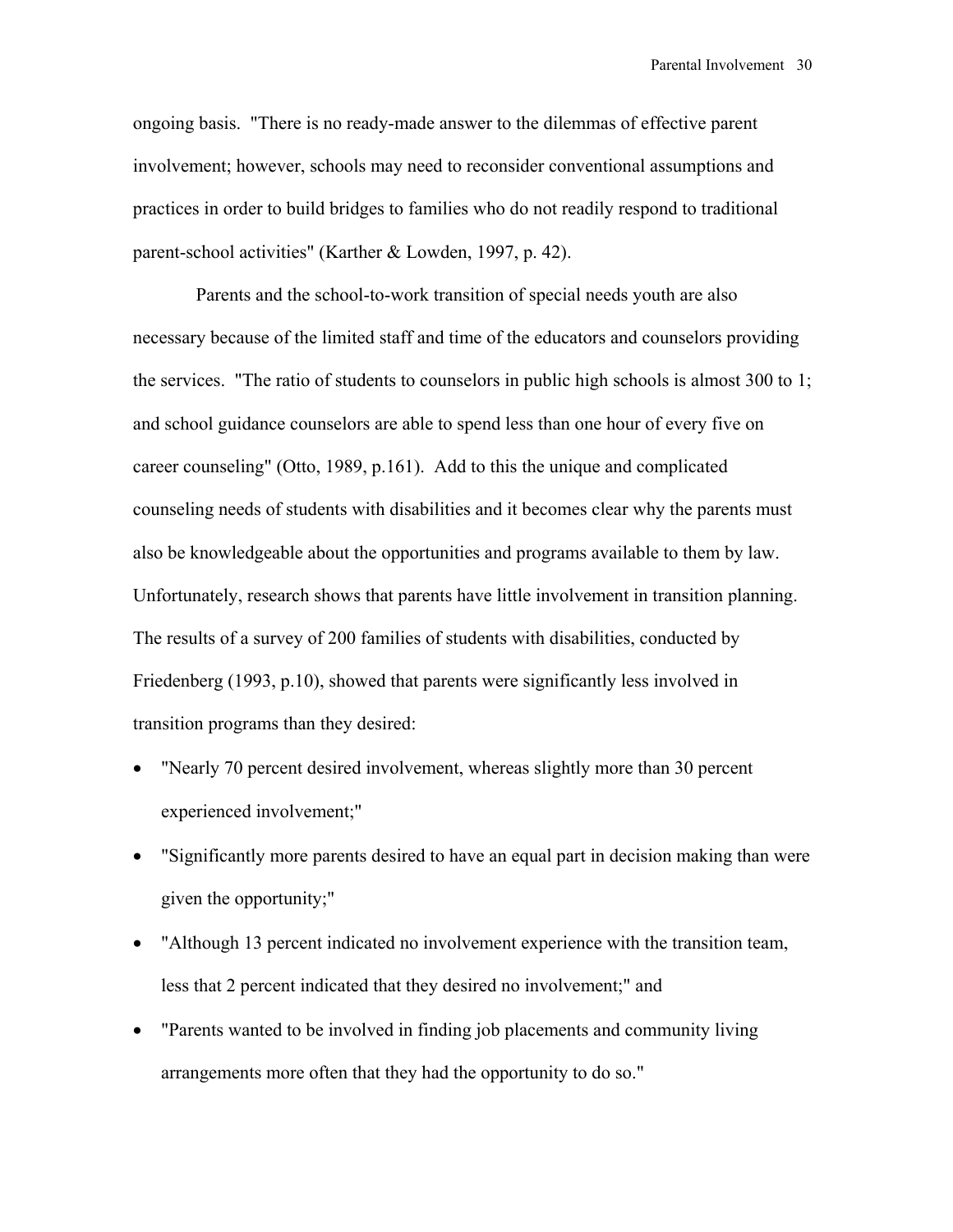"Lack of parent participation and involvement may be detrimental to the achievement of successful transition outcomes" (Johnson and Rusch, 1993, p. 6). There are several rationales for involving parents in the transition process. Parents know their children better than anyone else and can be valuable resources when planning their child's future. Parents can act as role models, instilling positive learning that makes job success for their children more likely. The bottom line is parental involvement can ensure more effective and positive results for their child's transition process.

 Motivation is the key factor driving parents to become involved in the school-towork transitions of their children with disabilities because many parents have an intense desire to see their children succeed in school, work, and community living (Knoblauch, 1998). Parents have a key role in the special education process and they need to make sure the individualized education program (IEP) has specific goals and objectives relating to their children's future ability to live in the community. Everything their children are doing now in school should be a cooperative effort to ensure meeting the special needs of their children.

 According to the U.S. Department of Education (1996) (Elksnin & Elksnin, 2000), 29% of adolescents with disabilities required social skills instruction beyond high school. Social competence can improve peer acceptance, academic achievement, and employee success, so early intervention on behalf of the parents can aid in children's future success. Parents need to begin teaching social skills to their children in settings where the skills will be used. If this is not always an option, the parents can use role playing with their child to better prepare them for future interactions with people. Teaching students to use mediators such as self-talk, self-monitoring, self-recording, and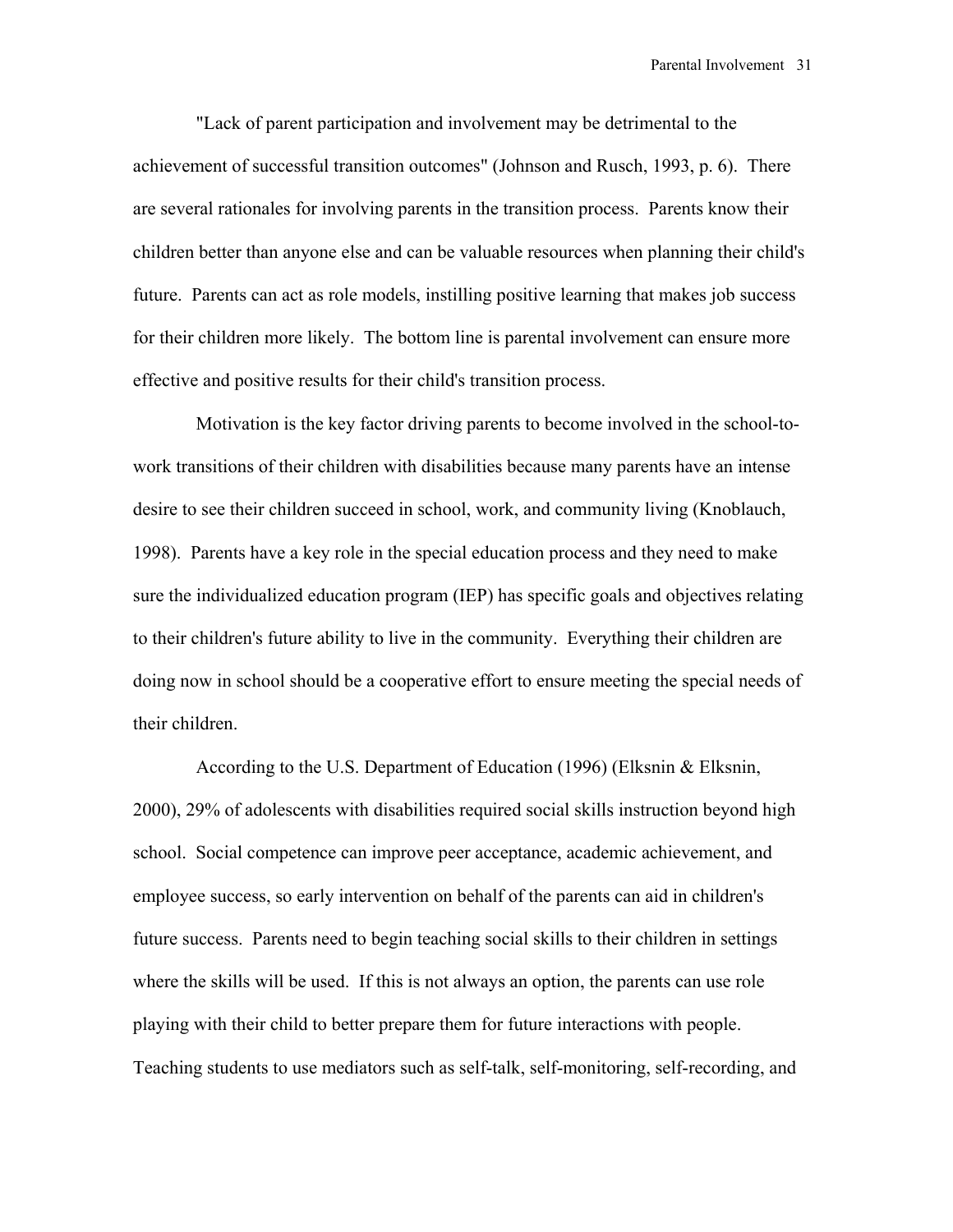self-reinforcement enables the child to select and use skills appropriately in actual social situations.

 Parental involvement is also consistent with the Individuals with Disabilities Education Act (IDEA) Amendment of 1997, which requires that parents become actively involved in assessment and instructional planning of their child's educational process. Teaching parents to teach their children to be prosocial may require them to attend a workshop specially designed to cover areas such as incidental teaching, which means taking advantage of a "teachable moment;" discussing outcomes after a child has failed to use a social skill; coaching emotions or helping the child to "label" what exactly they are feeling at that particular moment in a social situation; and assigning social skills homework which can help build the bridge between performance at home and in the community. According to researchers Elksnin and Elksnin (2000), using these strategies to teach parents of children with disabilities can promote a powerful outcome.

 If education of children with special needs is to be efficient, parents need to establish a home environment with high expectations for their children's achievement (Grover, 1991). Families providing effective social support not only transfer some of the burden of instructional responsibility from the schools, but also provide an opportunity to avoid or minimize crises which may be detrimental to their child's academic success. Each child deserves to be taught the competence required for success in our society and parents who are armed with the competence to share instructional responsibility can assist schools in making the system of public education more accountable.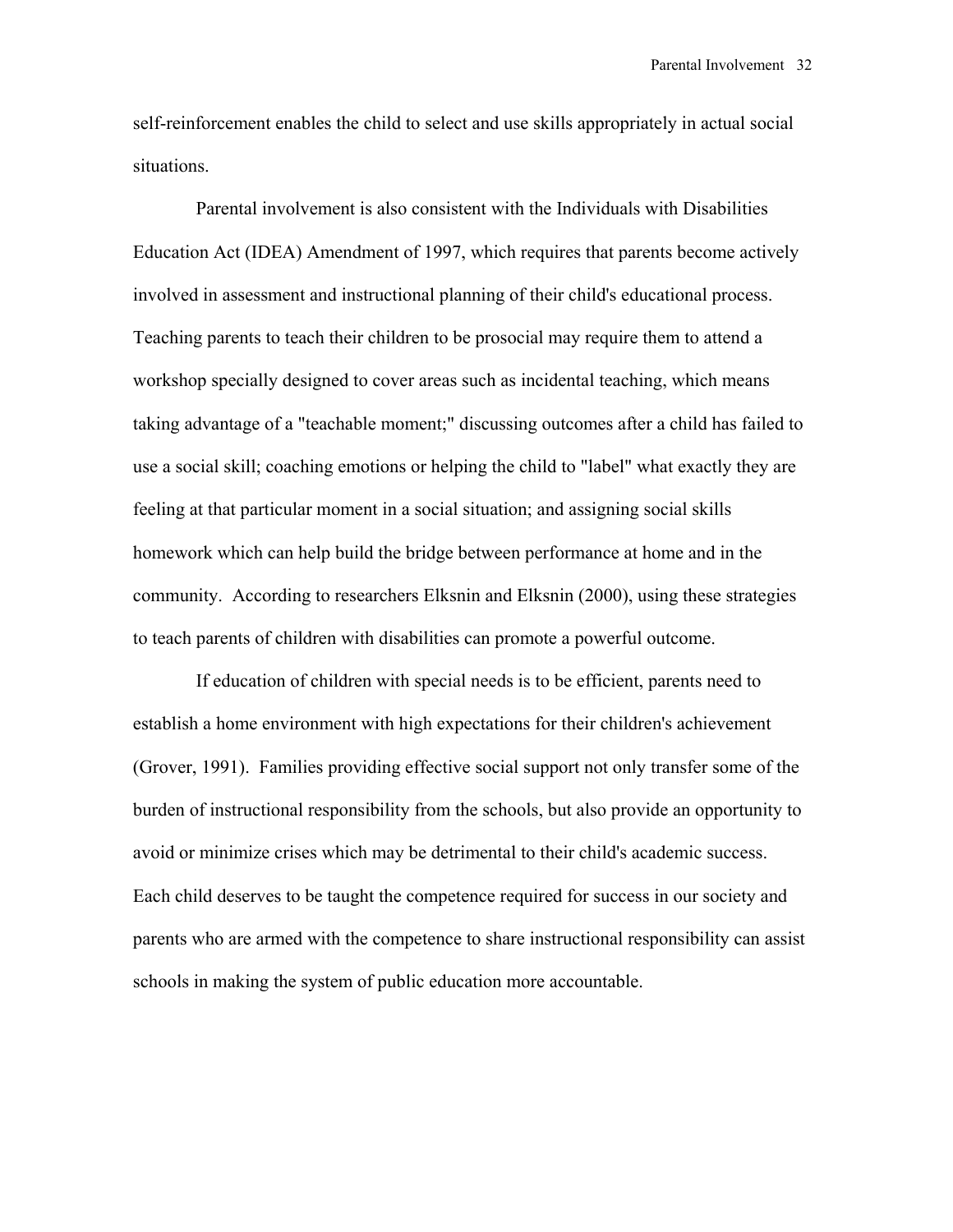#### CHAPTER THREE

#### Methodology

### Introduction

 This chapter includes a description of the participants under study and how they were selected for inclusion in this study. In addition, the instruments being used to collect information are discussed in terms of their content, validity, and reliability. Data collection and analysis procedures are also presented. The chapter is concluded with identification of the methodological limitations.

#### Human Subjects Protection

To ensure the protection of the rights of the participants, this researcher adhered to the ethical standards of the American Psychological Association (APA, 1994). Participants were informed of the general purpose of the study, rights to confidentiality, and the researcher's availability to answer questions before, during, or after their participation. Names of the participants were not used, and the participants voluntarily took part in the study. The results of the study have been made available to the school involved. The participants had the right to withdraw at any time.

#### Description of Participants

 The potential participants for this study were 35 sets of parents of the special education students at the Red Cedar Vocational & Special Education Center (Red Cedar Hall) in Rice Lake, Wisconsin during the spring of 2001. Red Cedar Hall is a special education center with severely cognitively disabled students, ages 3-21 years. The final sample consisted of a cluster group of sixteen parents, five of whom voluntarily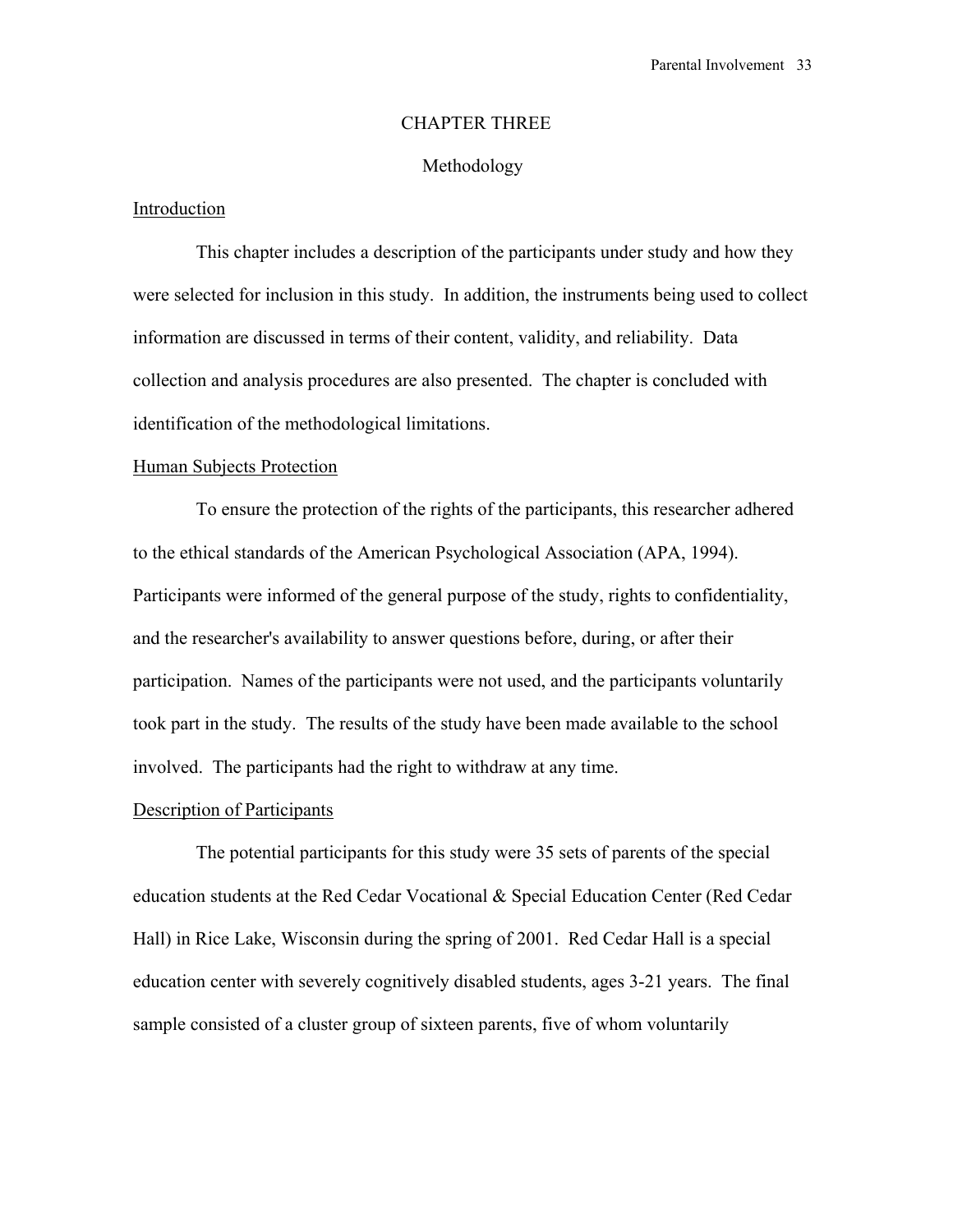participated in the family involvement program at the Red Cedar Hall and eleven of who chose to not participate.

#### Instrumentation

 The instrument used for this study was created by the researcher exclusively for the purpose of measuring special education students' parental/family involvement in their education. No measure of validity and reliability was established. Ratings were based on a 5-point Likert scale ranging from "never" to "always." The survey was brief in order to increase the likelihood of the return rate. The questions were as follows:

#### **Regarding Red Cedar Hall's parental involvement program named, "Coffee Talk:"**

1. Rate your level of awareness/understanding of the parental

involvement program named "Coffee Talk."

2. How many "Coffee Talk" parental involvement program meetings have you attended?

3. Rate the degree to which you believe your needs for parental involvement in your child(ren)'s education will be met by the "Coffee Talk" program.

#### **Regarding other parental involvement opportunities at Red Cedar Hall:**

4. Do you participate in school events and activities such as: holiday programs; field trips; volunteerism; and parent-teacher conferences?

5. Do you make suggestions to school personnel regarding goals and objectives for your child's individualized education program (IEP)?

6. Do you perceive your involvement in "Coffee Talk" and/or other parental involvement opportunities as being effective in contributing toward a positive and rewarding experience for your child?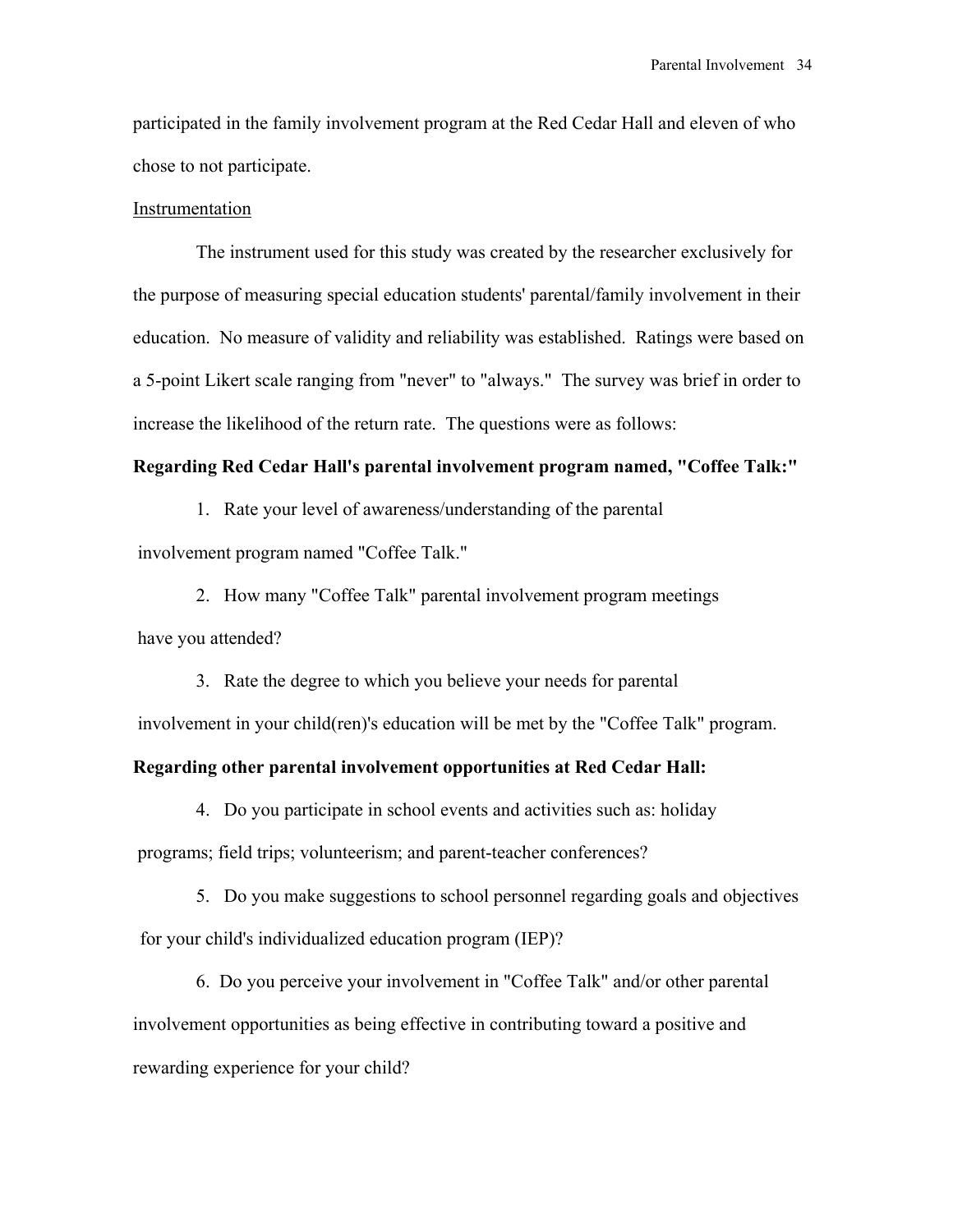#### **Regarding general parental involvement:**

7. Do you believe your parental involvement is beneficial to the teachers in aiding in your child's educational progress?

8. When you were a child, did you benefit from parental involvement in your education?

9. Do you believe that it is possible to have too much parental involvement, which may discourage your child from successful educational performance?

10. Do you feel organized parental involvement programs such as "Coffee Talk" can improve your relationship with your child?

11. Approximately what percentage of responsibility do you think parents, school personnel, and the child should each have in their academic success (the total adding up to 100%)?

12. What barriers, if any, to parental involvement do you experience; scheduling conflicts; transportation problems; language barriers with teachers; or lack of child care for other children at home?

13. What specific things do you like about the parental involvement opportunities at Red Cedar Hall?

14. What specific suggestions do you have for improving the parental involvement opportunities at Red Cedar Hall?

#### Data Collection Procedures

 In mid-January, 2001, the researcher sent the survey home with each child to all the parents of special education students at Red Cedar Hall. The survey included a notice instructing them to return their responses within one week. It was explained that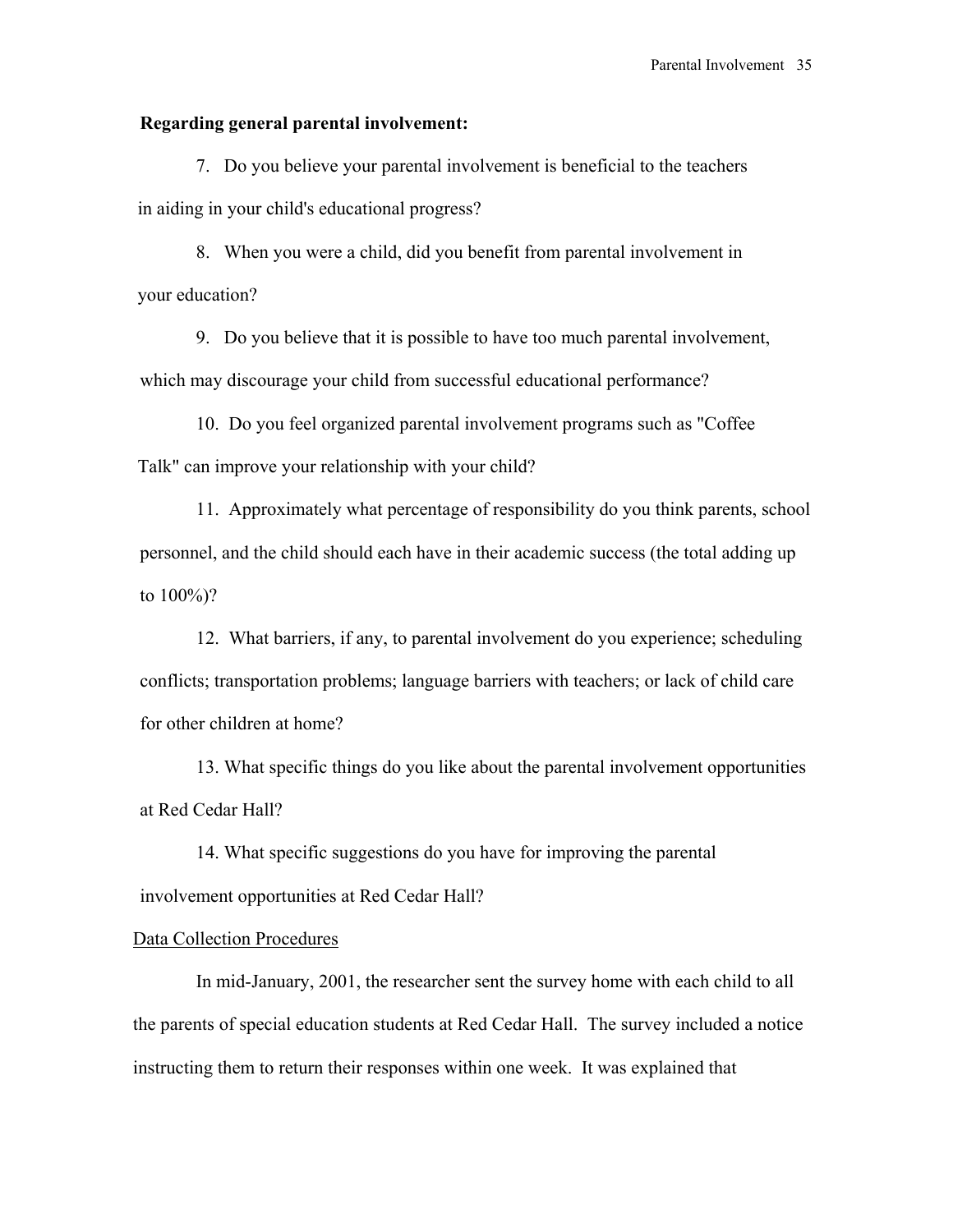respondent anonymity would be maintained, both during the study and after its completion.

#### Data Analysis

 The data was analyzed using descriptive statistics. The researcher tabulated frequencies and percentages, means and standard deviations, and modal responses of parental involvement at Red Cedar Hall. The researcher also categorized responses regarding strengths and suggestions for improvement of parental involvement opportunities at the school.

#### **Limitations**

 The methodology contains the limitation that the participants may not be representative of all the parents of children with special needs who are in a special needs facility across the country.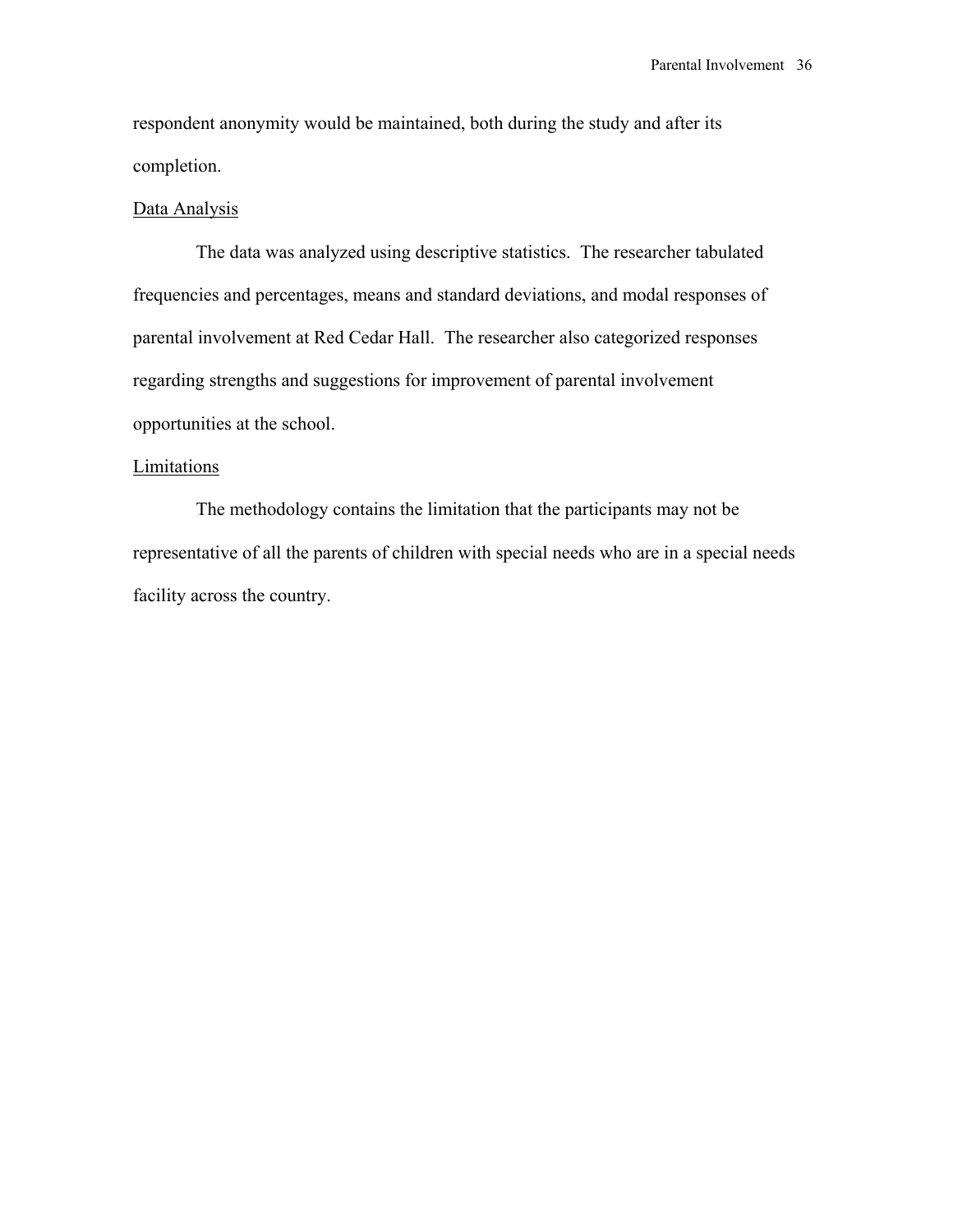## CHAPTER FOUR

#### Results

## Introduction

 This chapter presents the results of the parental involvement survey completed by the parents at Red Cedar Hall. The demographic information is reported first; the responses to each of the research questions are then given.

#### Demographic Information

The sample for this study consisted of 16 (22.9%) who responded to the survey out of a possible 70 parents; eight individual parents and four sets of parents totaling 16 separate opinions. The ethnic background of the parents consisted of 100% of White race. One parent did not specify the number of child(ren) they have attending the school; the remaining thirteen (87%) of the sixteen surveys returned indicated one child attending the school; and two (13%) of the sixteen answered as having two children currently attending the school. Regarding the grade levels of the students, three were in the primary class (grades K-3), three were in the intermediate class (grades 4-8), two were in the secondary class (grades 9-12), and two were in the multiple handicapped class (grades K-12). Two of the parents did not specify their child's grade level. The length of time the parents have had their child(ren) at Red Cedar Hall ranged from 1 month to 16 years. Research Objective 1

Research objective 1 was to identify the level of participation by the parents in their children's educational experience. The data is based on the responses to four questions, including: attendance at the "Coffee Talk" program; suggestions regarding goals and objectives; with holiday programs, field trips, volunteerism, and parent-teacher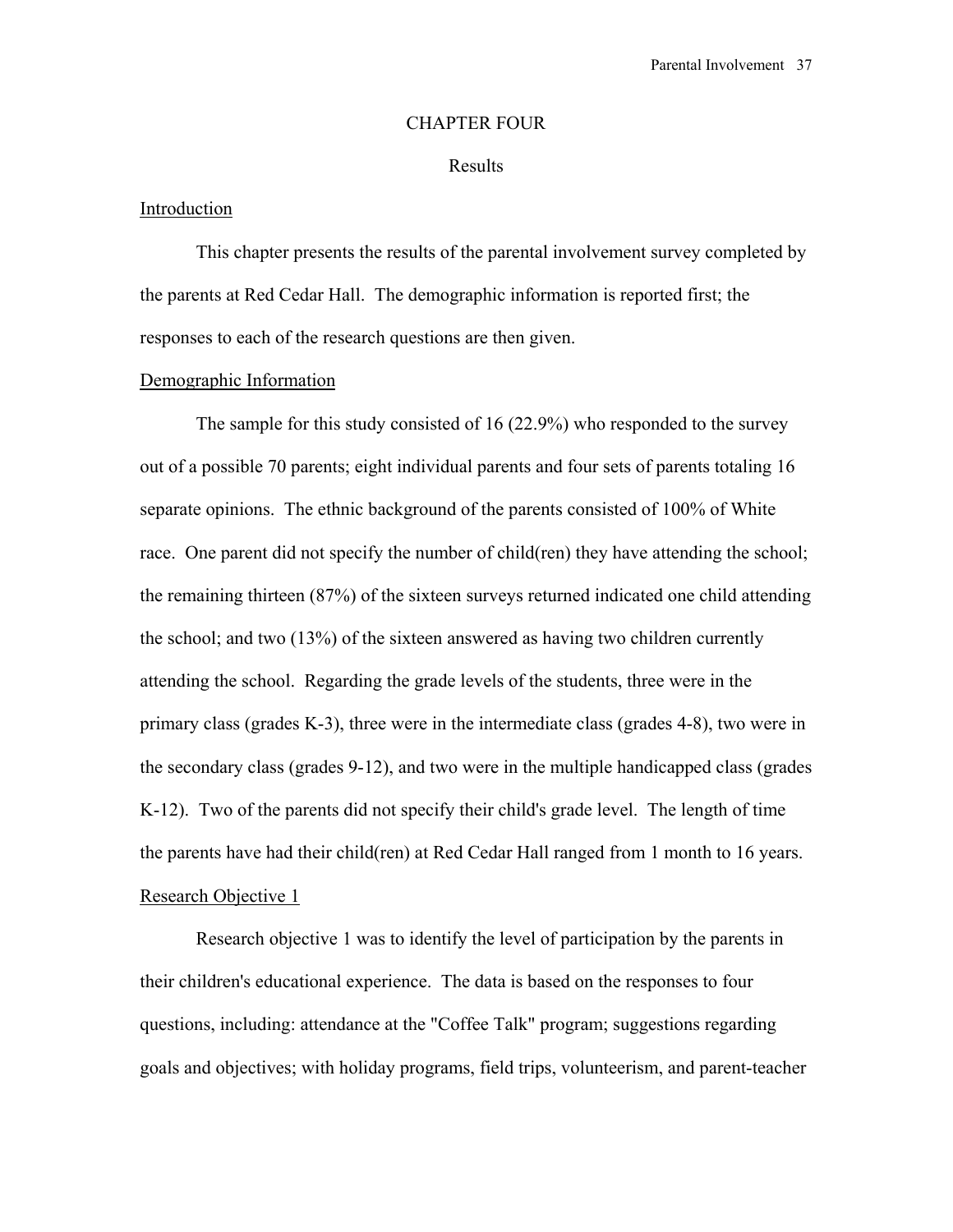conferences; and percentage of responsibility for their children's education ascribed to teachers, parents, and children. The results showed that nine (56%) of the parents reported being involved in their child's educational experience in at least one of the ways listed.

#### Research Objective 2

 Research objective 2 was to identify the parents' perceived effectiveness of parental involvement in their child's education. The results showed that twelve (75%) of the parents believed that it would positively affect their child's education. This data was determined by averaging the percentages taken from five questions regarding effectiveness of parental involvement including: degree to which one's needs can be met, suggestions made by parents, degree to which the program will reward the child, beneficial to teachers, and parent/child relationship.

### Research Objective 3

 Research objective 3 was to identify the parents' attitudes towards the current parental involvement program named "Coffee Talk." The results showed that eleven  $(85%)$  parents (N=13, 3 missing) have a positive regard toward the program, three  $(23%)$ feel neutral in regards to the program and four (31%) have a less than positive attitude towards the program. This data is based on the responses to four questions regarding parents' attitude, including: awareness and understanding of the program, degree to which one's needs can be met, belief that the program can be effective for the child, and degree to which the program can improve the parent/child relationship. Three parents did not respond to these related questions. Three surveys had no response to this issue.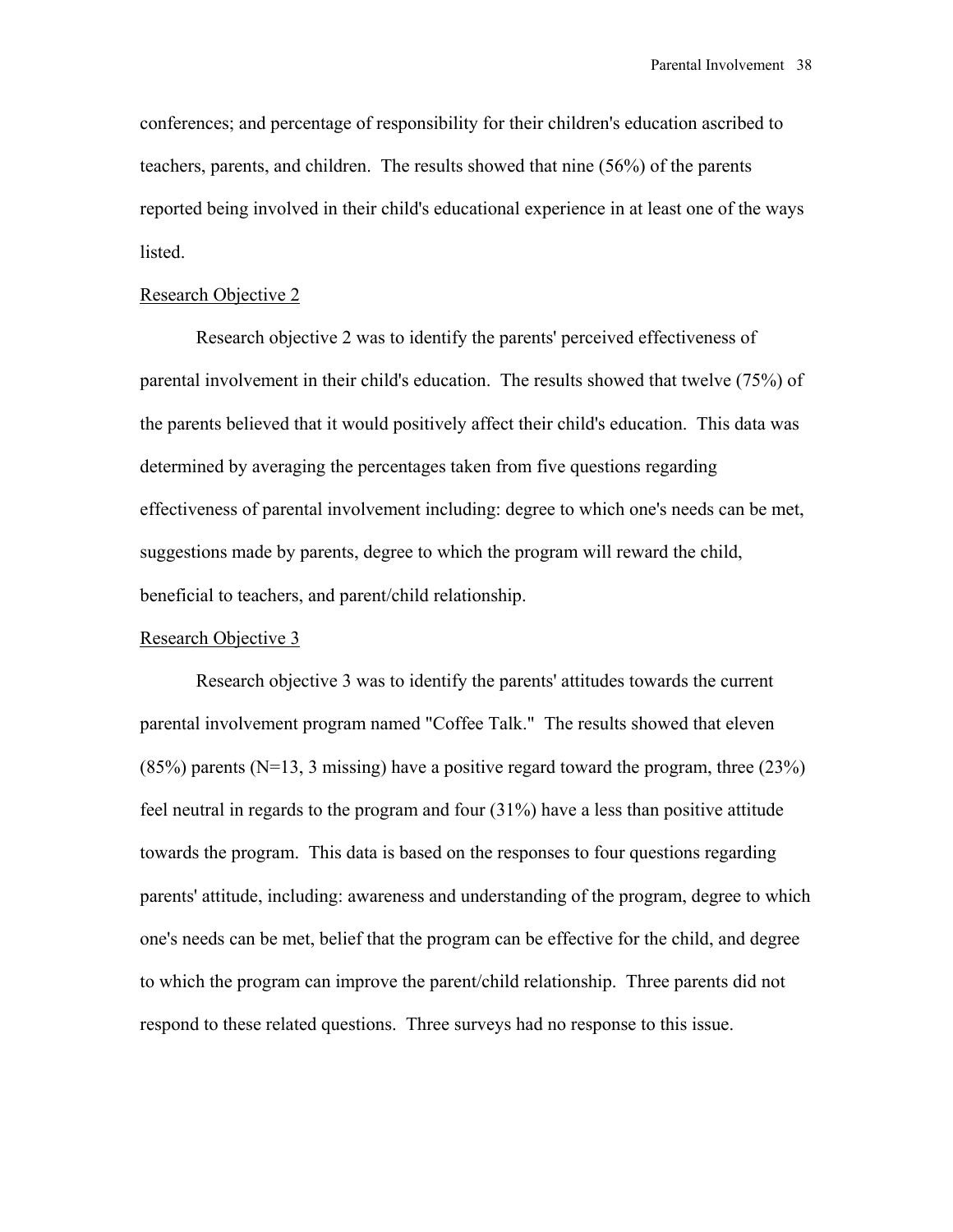#### Research Objective 4

 Research objective 4 was to identify the barriers parents face in some capacity when considering parental involvement. The results showed these barriers to include: scheduling conflicts ( $n=12$ ; 75%), transportation problems ( $n=2$ ; 13%), language barrier with teachers ( $n=0$ ;  $0\%$ ), and lack of childcare for other child(ren) in the home ( $n=6$ ; 38%).

#### Research Objective 5

Research objective 5 was to identify the parents' perceived strengths of the involvement opportunities at Red Cedar Hall. The results showed 11 (85%) of the parents ( $N=13$ , 3 missing) to be positive, 3 (23%) to be neutral, and 4 (31%) to be negative about the strengths of the opportunities at the school. Three surveys had no response to this issue. This issue was addressed by four questions regarding perceived strengths, and an open-ended question about the specific things they like about the opportunities at the school. Responses ranged from brief to extensive in length.

## Research Objective 6

 Research objective 6 was to identify the parents' suggestions for improvement of the parental involvement opportunities at the school. On nine (56%) of the sixteen surveys completed, the parents did not make any suggestions to improve the involvement opportunities at their child's school. The other seven (44%) did contain written suggestions, including: parents' need to form a stronger union to make the director of special services and the therapists work better with the parents to get them more involved; need for a volunteer program to be established to enable parents to get involved; and need for the "Coffee Talk" program at Red Cedar Hall to be videotaped and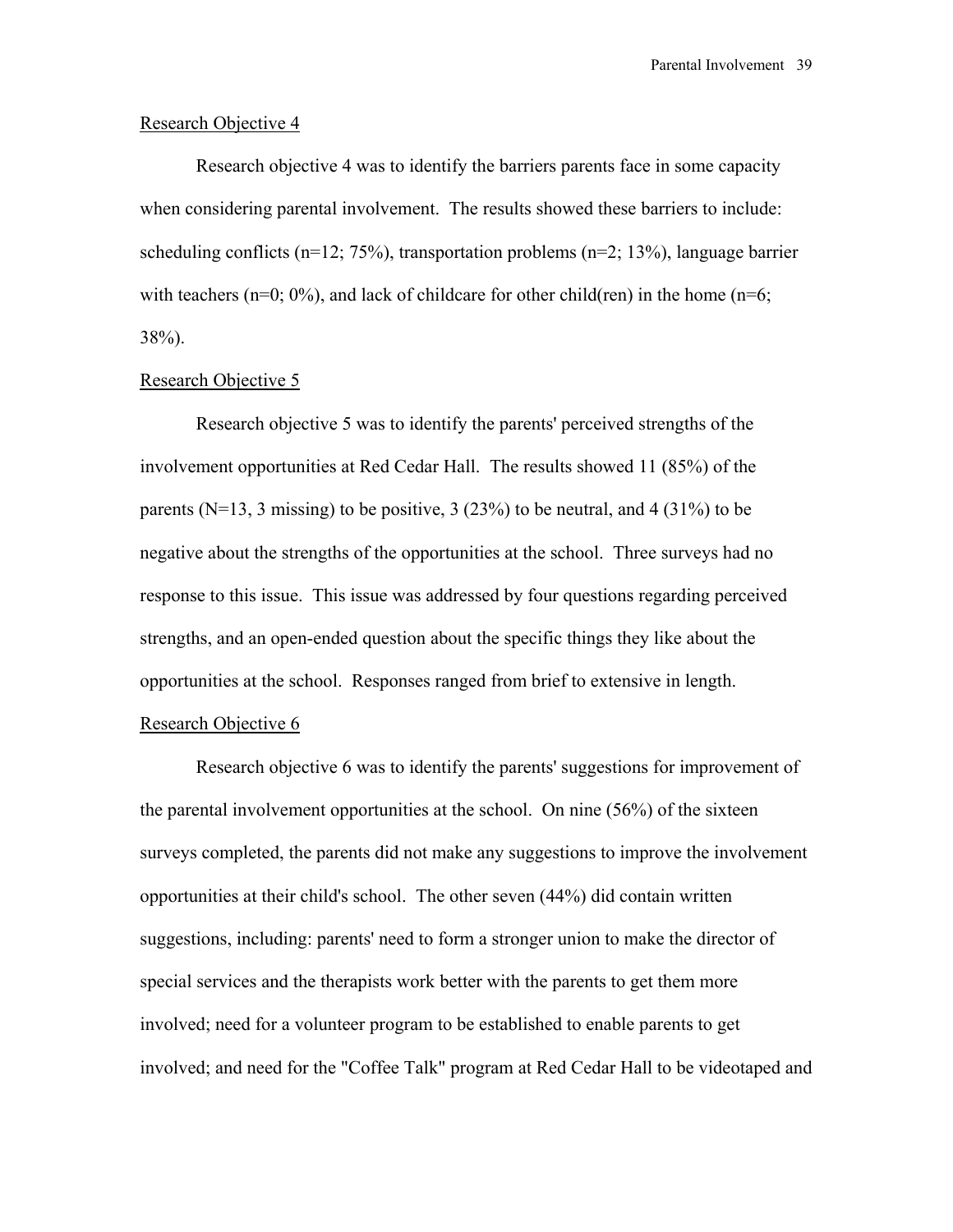made available to those parents who cannot attend. The exact numbers and further discussion on this and the other open-ended question regarding "likes" about the parental involvement opportunities are included later in the chapter.

Overall, the data showed that the parents tend to have a low level of parental involvement, although the majority believes that involvement in their child(ren)'s education can be highly effective in their educational experience. The general feelings towards parental involvement and the opportunities at Red Cedar Hall are positive, but due in large part to scheduling, as reported by a large percentage of the parents, they are unable to become more involved. While critical, the number of suggestions for improving the parental involvement opportunities at the school was small.

The reader will recall that the participants responded to fourteen questions, ten of which were based on a 5-point Likert scale, with 1 meaning "never" and 5 meaning "always." A report of those results is presented next.

#### Awareness/Understanding of "Coffee Talk"

The options given to the parents to choose from to indicate their awareness and understanding of the "Coffee Talk" program were 1, "not at all clear," to 5, "very clear." The mean response to the level of understanding of "Coffee Talk" by the parents was 4.6, with a standard deviation of .68. The majority of the participants  $(n=12, \text{ or } 75%)$ responded "very clear."

Table 1 shows the total frequencies and percentages of the parents' level of understanding of the parental involvement program, "Coffee Talk."

(Refer to Table 1 on page 63.)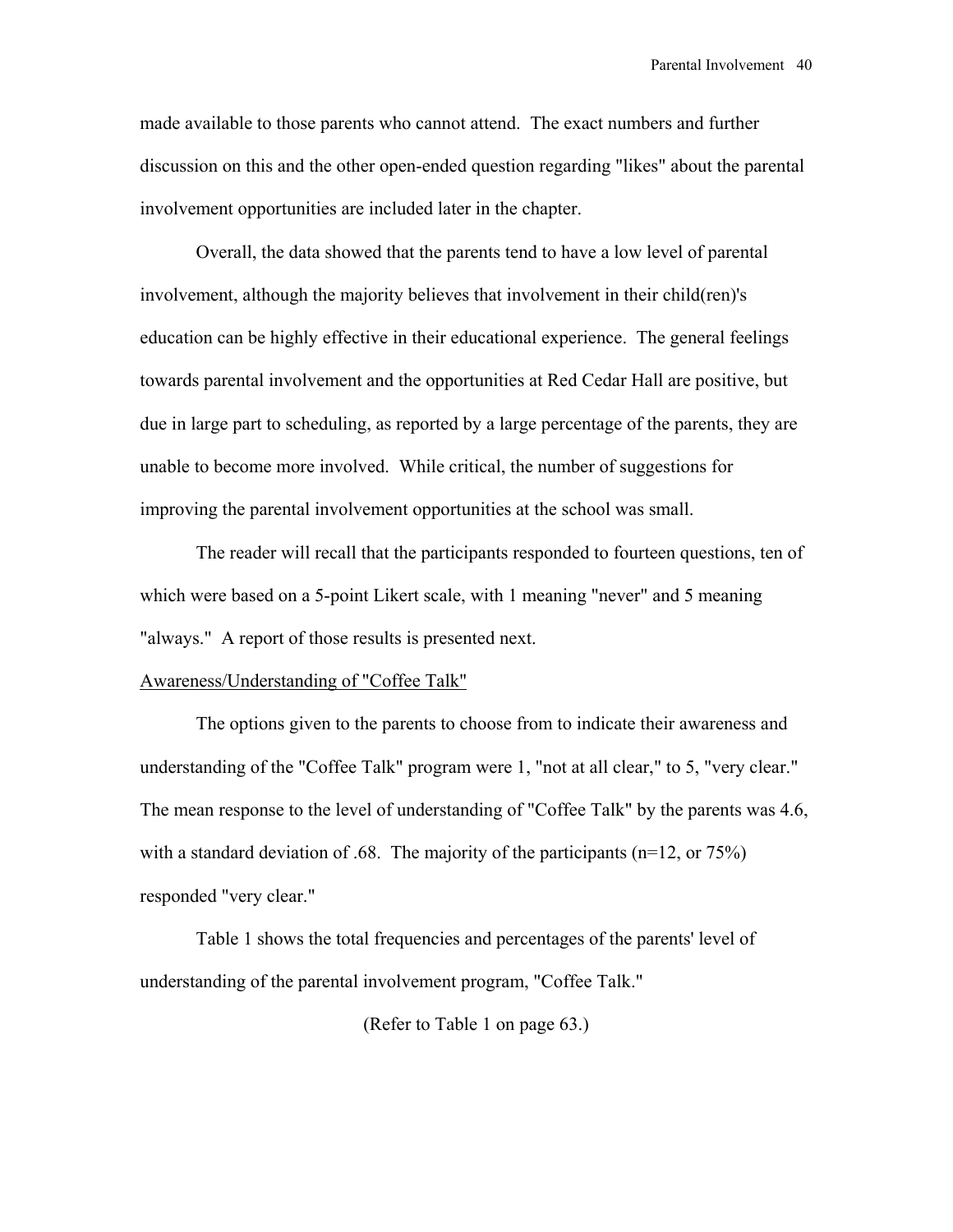#### Number of Meetings Attended

The mean response to the number of "Coffee Talk" meetings attended by the parent(s) was 1.6, (of a possible 2), with a standard deviation of .55. The majority of the 16 respondents (N=11, or 69%) had not attended any "Coffee Talk" meetings.

 Table 2 shows the total frequencies and percentages of the number of "Coffee Talk" meetings attended by the participants.

(Refer to Table 2 on page 64.)

#### Degree that Needs are Met

 On a 5-point scale with 1 being "not at all met," and 5 being "needs fully met," the mean response to the degree to which the parents believe their parental involvement needs are being met by "Coffee Talk" was 3.5, with a standard deviation of 1.22; (N=14, 2 missing). Responses were fairly evenly spread across choices 2 through 5.

 Table 3 shows the frequencies and percentages of the degree to which the parents believe their need for parental involvement is being met by the "Coffee Talk" program.

(Refer to Table 3 on page 65.)

## Participation in School Events

 The mean response to the individual activities was as follows: holiday programs, 3.06, with a standard deviation of 1.29; field trips, 2.38, with a standard deviation of 1.15; volunteerism, 1.88, with a standard deviation of .97; and parent-teacher conferences, 4.88, with a standard deviation of .34. The majority (56%) responded that they usually participate.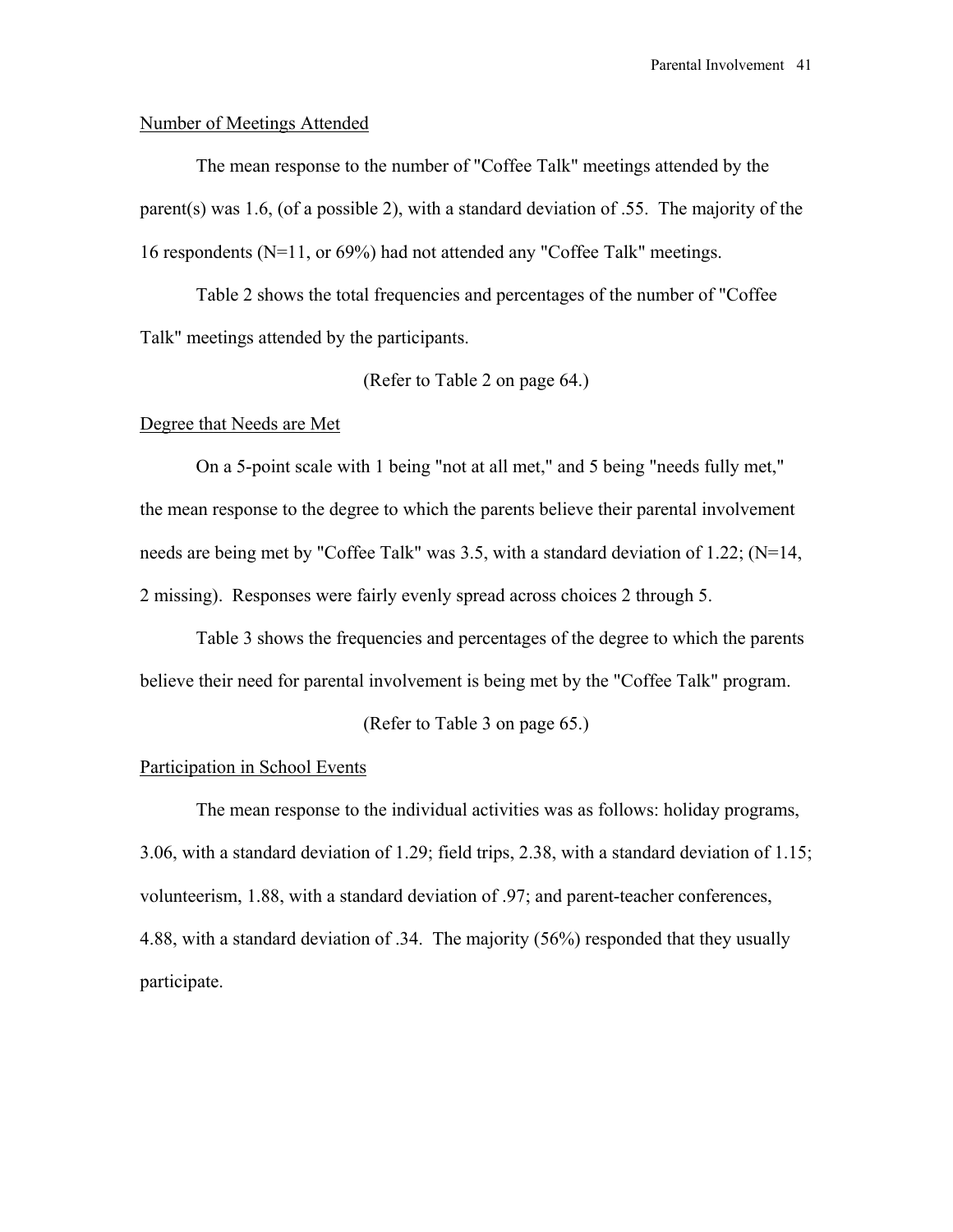Table 4 shows the total frequencies and percentages of the parental participation in school events and activities including: holiday programs, field trips, volunteerism, and parent-teacher conferences.

(Refer to Table 4 on page 66.)

## Suggestions Regarding Child's' Individualized Education Program (IEP)

 The mean response for the degree to which the parents make suggestions for their child(ren)'s IEP was 4.31, with a standard deviation of .95. The majority (56%) responded that they always make suggestions.

 Table 5 shows the frequencies and percentages of the rate to which parents make suggestions regarding their child's goals and objectives.

(Refer to Table 5 on page 67.)

#### Effectiveness of Parental Involvement Opportunities

 The mean response on a 5-point scale for the degree to which the parents perceive involvement in "Coffee Talk" and other parental involvement opportunities to be effective in their child's educational experience was 4.3, with a standard deviation of .81; (N=15, 1 missing). The majority (53%) responded that it is always effective.

 Table 6 shows the total frequencies and percentages of the parents' perceived effectiveness of "Coffee Talk" and other involvement opportunities as being positive and rewarding to their child's educational experience.

(Refer to Table 6 on page 68.)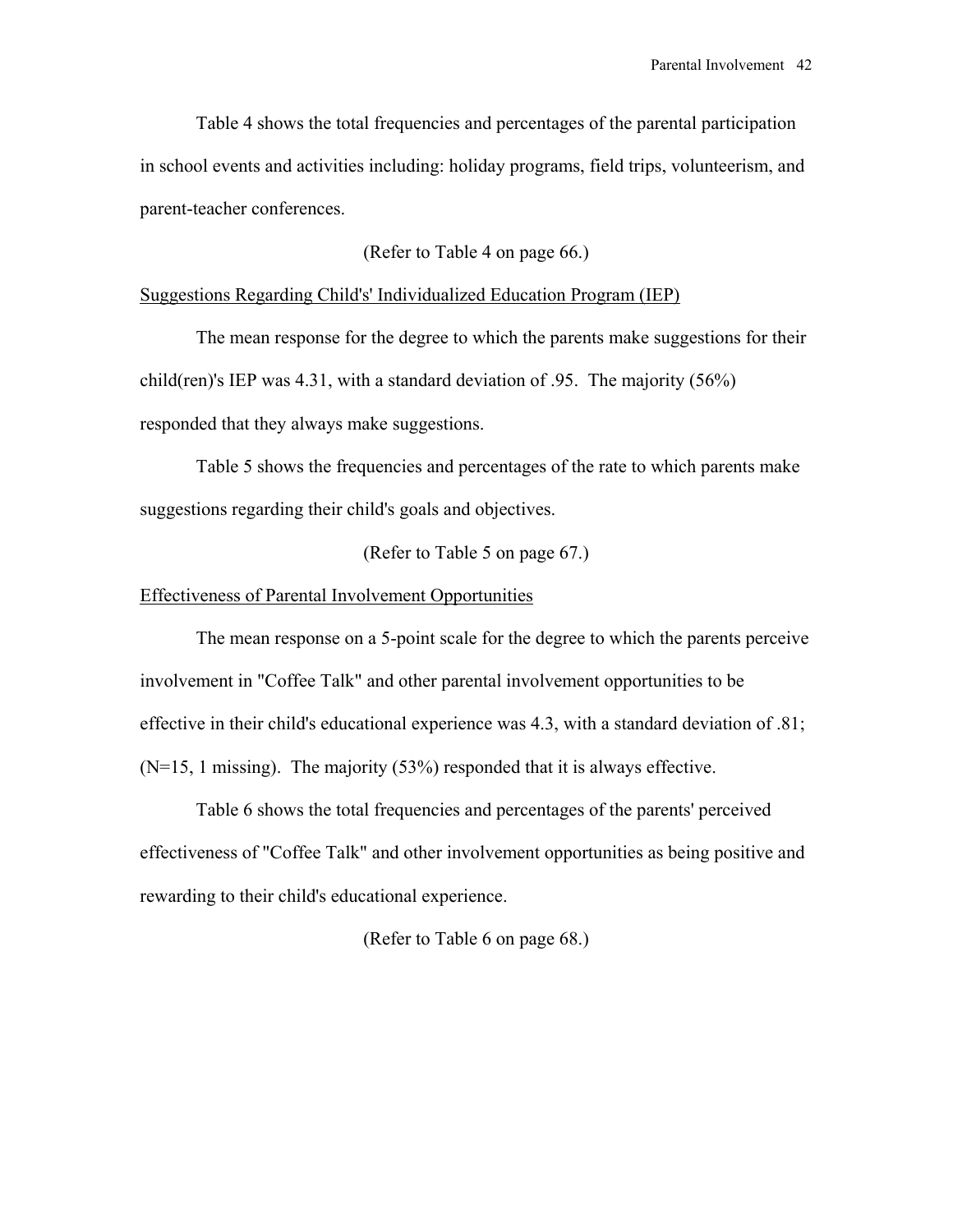## Benefits of Parental Involvement to Teachers

 The mean response for the degree to which parental involvement may be beneficial to teachers was 4.5, with a standard deviation of .73. The majority (63%) responded that it is always beneficial to the teacher.

 Table 7 shows the total frequencies and percentages of the parents' beliefs concerning parental involvement being beneficial to the teacher.

(Refer to Table 7 on page 69.)

#### Personal Benefits from Parental Involvement

The mean response for perceived personal benefit to parental involvement as a child was 3.44, with a standard deviation of 1.50. The most frequent response (31%) was that they always benefited from the involvement.

 Table 8 shows the total frequencies and percentages of the parents' personal benefit from parental involvement as a child.

(Refer to Table 8 on page 70.)

#### Parental Over-Involvement and Discouragement of Child's Performance

 The mean response for the belief that too much parental involvement may be possible and discourage their child's successful educational performance was 2.13, with a standard deviation of .88. The most frequent response (44%) was that too much parental involvement discourages their child(ren) from a successful educational performance.

 Table 9 shows the total frequencies and percentages of the degree of belief that too much parental involvement can be discouraging to their child.

(Refer to Table 9 on page 71.)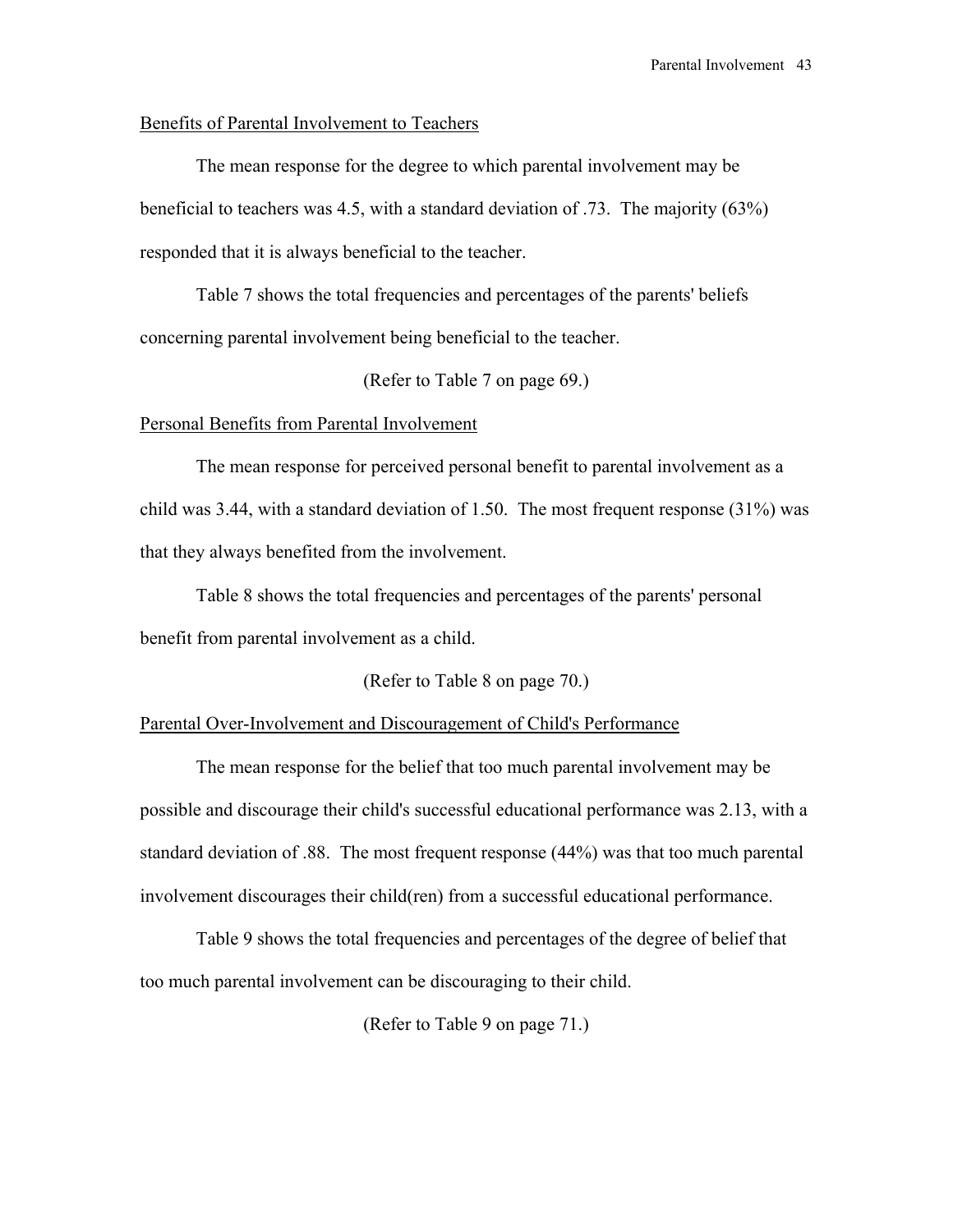#### Organized Programs and Improvement of Parent/Child Relationship

 The mean response for the belief that organized parental involvement programs such as "Coffee Talk" can improve the parent-child relationship was 4.06, with a standard deviation of .77. The most frequent response (44%) was the belief that such programs will usually improve the relationship.

 Table 10 shows the total frequencies and percentages for beliefs regarding degree to which parental involvement programs can improve the parents' relationship with their child.

(Refer to Table 10 on page 72.)

## Barriers to Parental Involvement

 The mean response for scheduling conflicts was 3.06, with a standard deviation of 1.39. The mean response for transportation problems was 1.2, with a standard deviation of .55. The mean response for the language barrier with teachers was 1, with a standard deviation of 0. The mean response for lack of childcare for other child(ren) in the home was 1.67, with a standard deviation of .90. Scheduling conflicts and childcare needs were the two most often cited barriers to parental involvement.

Table 11 shows the frequencies and percentages of the barriers to increased parental involvement.

(Refer to Table 11 on page 73.)

## Open-ended Questions

 The responses to the open-ended questions of what specific things the parents like about the parental involvement opportunities at Red Cedar Hall and suggestions the parents may have for improvement of the parental involvement opportunities at the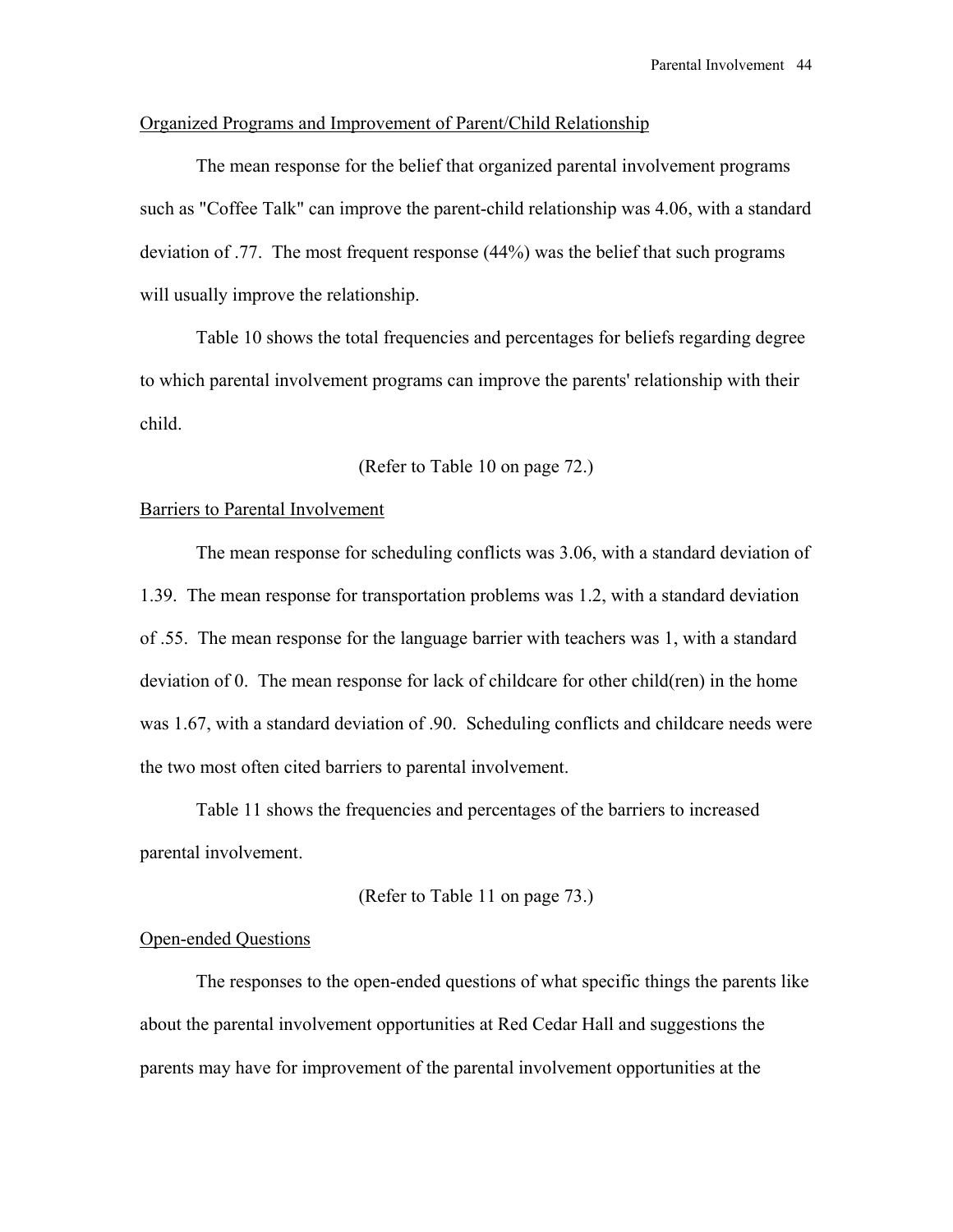school varied in nature, but there were some similarities, also. Of 16 responses, only 1 participant (6%) did not list anything they liked about the parental involvement opportunities at Red Cedar Hall. The other 15 (94%) did list various things they liked about the opportunities. The most frequent response given by the participants was the accessibility to the teachers ( $n=8$ , or 50%). The second most frequent answer given was the kindness of the teachers at the school  $(n=5, or 31\%)$ . The third most frequent response given by the parents was the appropriate topics offered for discussion at the "Coffee Talk" program (n=3, or 19%).

Regarding the suggestions made by the participants on 9 of the 16 (56%) surveys completed, the parents did not make any suggestions to improve the involvement opportunities at their child's school. The remaining 7 (44%), did provide some written suggestions. The most frequent response given was suggesting that the school make the meeting time for the "Coffee Talk" program later in the evening, with 4 (25%) of the participants feeling this way. The second most frequent suggestions were videotaping the "Coffee Talk" program for parents and a scheduled volunteer program, with 2 (13%) suggesting these ideas. One person made the suggestion that the parents need to form a stronger union with each other to improve the opportunities.

Concluding the survey was an open-ended question asking the parents to decide approximately what percentage of responsibility they think parents, school personnel, and the child should each have in their child's academic success (totaling 100%). The mean response of the parents to their perceived level of responsibility of the parent was 34%, of the school personnel was 44%, and of the child was 22%. These numbers were based on 15 of the 16 surveys, with no response from one participant. As the numbers show, the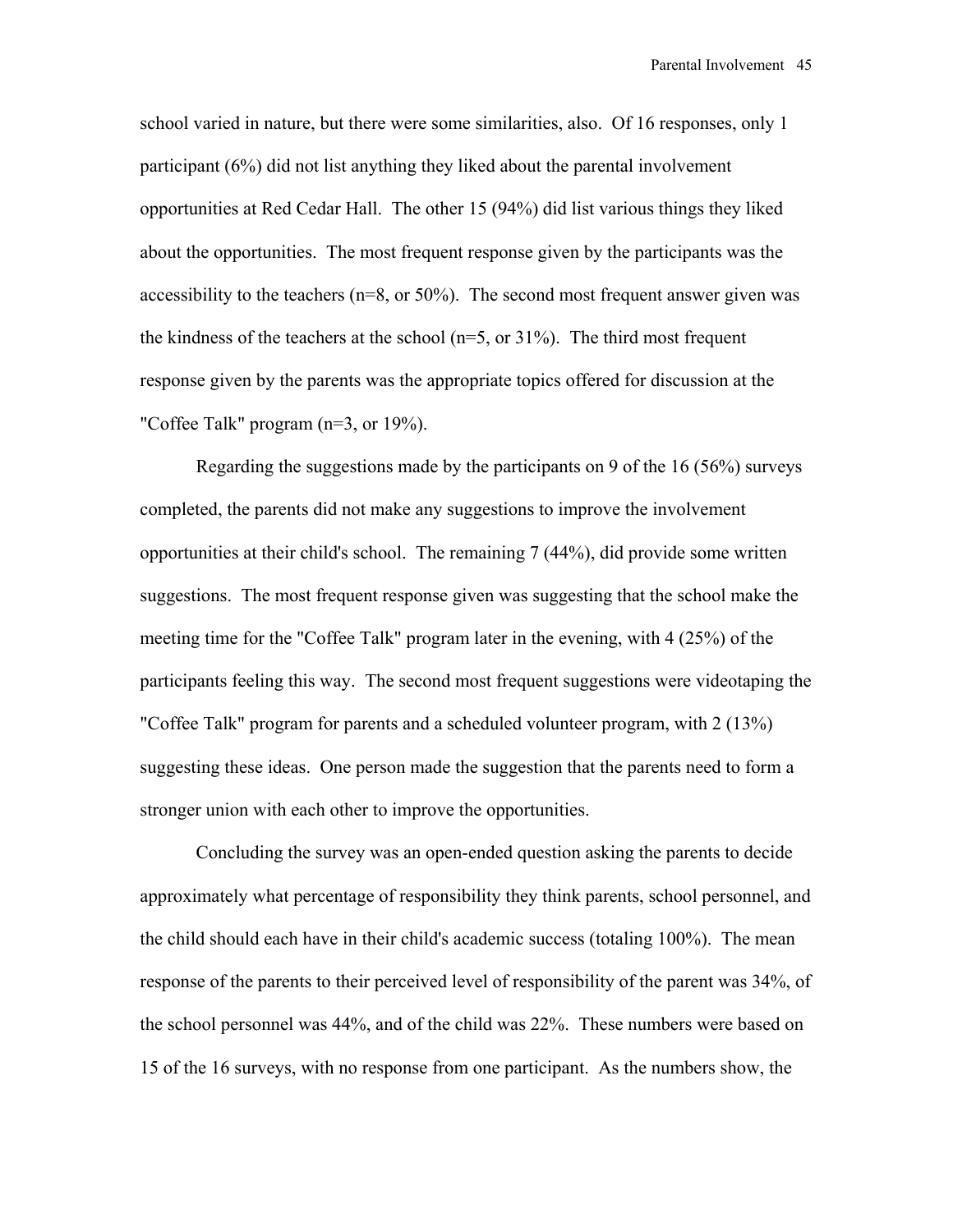majority of the parents from Red Cedar Hall believe that their child's academic success is mainly the responsibility of the school personnel, then the parent, and then the child.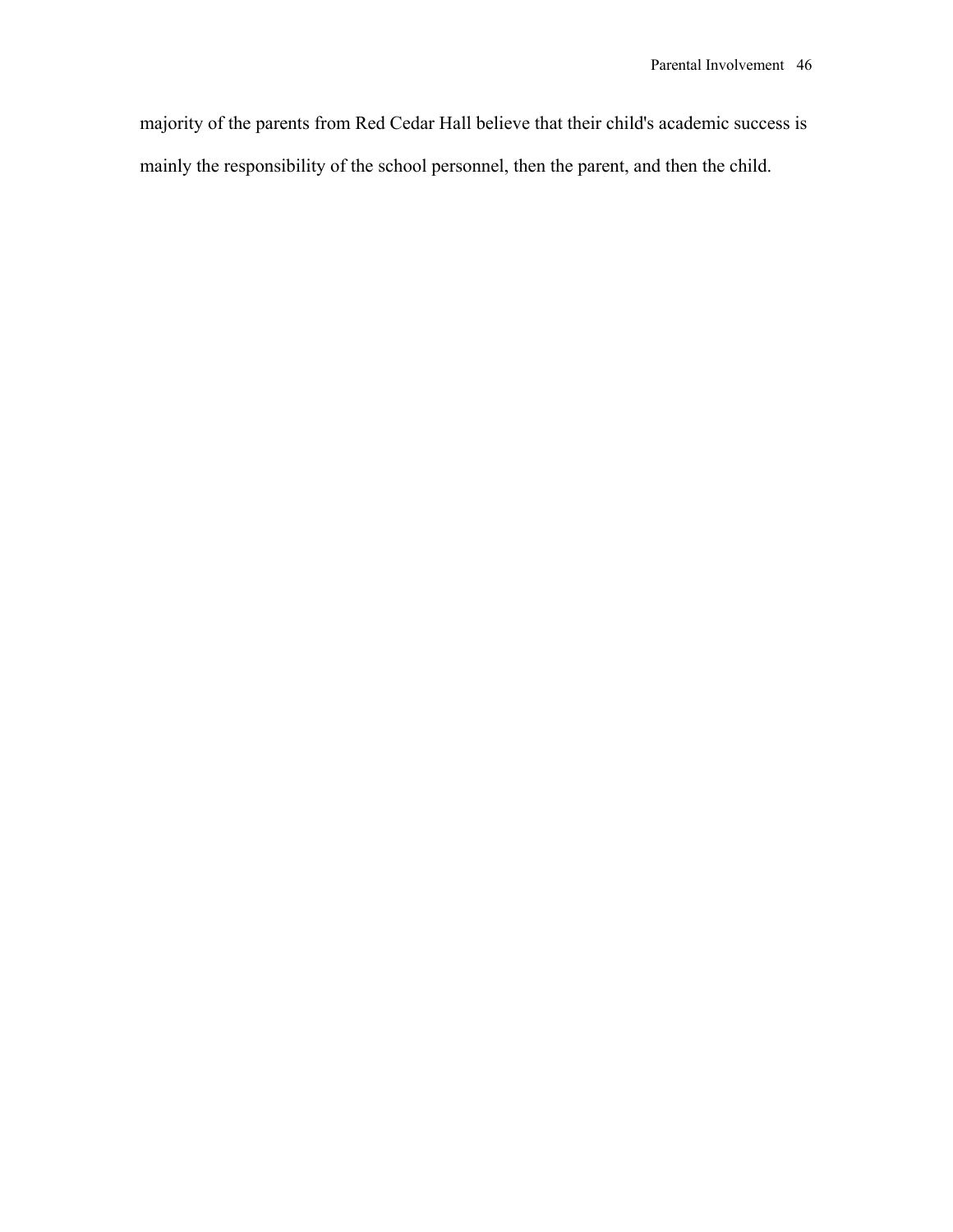#### CHAPTER FIVE

# Discussion, Conclusions, and Recommendations

## Introduction

 This chapter includes a discussion of the results and conclusions of the study. The chapter concludes with some recommendations for further research.

## Discussion

 The present study involved an examination of parents' perceived effectiveness of parental involvement on their children's education. The results of this study showed that the overall consensus of the participants was that general parental involvement and organized programs for parental involvement are effective and necessary to aid in the academic success of their children. However, the survey also revealed that only a small majority of the parents have actually taken advantage of the opportunities presented to them. Hoover-Demsey and Sandler (1995) found that parents will often be influenced to choose involvement through self-perceptions of specific skills and knowledge, and they will choose not to be involved in something they do not feel they can personally be successful at doing. Often times the demand parents have such as time and energy, employment, childcare and the like impede their preference to be involved. As this study has revealed, the number one barrier to parental involvement was scheduling conflicts and the most frequently attended school event or activity was not a holiday program, or a field trip, or volunteerism, but parent-teacher conferences. A possible reason for participating in conferences more so than any other activity may be that parents do not see themselves as having the skills for many of the other activities, however, parentteacher conferences are generally expected of them and so they make the effort to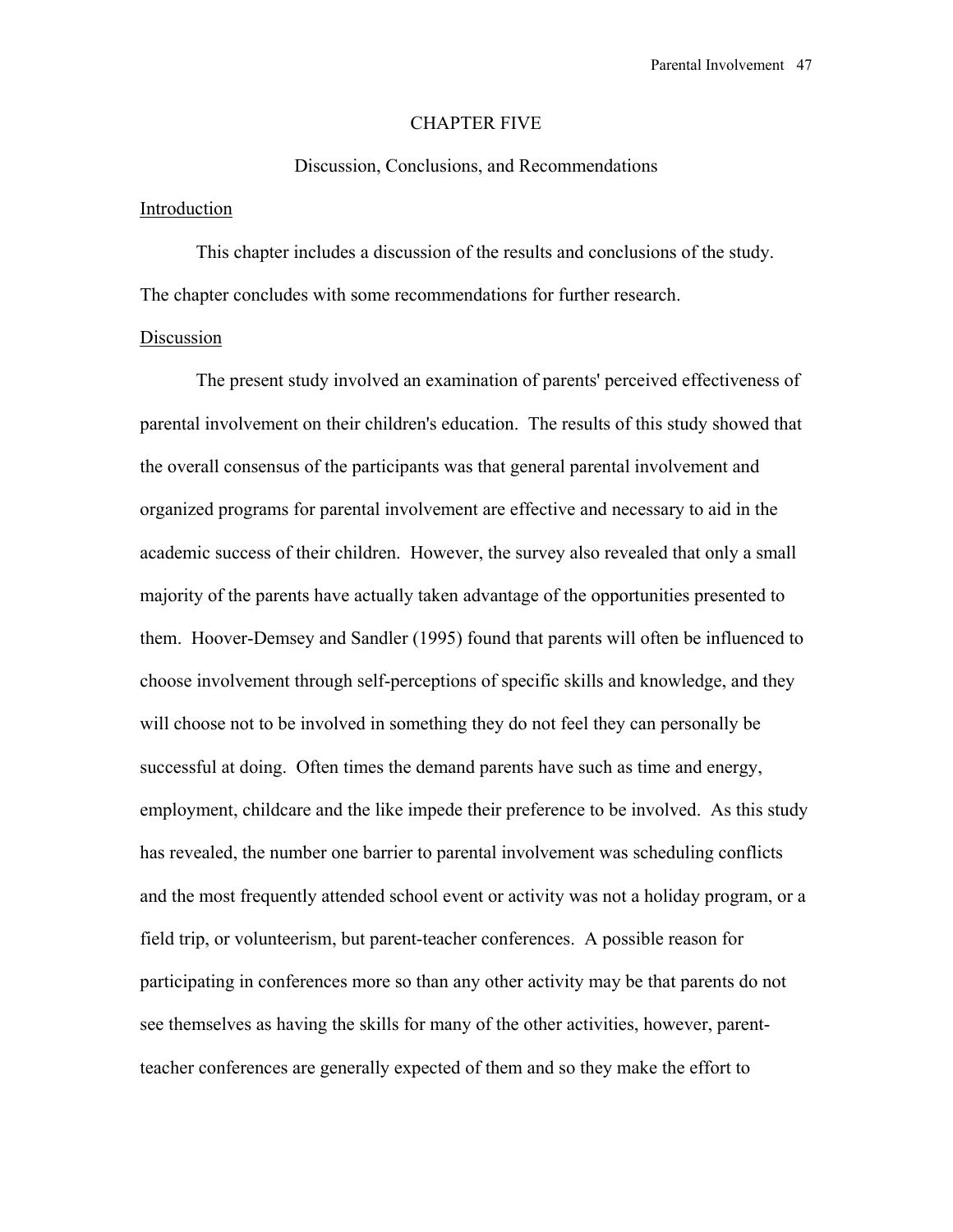become "involved" twice a year. Also, conferences are usually flexible enough to accommodate work schedules, unlike many of the other activities. It may also be seen as the most important of all activities for their children's education.

 Responses to the five questions regarding the parental involvement program "Coffee Talk," revealed that the majority of the participants have a very clear awareness and understanding of the program, although most of the parents had never attended a meeting. They believe that involvement in this and other programs can always be effective in contributing toward a positive and rewarding educational experience for their children as well as improving their personal relationship between them and their children. However, as Karther and Lowden (1997) reported, a common comment of teachers is that the parents they most want to see seldom enter the school door. In programs that are designed to involve parents, student achievement not only improves, but can also reach levels that are standard for middle-class children. Olmschield (1999) states that these programs are created to meet the needs of the parents and if one does not already exist, one needs to be created so the parents can take an active role in the interest of their children.

 Parents' beliefs regarding their parental involvement as being beneficial to teachers in aiding in their child's educational progress was also explored. This sample responded showed that they believe there are overwhelmingly positive benefits to the teachers when there is increased involvement by the parents, which in turn reflects positively on their child's development of skills and knowledge. Pipho (1994) reported that this is such a real issue that in 1994, the Center for School Change at the University of Minnesota's Hubert H. Humphrey Institute of Public Affairs released a report entitled,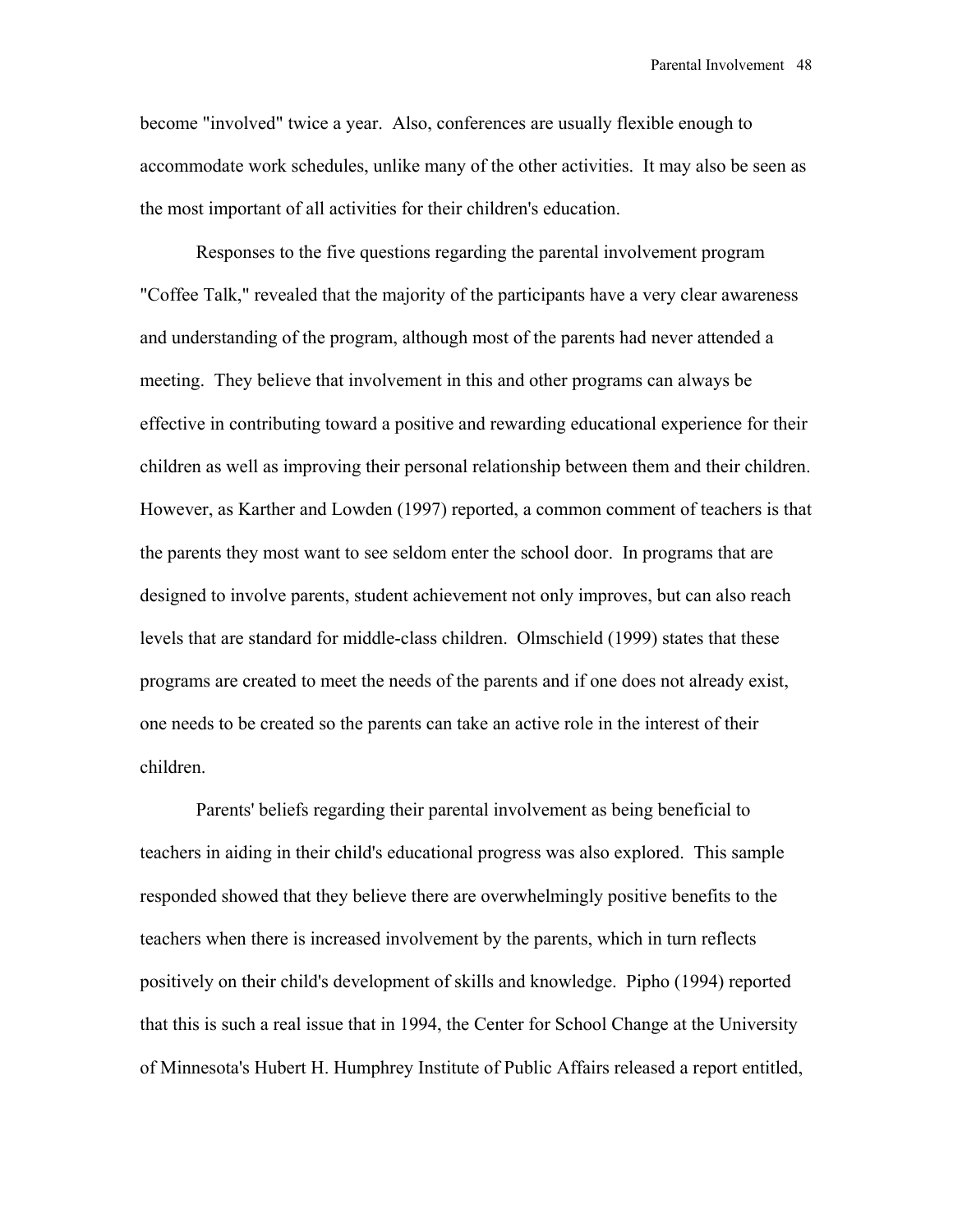"Training for Parent Partnership: Much More Should Be Done." This report stated that training in parental involvement is a requirement for licensure for teachers and administrators in the 50 states and the District of Columbia. The bottom line was that too few states required teachers or administrators to study parent involvement at all or to develop skills in promoting parent involvement. At the time of this report, only fifteen states required most or all teachers to study or develop abilities in parent involvement. To build the relationship between families and schools, the concept of parent involvement in education has become essential.

 According to the results of this study, parental suggestions to school personnel regarding their child's goals and objectives are a common occurrence. This form of involvement is very important and reflects directly on the question pertaining to which school event or activity opportunity has the highest involvement rate, parent-teacher conferences. Many parents feel that sharing their personal thoughts or beliefs during a scheduled conference will suffice in fulfilling their need to become "involved." Research has indicated that parents who are involved in their child's academic life have a profound effect on the child's ability to learn and help instill in them an appreciation for learning. For example, according to research, what is required for children to succeed in reading is for the parent to read aloud to them. At-home activities incorporating art, music, technology, math, and so on, are also important. Only about half of the participants in this study reported that they have benefited academically in some way as a child from their own parents' involvement. The same number of parents believed that it is possible to have too much parental involvement and in turn discourage their children from performing successfully. The effects of educational aspects of the home environment on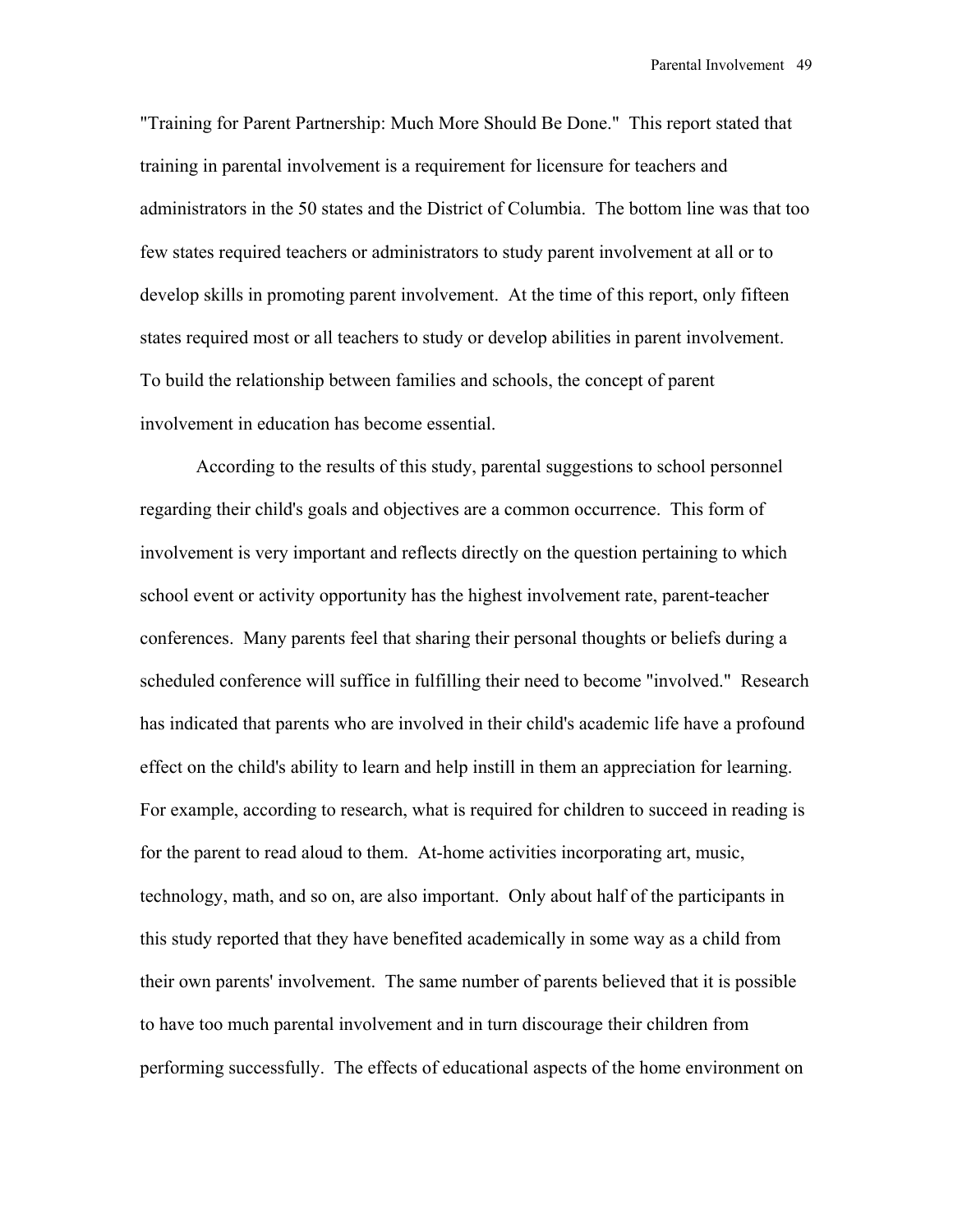children as well as adults have commonly been considered in attempting to explain scholastic achievement. Several researchers have regarded the amount of parental attention and contact with the child as important for the child's intellectual ability and emotional stability. If a parent did not experience high levels of parental involvement as a child, they may in turn not reciprocate the involvement with their own children. On the other hand, if, as a child, they experienced too much parental involvement, they may feel they were not being allowed to develop academically on their own such as making their own educational decisions. This may have led them to become conscious of this potential error while raising their own child. Furthermore, if their parents provided an appropriate balance between their involvement and expectations for child-initiated responsibility, they may wish to model this behavior.

 The responses regarding what percentage of responsibility parents believe the school personnel, the parents, and the child, have in regards to their academic success, showed that the majority believe it is the school personnel's responsibility to assure their child succeeds in their education. Rated second were the parents, and of course third were the children themselves. Some researchers in this country, report that many parents are not responsibly preparing their children for school and are not reinforcing education once those children get to school (Finn & Rebarber, 1992). Many states have created "parents as teachers" programs as efforts to teach basic skills to parents to enable them in teaching positive behaviors and values to their children. So while the consensus in this study is that the school personnel should be the most responsible party, research shows that it begins and continues in the home. Some teachers have been quoted as saying, "Parents won't give us the support we need to do a good job" (Pihpo, 1994, p.270).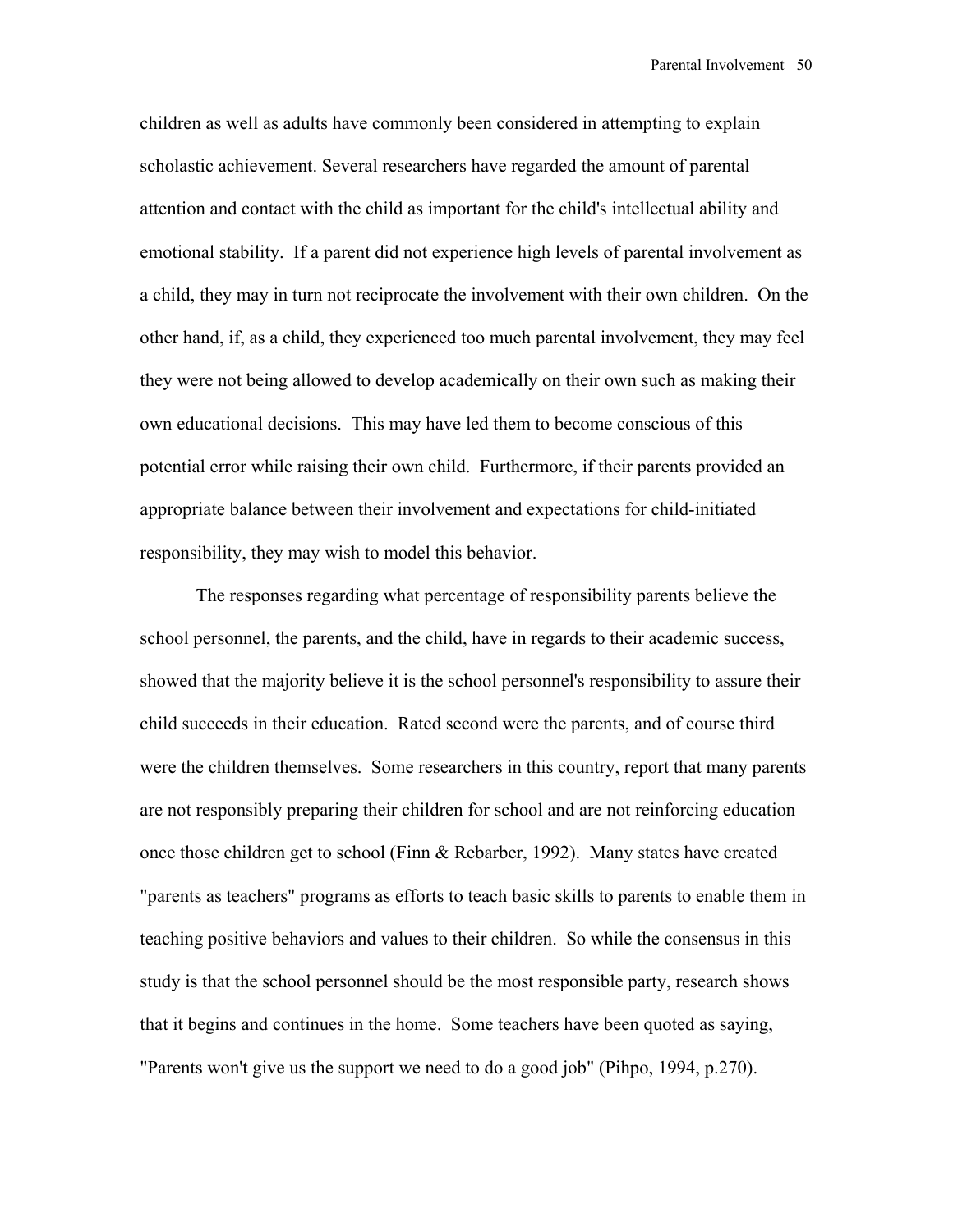However the involvement occurs, the purpose of encouraging parental involvement is to empower the parents with the thinking that every little bit counts, whether big or small, and can increase the academic performance of their child (Griffith, 1996).

 The participants in this study were asked to comment on specific things they liked about the parental involvement opportunities at their child's school and any suggestions they may have to improve the opportunities. The number one response to things they liked was that the teachers were so accessible. When a teacher extends an invitation to participate in a school event, help in classroom and school programs, or participate in parent groups, it can open the doors to the unknown and make the parent feel welcome. Regarding suggestions to improve the parental involvement opportunities, only 7 of the sixteen parents chose to respond. The number one suggestion was to schedule the parent program "Coffee Talk," later in the day versus immediately after school. This suggestion corresponds with the identification of scheduling conflicts as the biggest barrier to experiencing parental involvement opportunities.

 The primary purpose of this study was to evaluate parental involvement at the Red Cedar Vocational and Special Education Center in Rice Lake, Wisconsin during the spring term of 2001. The participants were 16 parents of children who attended the school. Each participant completed a 14-item survey, in which the mean scores, frequencies, percentages, and standard deviations were calculated and scored by the researcher.

 Overall, the mean scores showed a high degree of importance placed on parental involvement and that involvement in their child's education can be highly effective in the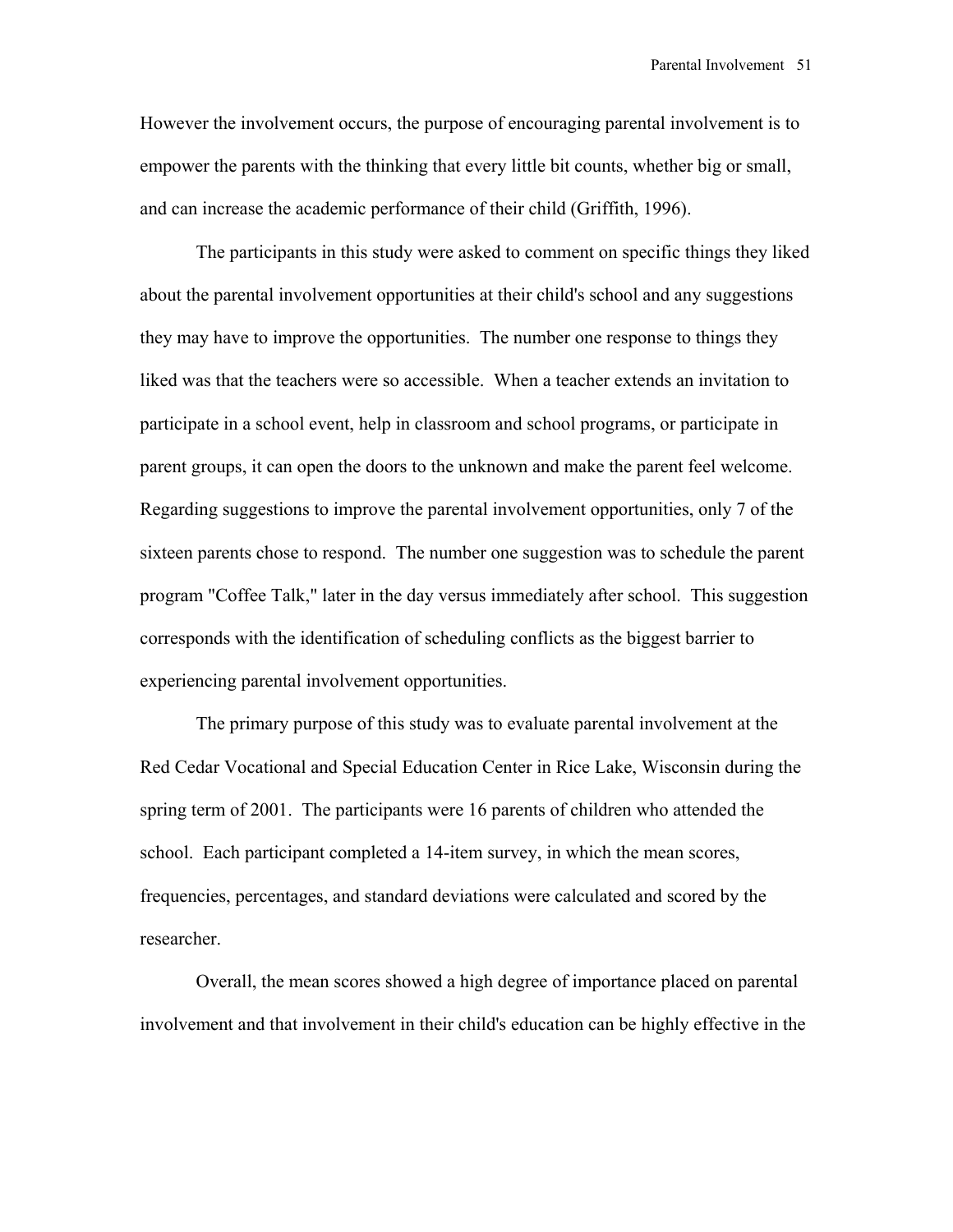child's academic success. However, other than parent-teacher conferences, a low rate of actual involvement was occurring at the school.

#### **Conclusions**

 In conclusion, the results of this study showed parents' perceptions to be that parental involvement is an essential ingredient in the effectiveness of a child's educational experience. It also showed that at that time, the parents were unable to be as involved as they feel they would be if they did not have outside factors, such as scheduling conflicts, creating a barrier for them. Even though this sample was small, the study is a useful means for parents to communicate their perspectives to educators. A limited population was represented in this study. Others may hold views that are similar or different from this population.

#### Recommendations

 Several suggestions are offered for further research on the effectiveness of parental involvement in a child's education.

1. Replication of this study using a larger sample could enhance the results for greater generalizability.

2. A comparative study would provide information about whether parents of regular education students feel similarly or differently than those parents of special needs children.

3. Modification of the survey instrument to include a comparison between perceived levels and desired levels of parental involvement would also be interesting.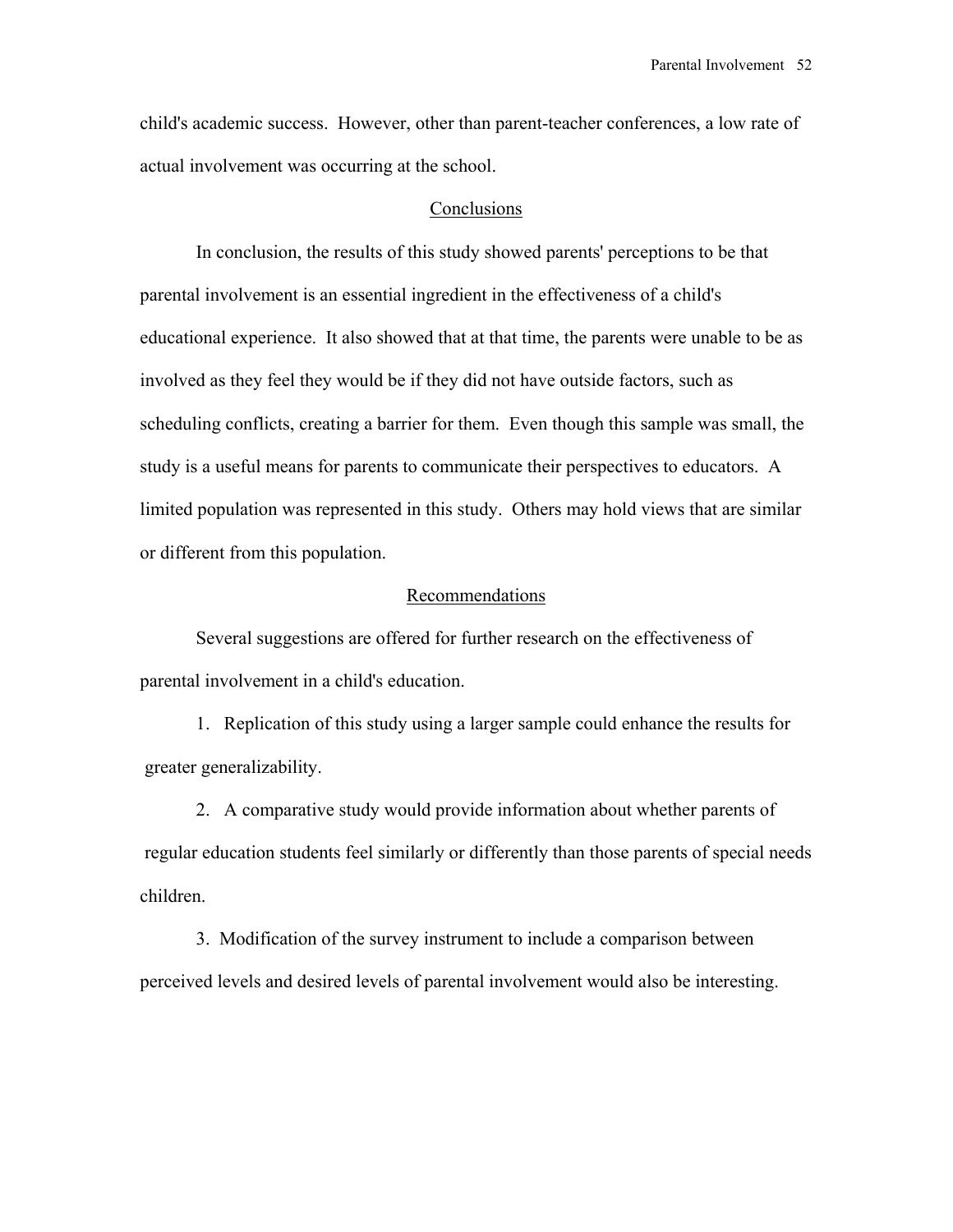#### References

Boyer, P. (1999). Children do better at school if parents help. Business Journal (Phoenix), 19, 34-36.

Desimone, L. (1999). Linking parent involvement with student achievement: Do race and income matter? Journal of Educational Research, 93, 11-56.

Developing Family/School Partnerships. (1997). Guidelines for schools and school districts. Discussions on policies and keys to success. Retrieved on December 15, 1999 from the World Wide Web:<http://www.ncpie.org/ncpieguidelines.html>

Elksnin, K., & Elksnin, N. (2000). Teaching parents to teach their children to be prosocial. Intervention in School and Clinic, 36, (1), 27-47.

Family Involvement Partnership for Learning. (No date). Get involved! How parents and families can help their children do better in school. Retrieved on December 15, 1999 from the World Wide Web:<http://www.ed.gov/Family/families.html>

Finn, C.E., Jr., & Rebarber, T. (1992). Education Reform in the 90's. New York: Macmillan.

Friedenberg, J. E., Izzo, M. V., & Cartledge, G. (1993). Serving vocational students with disabilities: A vocational and special education curriculum for infusion. Columbus: Center on Education and Training for Employment, The Ohio State University.

Griffith, J. (1996). Relation of parental involvement, empowerment, and school traits to student academic performance. Journal of Educational Research, 1, 33-56.

Grover, H. J. (1991). Wisconsin department of public instruction: Parental involvement in vocational education of special needs youth. Madison, WI.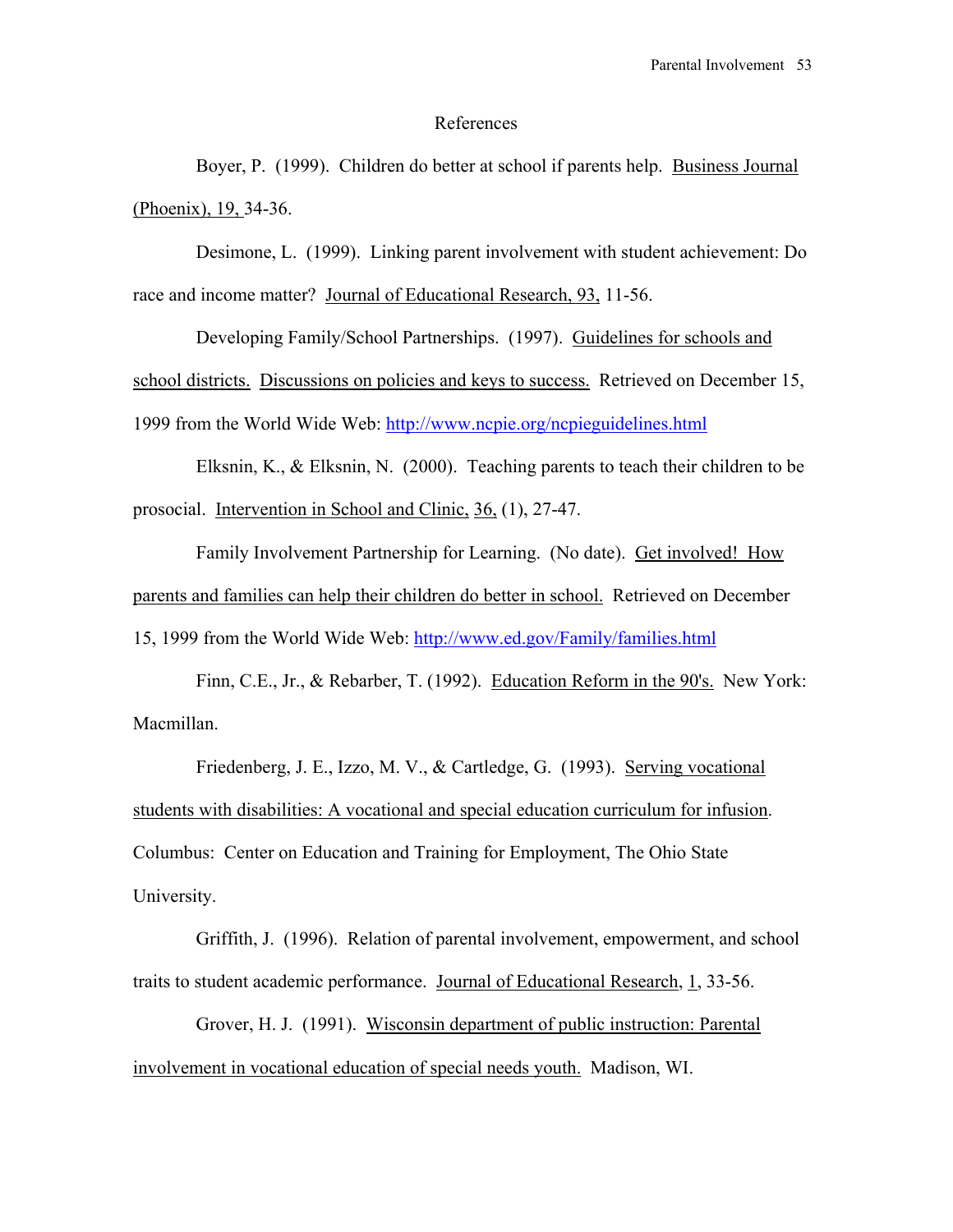Hoover-Dempsey, K. V., & Sandler, H. M. (1995). Parental involvement in

children's education: Why does it make a difference? Teachers College Record, 97, 310- 337.

Johnson, J. R., & Rusch, F. R. (1993). Secondary special education and

transition services. Career Development for Exceptional Individuals, 16(1), 1-18.

Kaplan, D. S., Liu, X., & Kaplan, H. B. (2000). Family structure and parental involvement in the intergenerational parallelism of school adversity. Journal of Educational Research, 93, 235-243.

Karther, D. E., & Lowden, F. Y. (1997). Fostering effective parent involvement. Contemporary Education, 69(1), 41-50.

Kellaghan, T., Sloane, K., Alvarez, B., & Bloom, B. (1993). The home environment and school learning. San Francisco: Jossey-Bass.

Knoblauch, B. (1998). Rights and responsibilities of parents of children with disabilities. (Report No. E567). Reston, VA: The Council for Exceptional Children. (ERIC Document Reproduction Service No. ED 419 326).

Lankard B. A., (1993). Parents and the school-to-work transition of special needs youth. (Report No. RR93002001). Columbus, OH: Office of Educational Research and Improvement, U.S. Department of Education. (ERIC Document Reproduction Service No. ED 363 798).

McDonald, L., & Frey, H. E. (1999). Families and schools together: Building relationships. Juvenile justice bulletin: An overview [Abstract]. Department of Justice, Washington DC. Office of Juvenile Justice and Delinquency Prevention. Retrieved on June 26, 2000 from the World Wide Web: [http://www.ebsco.com](http://www.ebsco.com/)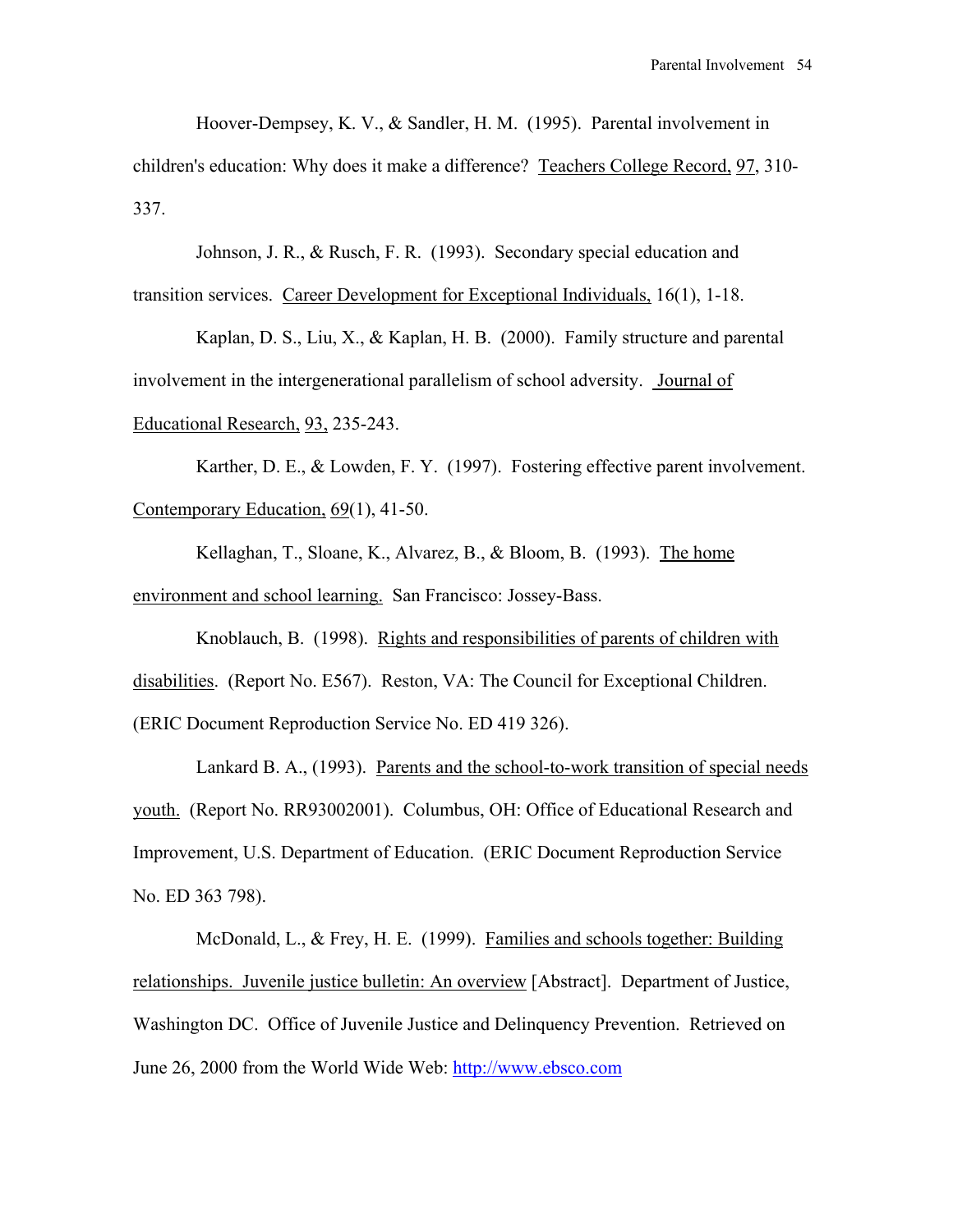McGrath, D. J., & Kuriloff, P. J. (1999). 'They're going to tear the doors off this place': Upper-middle-class parent school involvement and the educational opportunities of other people's children. Educational Policy, 13, 603-640.

McNeal Jr.,R.B. (1999). Parental involvement as social capital: Differential effectiveness on achievement… Social Forces, 78, 117-158.

Olmscheid, C. (1999). Parental involvement: An essential ingredient: An

overview. Retrieved on June 30, 2000 from the World Wide Web: [http://www.ebsco.com](http://www.ebsco.com/)

Otto, L. B. (1989). How to help your child choose a career. Tallahassee: Florida Department of Education. (ERIC Document Reproduction Services No. ED 336 506.

Pape, B. (1999). Involving parents lets students and teachers win. Education Digest, 64, 47-55.

Parents in schools: A role for employees. (1999). Business Journal Serving Charlotte & the Metropolitan Area, 14, 40-43. An overview [Abstract]. Retrieved on June 30, 2000 from the World Wide Web: [http://www.ebsco.com](http://www.ebsco.com/)

Parker, F.L., & Boak, A.Y. (1999). Parent-child relationship, home learning environment, and school readiness. School Psychology Review, 28, 413-439.

Pipho, C. (1994). Parental support for education. Phi Delta Kappan, 4, 270-275.

The National Coalition for Parental Involvement (NCPIE). (1997). Why a coalition for parent involvement. Retrieved on December 15, 1999 from the World Wide Web:<http://www.ncpie.org/>

Topolnicki, D. M., & Plachy, S. (1990, May). Your stake in schools. Money, 84-96.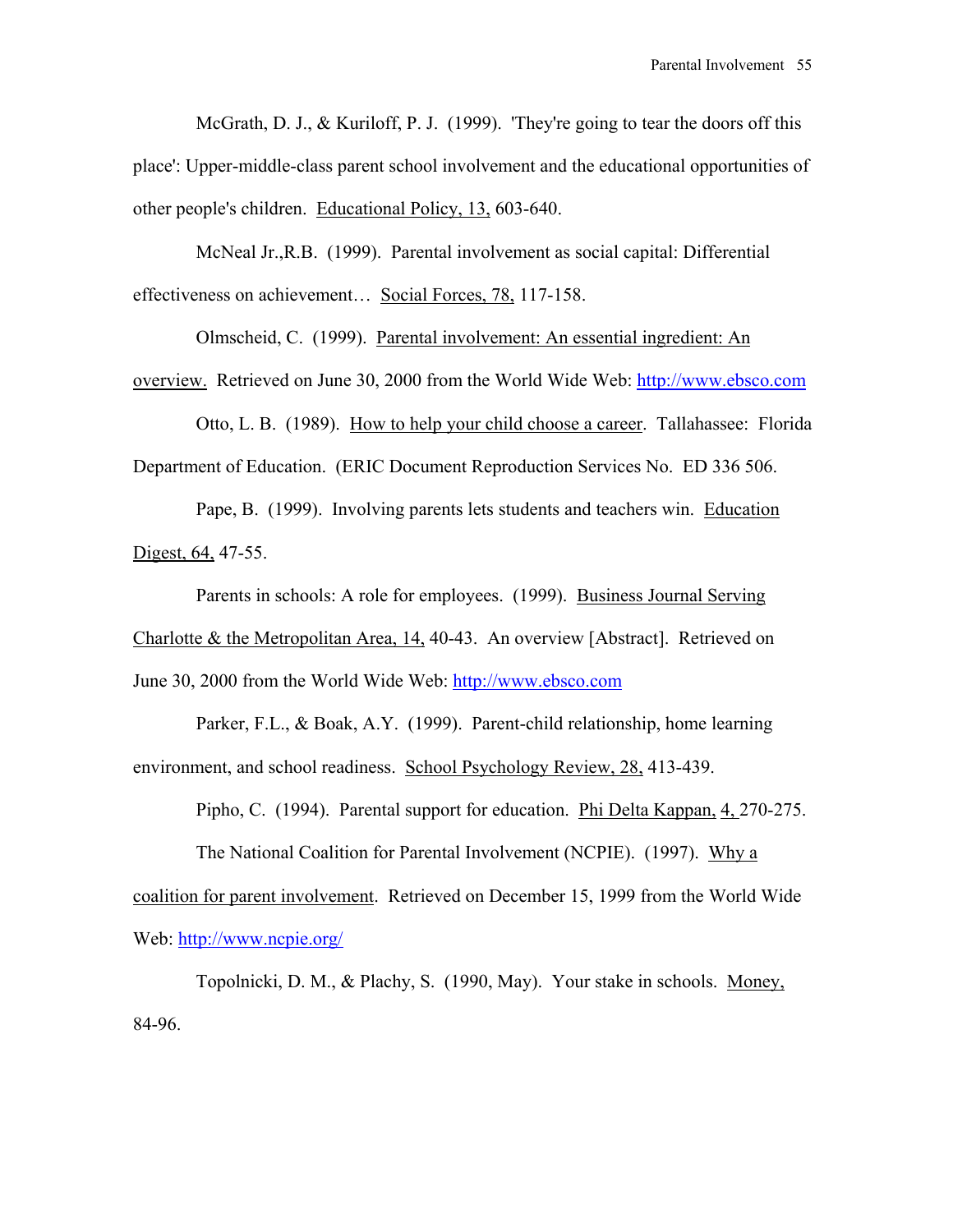Waggoner, K., & Griffith, A. (1998). Parent involvement in education. Journal for a Just and Caring Education,  $4(1)$ , 65-82.

Westling, D. L. (1997). What parents of young children with mental disabilities want: The views of one community. Focus on Autism and other Developmental

Disabilities, 2, 67-100.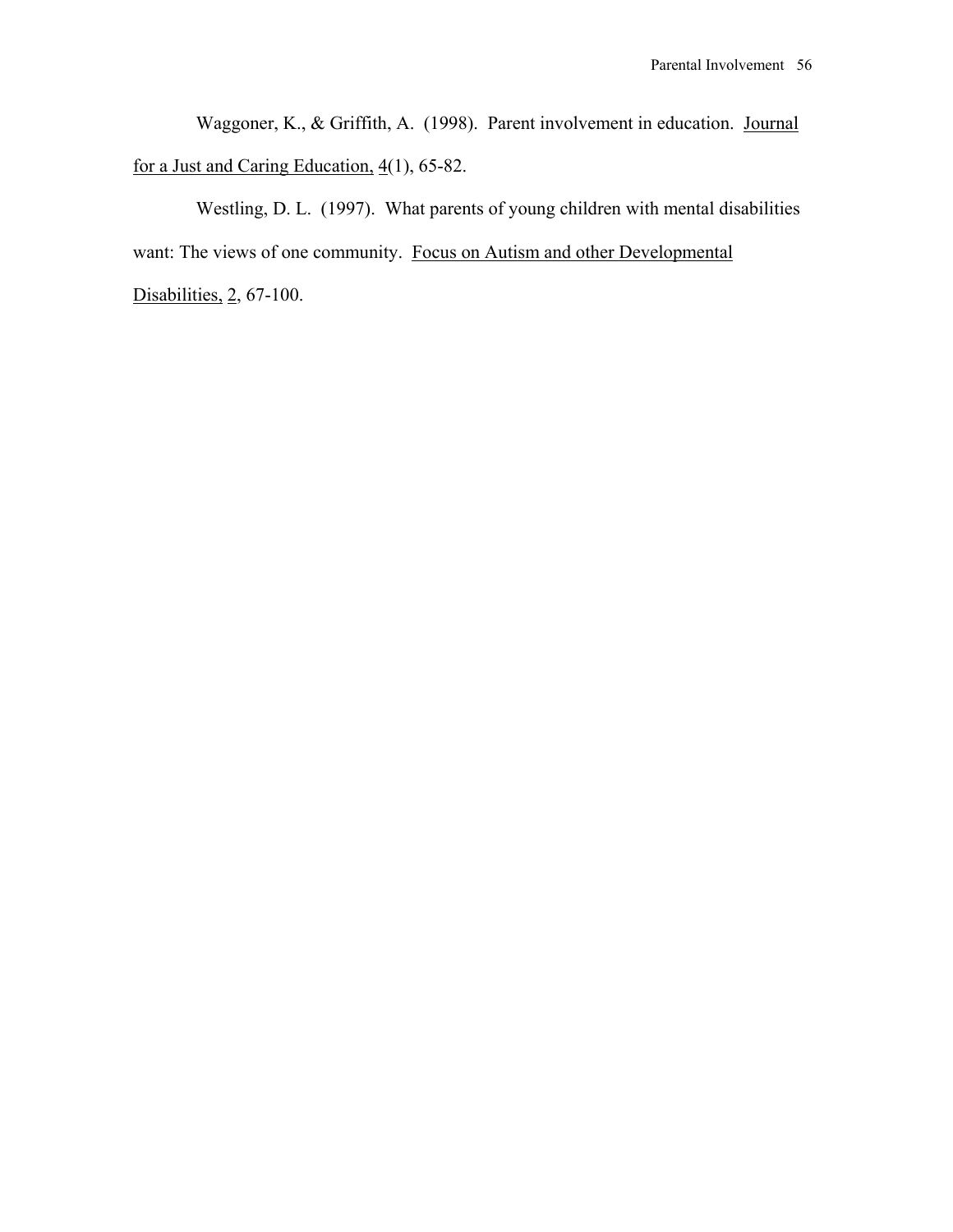#### Appendix A

## Informed Parental Consent Form

Dear Parent or Guardian:

My name is Shannon Dushek. I am a student in the Master's in Education Program at the University of Wisconsin-Stout. I am currently student teaching with Carolyn VanBuren at Red Cedar Hall. You have an opportunity to take part in a study I am conducting for my thesis about parental involvement in children's education. Questions will concern your level of involvement in your child's education as well as your perceptions of the value of parental involvement as a whole. This information will help school personnel to better plan parental involvement opportunities. Your participation is strictly voluntary and any information collected will be anonymous.

 A 14-item survey has been attached to this letter for either or both parents, to answer. I am available to further discuss this survey with you if you have any questions. You can reach me at Red Cedar Hall at 234-8612, or my advisor, Dr. Helen Swanson, at (715) 232-2784. The Director of Special Services in Rice Lake, Tom Hall, has read the survey and has fully approved this project. A report of the anonymous group findings will be sent to the school secretary for all who are interested in learning the results.

If you wish to participate, please return the completed survey to school with your child in the envelope provided to hand in to their teacher by:

## **Tuesday, January 23, 2001**

If you will not be participating in this study, please check "no" at the bottom of the survey and return it to school with your child.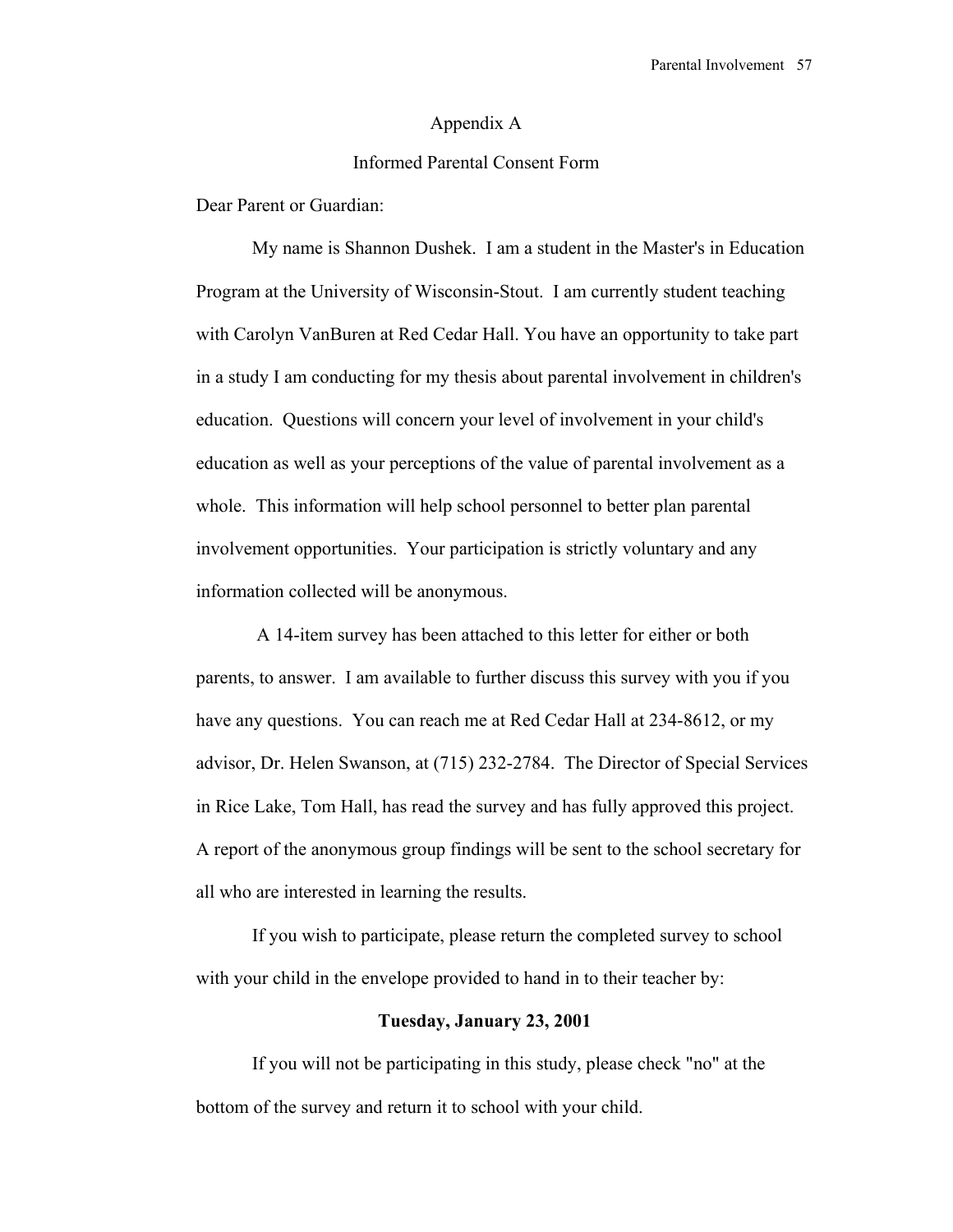Thank you very much for your time and cooperation!

Sincerely,

Shannon Dushek, Student Researcher

Helen Swanson, Ph.D. Department of Psychology, University of Wisconsin-

Stout.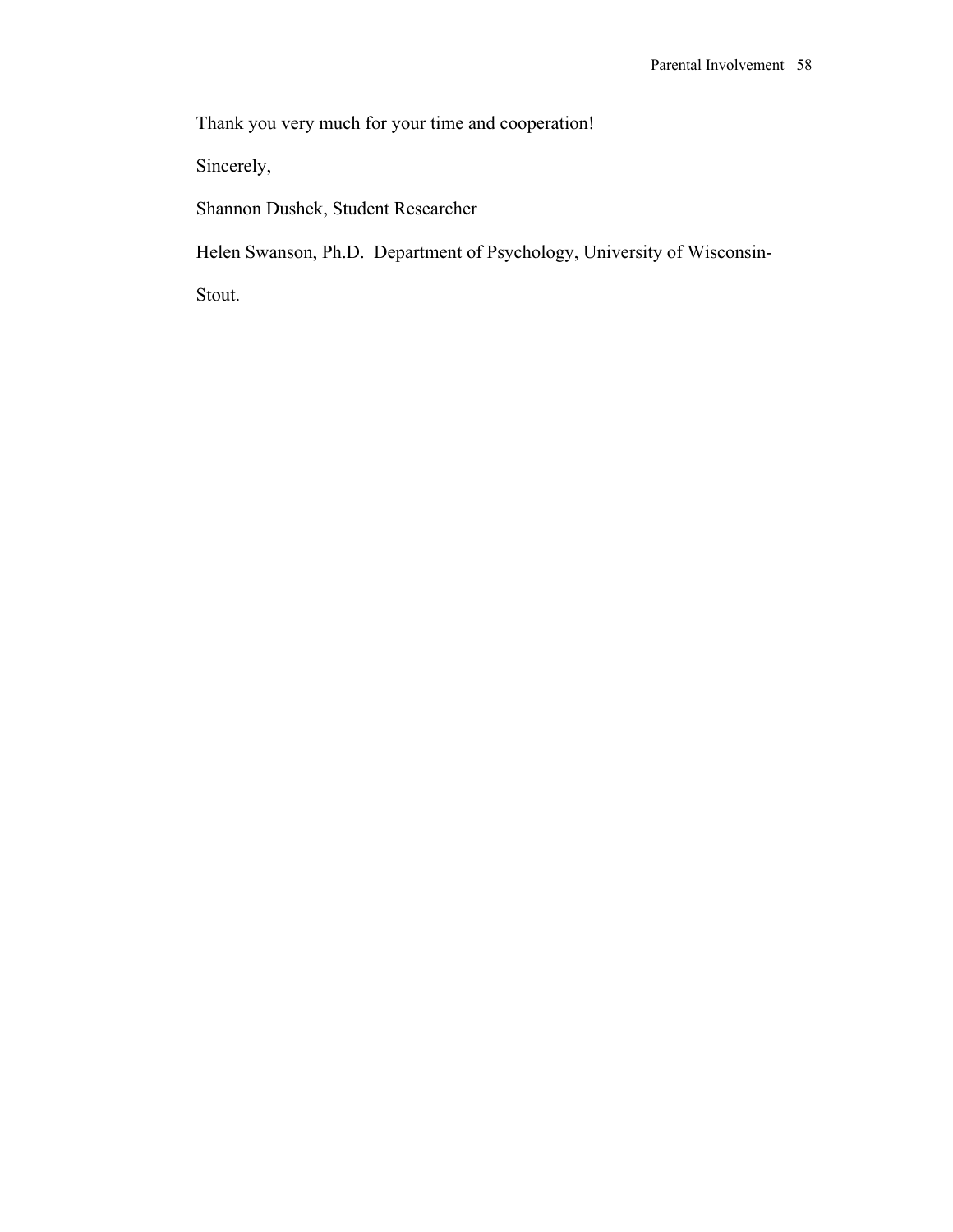Appendix B

## **Parental Involvement Survey**

**In this survey, "parent" refers to any primary caretaker of the child(ren) attending Red Cedar Hall.** 

Female\_\_\_\_\_\_

Male\_\_\_\_\_\_\_\_

**Relationship to child(ren) at Red Cedar Hall: (check all with which you identify)** 

Mother and Father (jointly completed)

\_\_\_\_\_\_ Mother

\_\_\_\_\_\_ Father

\_\_\_\_\_\_ Other (please specify) \_\_\_\_\_\_\_\_\_\_\_\_\_\_

**Ethnic Background:** \_\_\_\_\_\_ American Indian or Alaskan Native \_\_\_\_\_\_ Asian or Pacific Islander \_\_\_\_\_\_ Cambodian, Laotian, or Vietnamese \_\_\_\_\_\_ African American \_\_\_\_\_\_ Hispanic/Latino \_\_\_\_\_\_ White Other (please specify)

**Number of children, grade level, and how long at Red Cedar Hall:** 

Number of Children \_\_\_\_\_\_ Grade Level How long

**Please circle the number that applies to you.** 

**Regarding Red Cedar Hall's parental involvement program named, "Coffee Talk:"**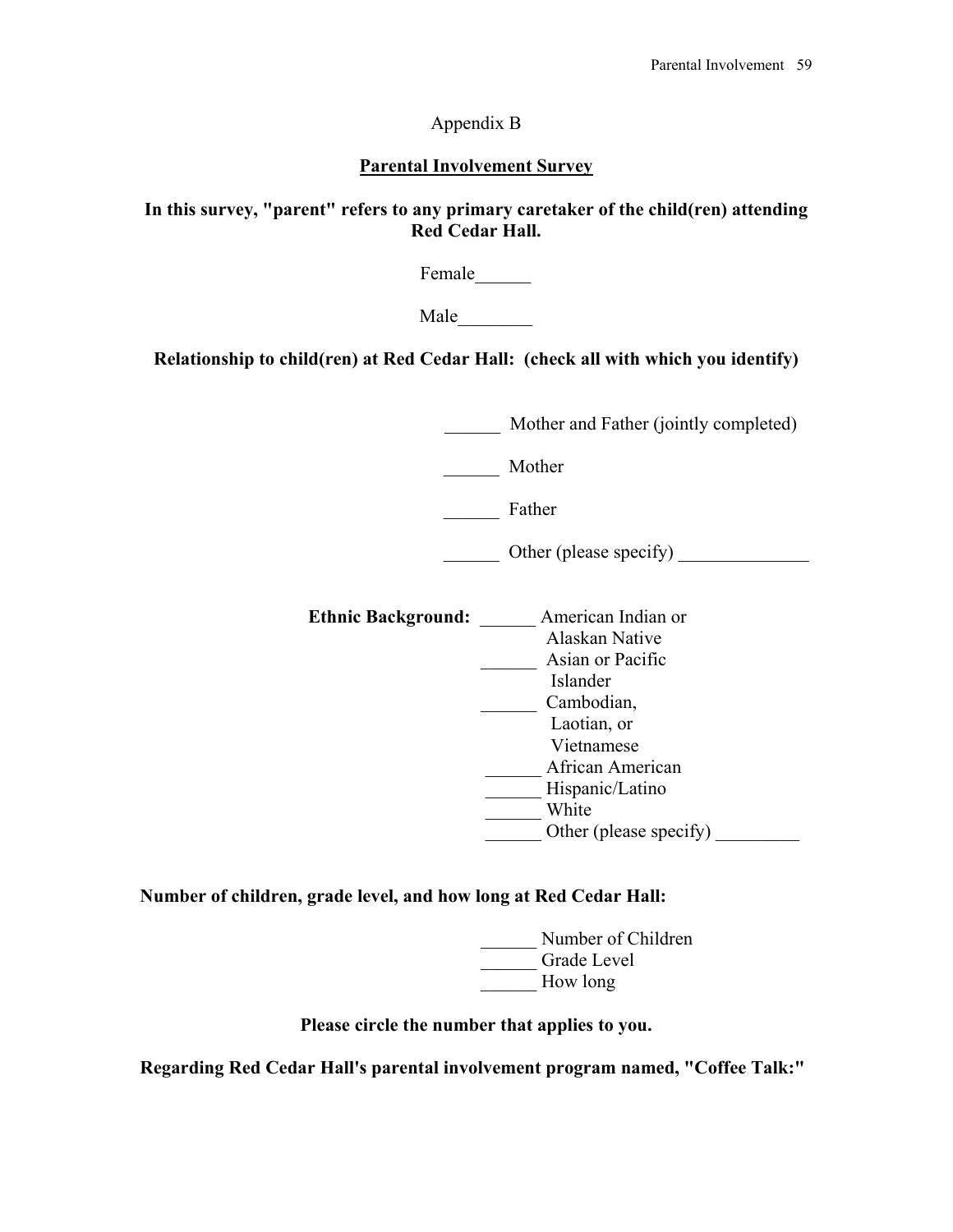- 1. Rate your level of awareness/understanding of the parental involvement program named, "Coffee Talk." Not at all clear 1 2 3 4 5 very clear
- 2. How many "Coffee Talk" parental involvement program meetings have you attended?

 $0 \t1 \t2$ 

3. Rate the degree to which you believe your needs for parental involvement in your child(ren)'s education will be met by the "Coffee Talk" program.

Not at all met 1 2 3 4 5 Needs fully met

#### **Regarding other parental involvement opportunities at Red Cedar Hall:**

| 1-Never | 2-Rarely | 3-Sometimes | 4-Usually | 5-Always |
|---------|----------|-------------|-----------|----------|
|         |          |             |           |          |

4. Do you participate in school events and activities such as :

| Holiday programs           | Never 1 2 3 4 5 Always |
|----------------------------|------------------------|
| Field trips                | Never 1 2 3 4 5 Always |
| Volunteerism               | Never 1 2 3 4 5 Always |
| Parent-teacher conferences | Never 1 2 3 4 5 Always |

- 5. Do you make suggestions to school personnel regarding goals and objectives for your child's individualized education program (IEP)? Never 1 2 3 4 5 Always
- 6. Do you perceive involvement in "Coffee Talk" and/or other parental involvement opportunities as being effective in contributing toward a positive and rewarding educational experience for your child? Never 1 2 3 4 5 Always

#### **Regarding general parental involvement:**

7. Do you believe your parental involvement is beneficial to the teachers in aiding in your child's educational progress? Never 1 2 3 4 5 Always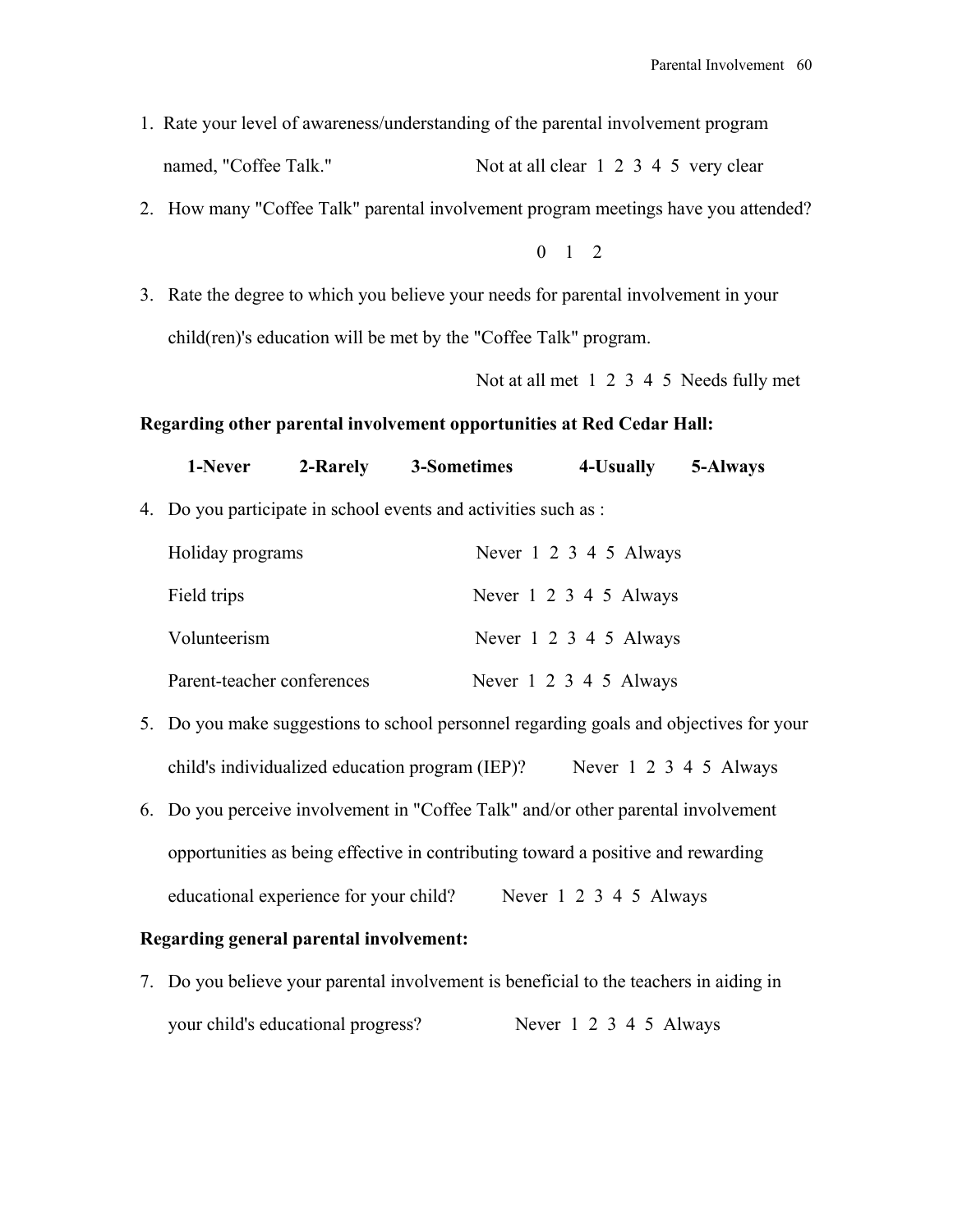8. When you were a child, did you benefit from parental involvement in your education?

Never 1 2 3 4 5 Always

9. Do you believe that it is possible to have too much parental involvement, which may discourage your child from successful educational performance?

Never 1 2 3 4 5 Always

- 10. Do you feel organized parental involvement programs such as "Coffee Talk" can improve your relationship with your child? Never 1 2 3 4 5 Always
- 11. Approximately what percentage of responsibility do you think parents, school personnel, and the child should each have in their academic success (the total adding up to 100%)?

\_\_\_\_\_\_\_ parents

\_\_\_\_\_\_\_ school personnel

\_\_\_\_\_\_\_ child

- 100% Total
- 12. What barriers, if any, to parental involvement do you experience? Check all that apply, and indicate the frequency of each:

| scheduling conflicts                                 | Never 1 2 3 4 5 Always |
|------------------------------------------------------|------------------------|
| transportation problems                              | Never 1 2 3 4 5 Always |
| language barrier with teachers                       | Never 1 2 3 4 5 Always |
| lack of child care for other child (ren) in the home |                        |
|                                                      | Never 1 2 3 4 5 Always |

 $\frac{\text{other (please specify)}}{\text{other (to be a)}}$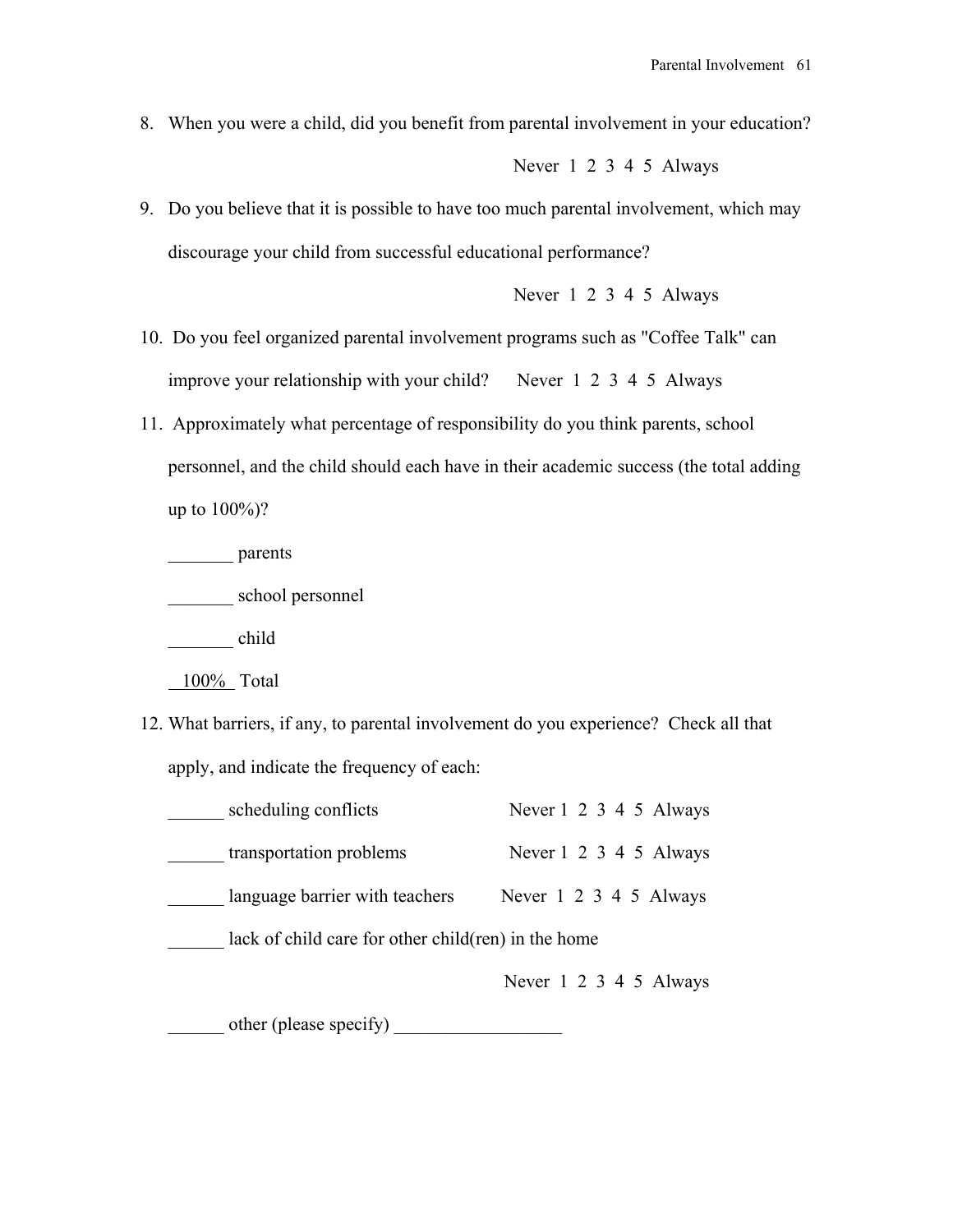13. What specific things do you like about the parental involvement opportunities at Red Cedar Hall?

14. What specific suggestions do you have for improving the parental involvement opportunities at Red Cedar Hall?

Check here if you do not wish to participate. Please return the blank survey in the envelope provided to your child's teacher.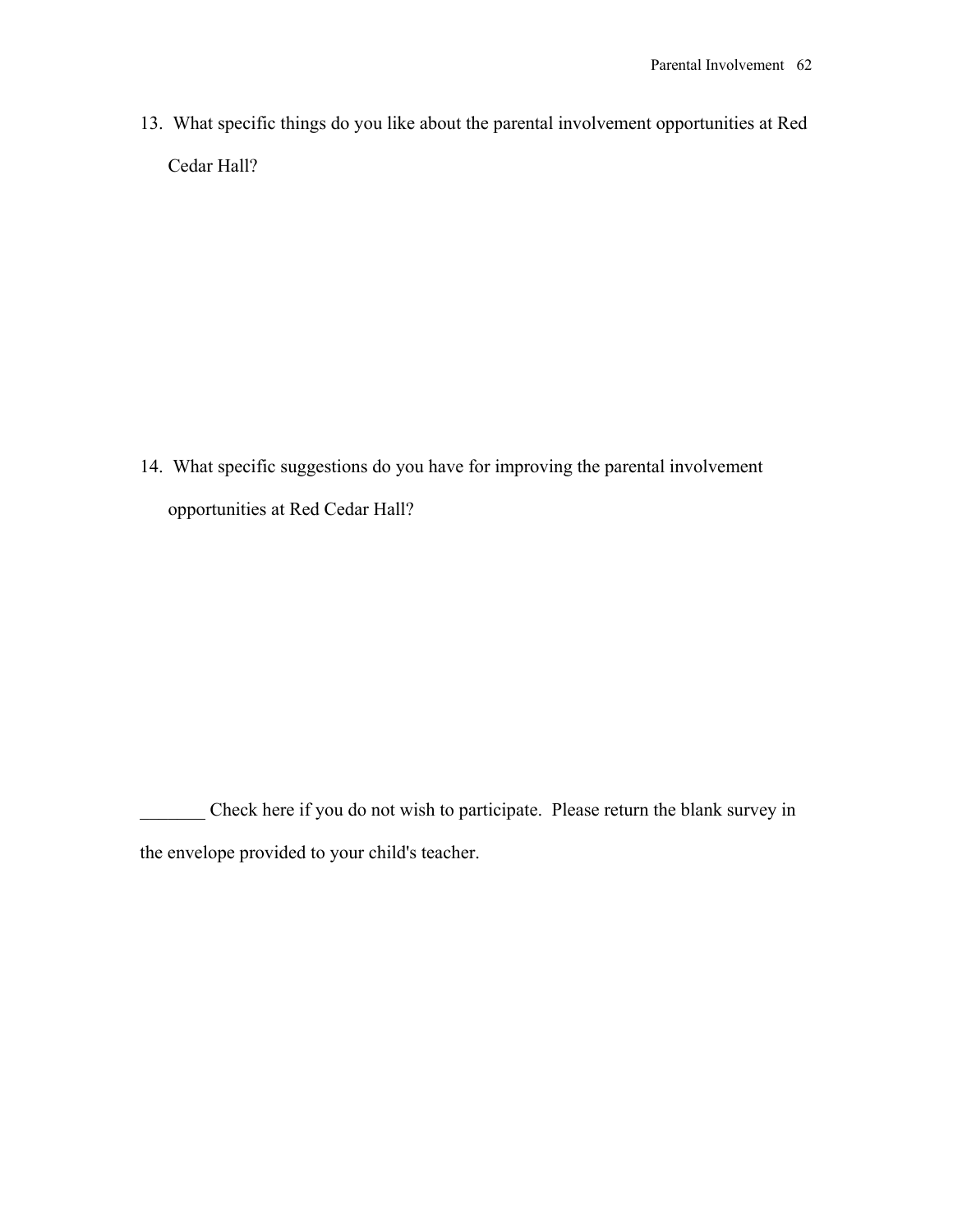Frequency Distribution of Level of Awareness/Understanding of the Parental

Involvement Program, "Coffee Talk"

|                                                 | <b>Survey Responses</b> |  |                             |                         |                         |                |            |              |
|-------------------------------------------------|-------------------------|--|-----------------------------|-------------------------|-------------------------|----------------|------------|--------------|
|                                                 | Not at all clear        |  | $\mathcal{D}_{\mathcal{L}}$ | 3                       | $\overline{4}$          | 5 <sup>5</sup> | Very clear | <b>Total</b> |
| $\mathbf{1}$<br>Frequency<br>Percent of Total   |                         |  |                             |                         |                         |                |            |              |
| $\overline{2}$<br>Frequency<br>Percent of Total |                         |  |                             |                         |                         |                |            |              |
| 3<br>Frequency<br>Percent of Total              |                         |  |                             | $\overline{2}$<br>12.5% |                         |                |            |              |
| $\overline{4}$<br>Frequency<br>Percent of Total |                         |  |                             |                         | $\overline{2}$<br>12.5% |                |            |              |
| 5<br>Frequency<br>Percent of Total              |                         |  |                             |                         |                         | 12             | 75%        |              |
| Total<br>Frequency<br>Percent of Total          |                         |  |                             | $\overline{2}$<br>12.5  | $\overline{2}$          | 12.5           | 12<br>75   | 16<br>100%   |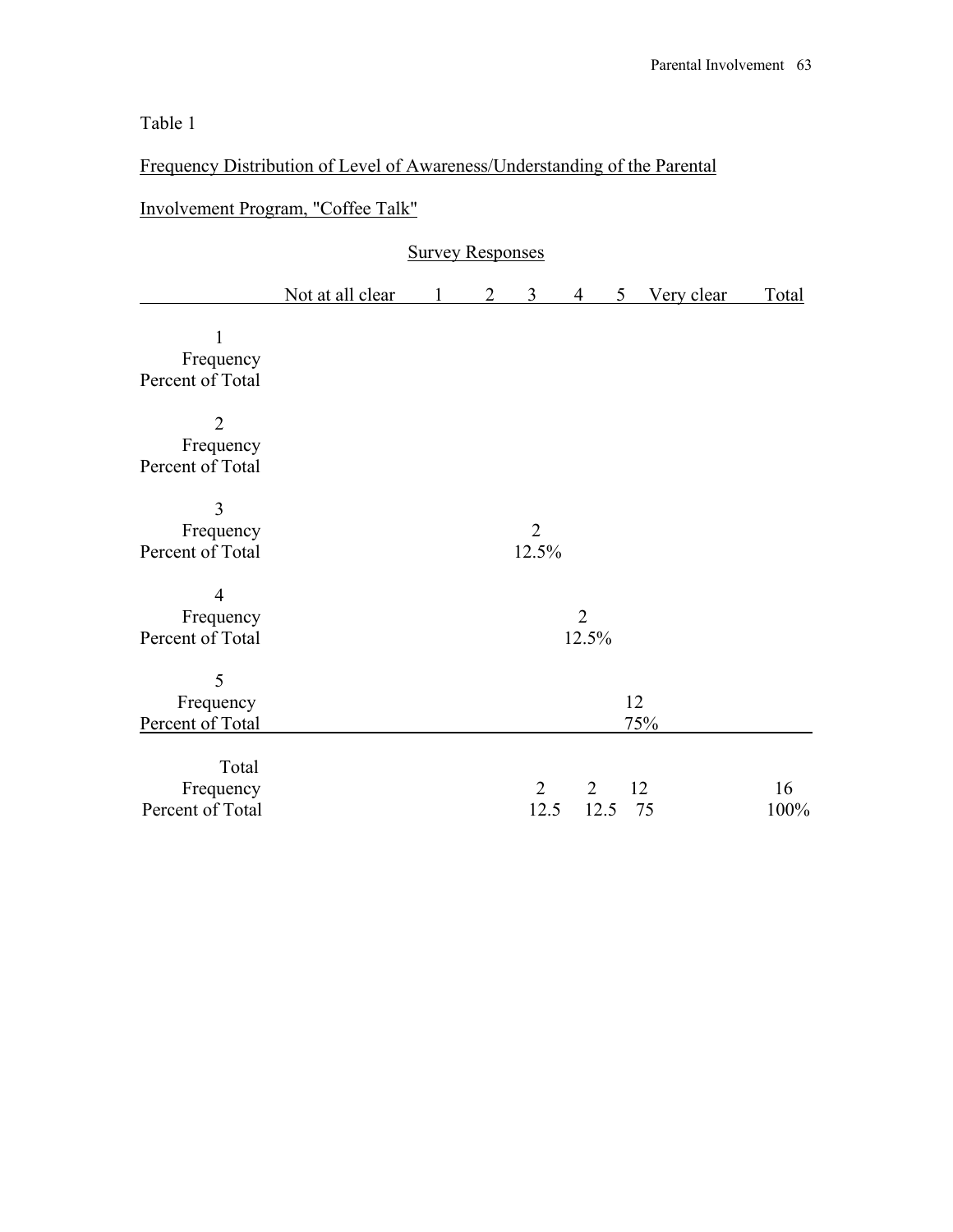Frequency Distribution of Parental Involvement "Coffee Talk" Meetings Attended by the **Participants** 

|                  |              | <b>Survey Responses</b> |                |   |     |       |      |
|------------------|--------------|-------------------------|----------------|---|-----|-------|------|
|                  | Attendance 0 |                         |                | 2 |     | Total |      |
| $\theta$         |              |                         |                |   |     |       |      |
| Frequency        |              | 11                      |                |   |     |       |      |
| Percent of Total |              | 69%                     |                |   |     |       |      |
|                  |              |                         |                |   |     |       |      |
| Frequency        |              |                         | $\overline{2}$ |   |     |       |      |
| Percent of Total |              |                         | 13%            |   |     |       |      |
| $\overline{2}$   |              |                         |                |   |     |       |      |
| Frequency        |              |                         |                |   | 3   |       |      |
| Percent of Total |              |                         |                |   | 18% |       |      |
| Total            |              |                         |                |   |     |       |      |
| Frequency        |              | 11                      | 2              |   | 3   |       | 16   |
| Percent of Total |              | 69                      | 13             |   | 18  |       | 100% |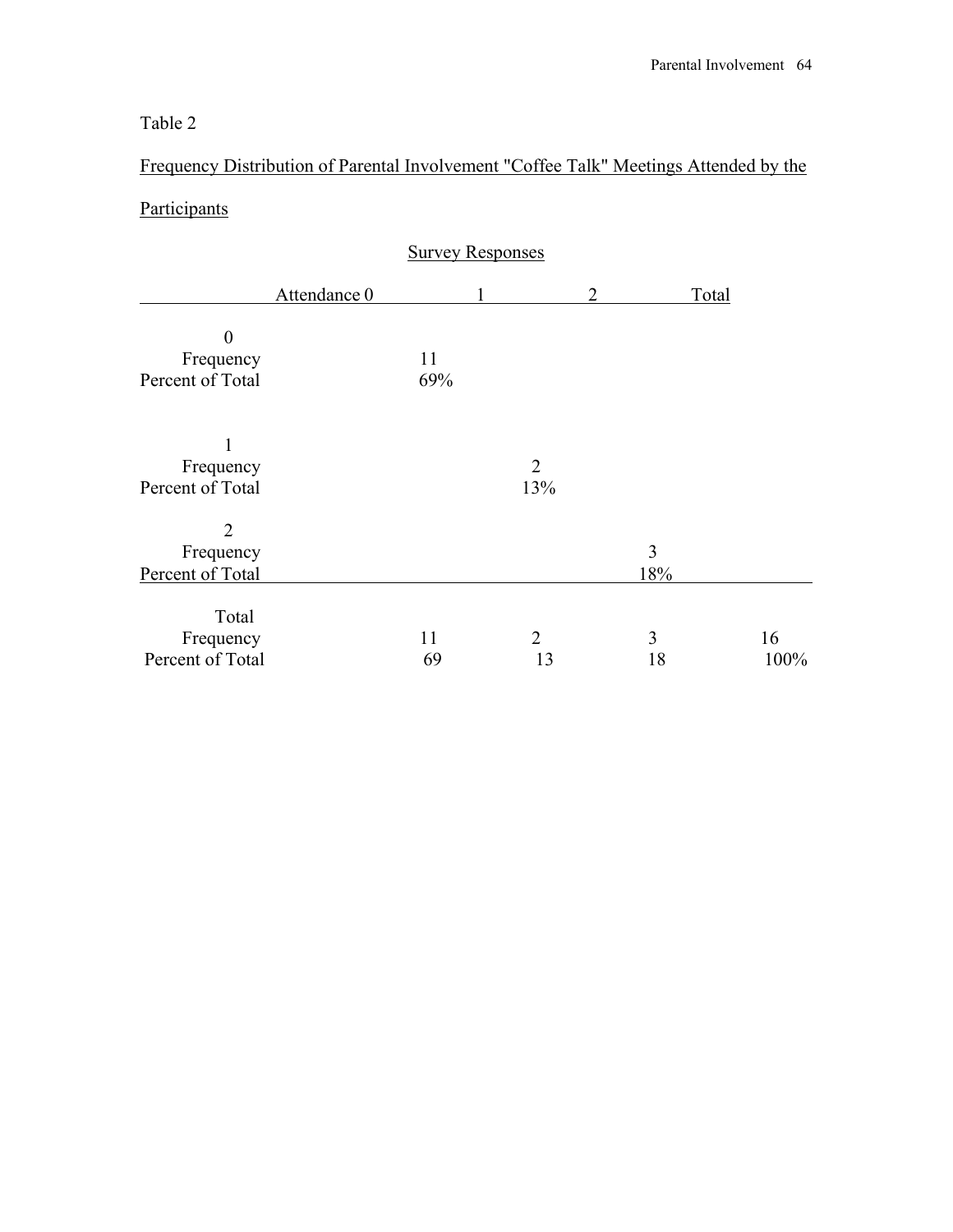Frequency Distribution of Degree to which Parents Believe their need for Parental

|                                                 | <b>Survey Responses</b> |  |                       |          |                       |                |                      |            |
|-------------------------------------------------|-------------------------|--|-----------------------|----------|-----------------------|----------------|----------------------|------------|
|                                                 | Not met                 |  | $\overline{2}$        | 3        | $\overline{4}$        |                | 5 Needs fully met    | Total      |
| $\mathbf{1}$<br>Frequency<br>Percent of Total   |                         |  |                       |          |                       |                |                      |            |
| $\overline{2}$<br>Frequency<br>Percent of Total |                         |  | $\overline{4}$<br>29% |          |                       |                |                      |            |
| 3<br>Frequency<br>Percent of Total              |                         |  |                       | 3<br>21% |                       |                |                      |            |
| $\overline{4}$<br>Frequency<br>Percent of Total |                         |  |                       |          | $\overline{3}$<br>21% |                |                      |            |
| 5<br>Frequency<br>Percent of Total              |                         |  |                       |          |                       | $\overline{4}$ | 29%                  |            |
| Total<br>Frequency<br>Percent of Total          |                         |  | 4<br>29               | 3<br>21  | $\mathfrak{Z}$<br>21  |                | $\overline{4}$<br>29 | 14<br>100% |

# Involvement will be met by the "Coffee Talk" Program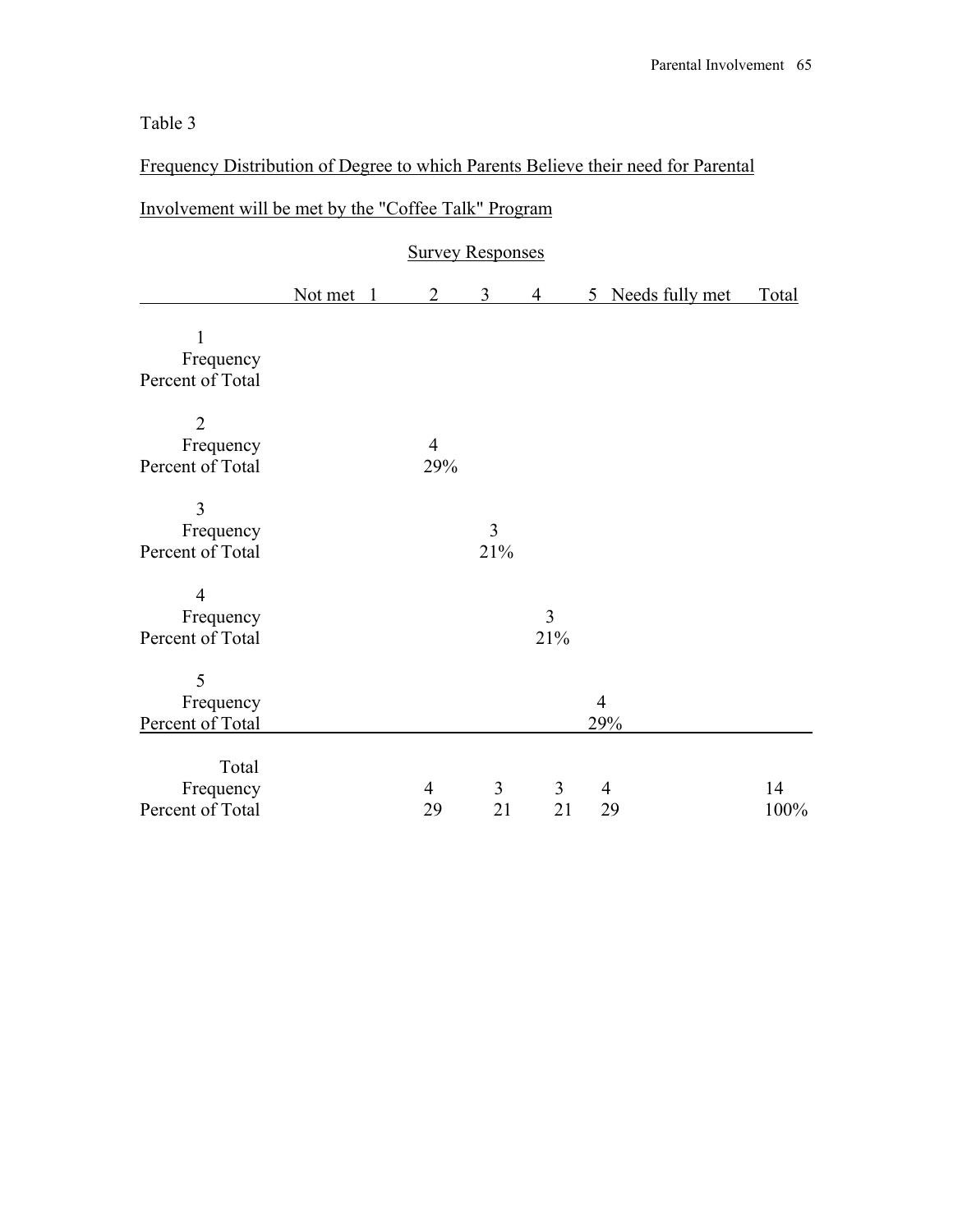Frequency Distribution of Level of Parental Involvement in School Events and Activities:

# Holiday Programs, Field Trips, Volunteerism, and Parent-Teacher Conferences

|                  | Never  | Rarely         | Sometimes      | <b>Usually</b> | <b>Always</b> | <b>Total</b> |
|------------------|--------|----------------|----------------|----------------|---------------|--------------|
| Holiday          |        |                |                |                |               |              |
| Programs         |        |                |                |                |               |              |
| Frequency        | 4      |                | 3              | 9              |               | 16           |
| Percent of Total | 25%    |                | 19%            | 56%            |               | 100          |
| Field Trips      |        |                |                |                |               |              |
| Frequency        | 5      | 3              | 5              | 3              |               | 16           |
| Percent of Total | 31%    | 19%            | 31%            | 19%            |               | 100          |
| Volunteerism     |        |                |                |                |               |              |
| Frequency        | $\tau$ | $\overline{4}$ | $\overline{4}$ | 1              |               | 16           |
| Percent of Total | 44%    | 25%            | 25%            | 6%             |               | 100          |
| Parent-Teacher   |        |                |                |                |               |              |
| Conferences      |        |                |                |                |               |              |
| Frequency        |        |                |                | $\overline{2}$ | 14            | 16           |
| Percent of Total |        |                |                | 13%            | 87%           | 100          |
| Total            |        |                |                |                |               |              |
| Frequency        |        |                |                |                |               | 16           |
| Percent of Total |        |                |                |                |               | 100%         |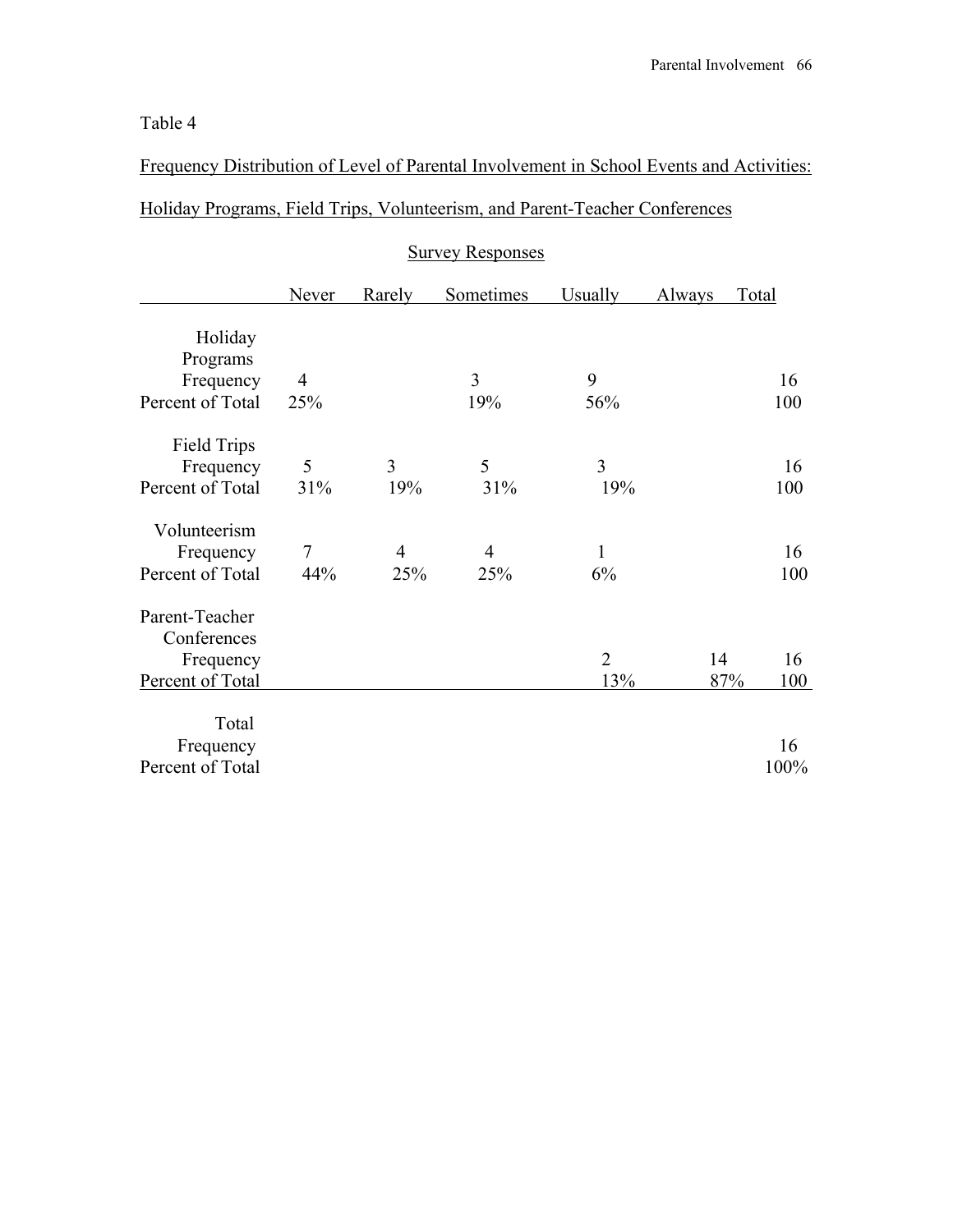Frequency Distribution of Suggestions to School Personnel Regarding Goals and

# Objectives for Child's Individualized Education Program (IEP).

|                               | Never | Rarely       | Sometimes             | Usually               | <b>Always</b> | Total                 |
|-------------------------------|-------|--------------|-----------------------|-----------------------|---------------|-----------------------|
| Never<br>Frequency            |       |              |                       |                       |               |                       |
| Percent of Total              |       |              |                       |                       |               |                       |
| Rarely                        |       |              |                       |                       |               |                       |
| Frequency<br>Percent of Total |       | 1<br>6%      |                       |                       |               | 1<br>6%               |
| Sometimes                     |       |              |                       |                       |               |                       |
| Frequency<br>Percent of Total |       |              | $\overline{2}$<br>13% |                       |               | $\overline{2}$<br>13% |
| Usually                       |       |              |                       |                       |               |                       |
| Frequency<br>Percent of Total |       |              |                       | $\overline{4}$<br>25% |               | $\overline{4}$<br>25% |
| Always                        |       |              |                       |                       |               |                       |
| Frequency<br>Percent of Total |       |              |                       |                       | 9<br>56%      | 9<br>56%              |
| Total                         |       |              |                       |                       |               |                       |
| Frequency                     |       | $\mathbf{1}$ | $\overline{2}$        | 4                     | 9             | 16                    |
| Percent of Total              |       | 6            | 13                    | 25                    | 56            | 100%                  |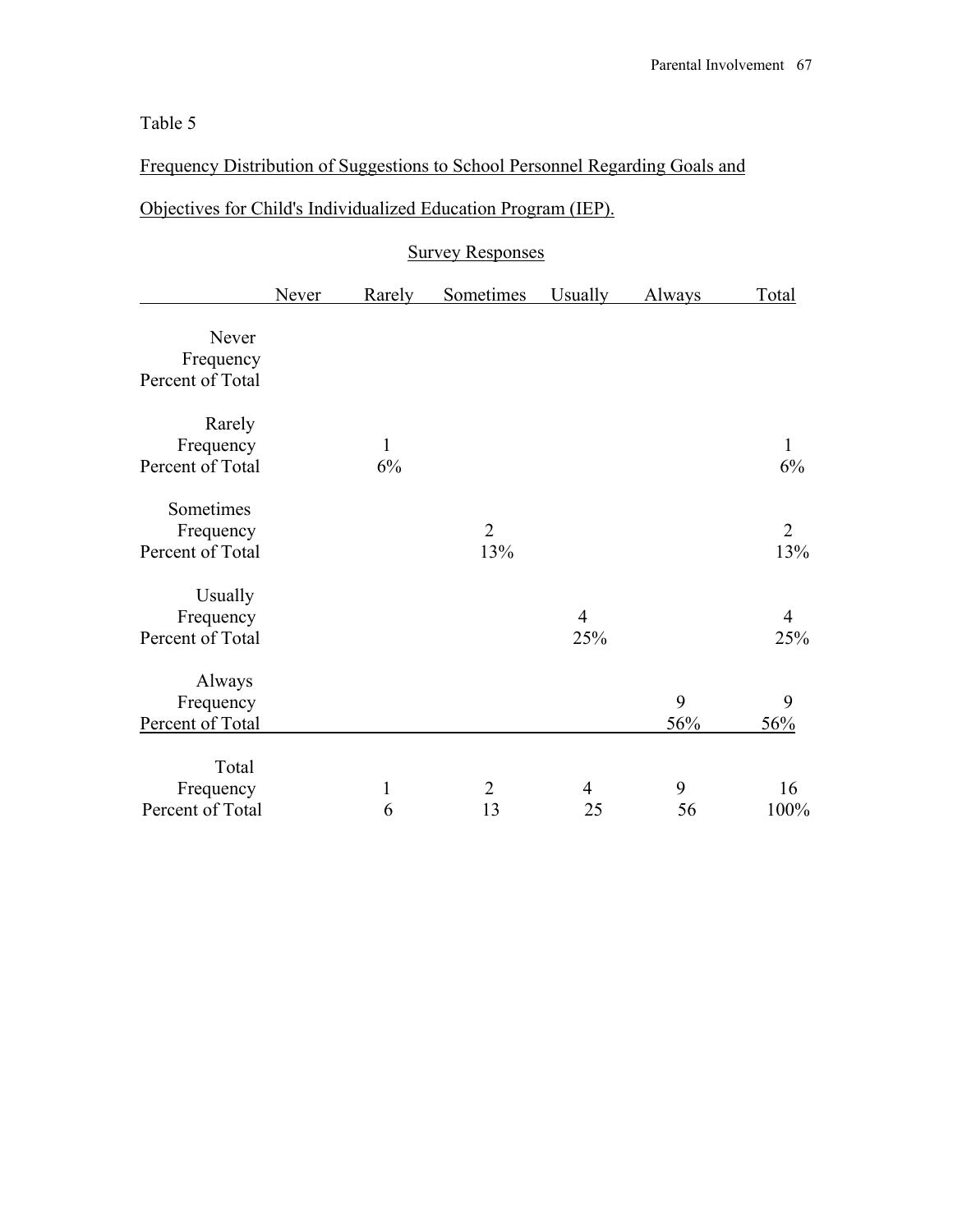Frequency Distribution of Beliefs that Involvement in "Coffee Talk" and other Parental

# Involvement Opportunities are Effective for Child(ren)'s Educational Success

|                  |              | <b>Survey Responses</b> |                  |                |        |                |  |  |  |  |
|------------------|--------------|-------------------------|------------------|----------------|--------|----------------|--|--|--|--|
|                  | <b>Never</b> | Rarely                  | <b>Sometimes</b> | <b>Usually</b> | Always | <b>Total</b>   |  |  |  |  |
| Never            |              |                         |                  |                |        |                |  |  |  |  |
| Frequency        |              |                         |                  |                |        |                |  |  |  |  |
| Percent of Total |              |                         |                  |                |        |                |  |  |  |  |
| Rarely           |              |                         |                  |                |        |                |  |  |  |  |
| Frequency        |              |                         |                  |                |        |                |  |  |  |  |
| Percent of Total |              |                         |                  |                |        |                |  |  |  |  |
| Sometimes        |              |                         |                  |                |        |                |  |  |  |  |
| Frequency        |              |                         | 3                |                |        | 3              |  |  |  |  |
| Percent of Total |              |                         | 20%              |                |        | 20%            |  |  |  |  |
| Usually          |              |                         |                  |                |        |                |  |  |  |  |
| Frequency        |              |                         |                  | $\overline{4}$ |        | $\overline{4}$ |  |  |  |  |
| Percent of Total |              |                         |                  | 27%            |        | 27%            |  |  |  |  |
| Always           |              |                         |                  |                |        |                |  |  |  |  |
| Frequency        |              |                         |                  |                | 8      | 8              |  |  |  |  |
| Percent of Total |              |                         |                  |                | 53%    | 53%            |  |  |  |  |
| Total            |              |                         |                  |                |        |                |  |  |  |  |
| Frequency        |              |                         | 3                | 4              | 8      | 15             |  |  |  |  |
| Percent of Total |              |                         | 20               | 27             | 53     | 100%           |  |  |  |  |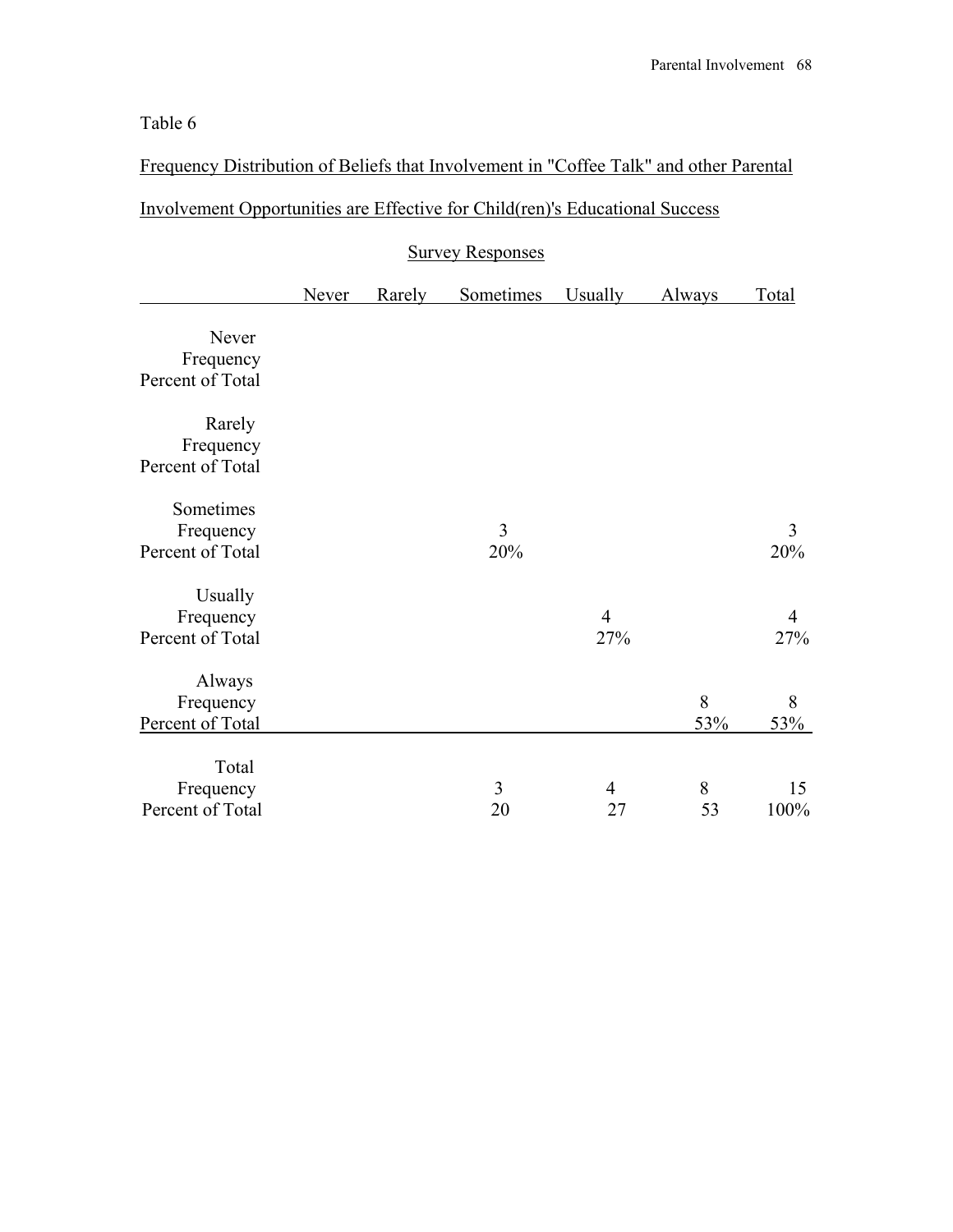Frequency Distribution of Beliefs in Parental Involvement as Beneficial to the Teachers

|  |  |  |  |  |  |  | in Aiding their Child (ren)'s Educational Progress |  |  |
|--|--|--|--|--|--|--|----------------------------------------------------|--|--|
|--|--|--|--|--|--|--|----------------------------------------------------|--|--|

|                     | <b>Never</b> | Rarely | Sometimes      | <b>Usually</b> | Always | Total          |
|---------------------|--------------|--------|----------------|----------------|--------|----------------|
| Never               |              |        |                |                |        |                |
| Frequency           |              |        |                |                |        |                |
| Percent of Total    |              |        |                |                |        |                |
| Rarely<br>Frequency |              |        |                |                |        |                |
| Percent of Total    |              |        |                |                |        |                |
| Sometimes           |              |        |                |                |        |                |
| Frequency           |              |        | 2              |                |        | $\overline{2}$ |
| Percent of Total    |              |        | 12.5%          |                |        | 12.5%          |
| Usually             |              |        |                |                |        |                |
| Frequency           |              |        |                | $\overline{4}$ |        | $\overline{4}$ |
| Percent of Total    |              |        |                | 25%            |        | 25%            |
| Always              |              |        |                |                |        |                |
| Frequency           |              |        |                |                | 10     | 10             |
| Percent of Total    |              |        |                |                | 62.5%  | 62.5%          |
| Total               |              |        |                |                |        |                |
| Frequency           |              |        | $\overline{2}$ | $\overline{4}$ | 10     | 16             |
| Percent of Total    |              |        | 12.5           | 25             | 62.5   | 100%           |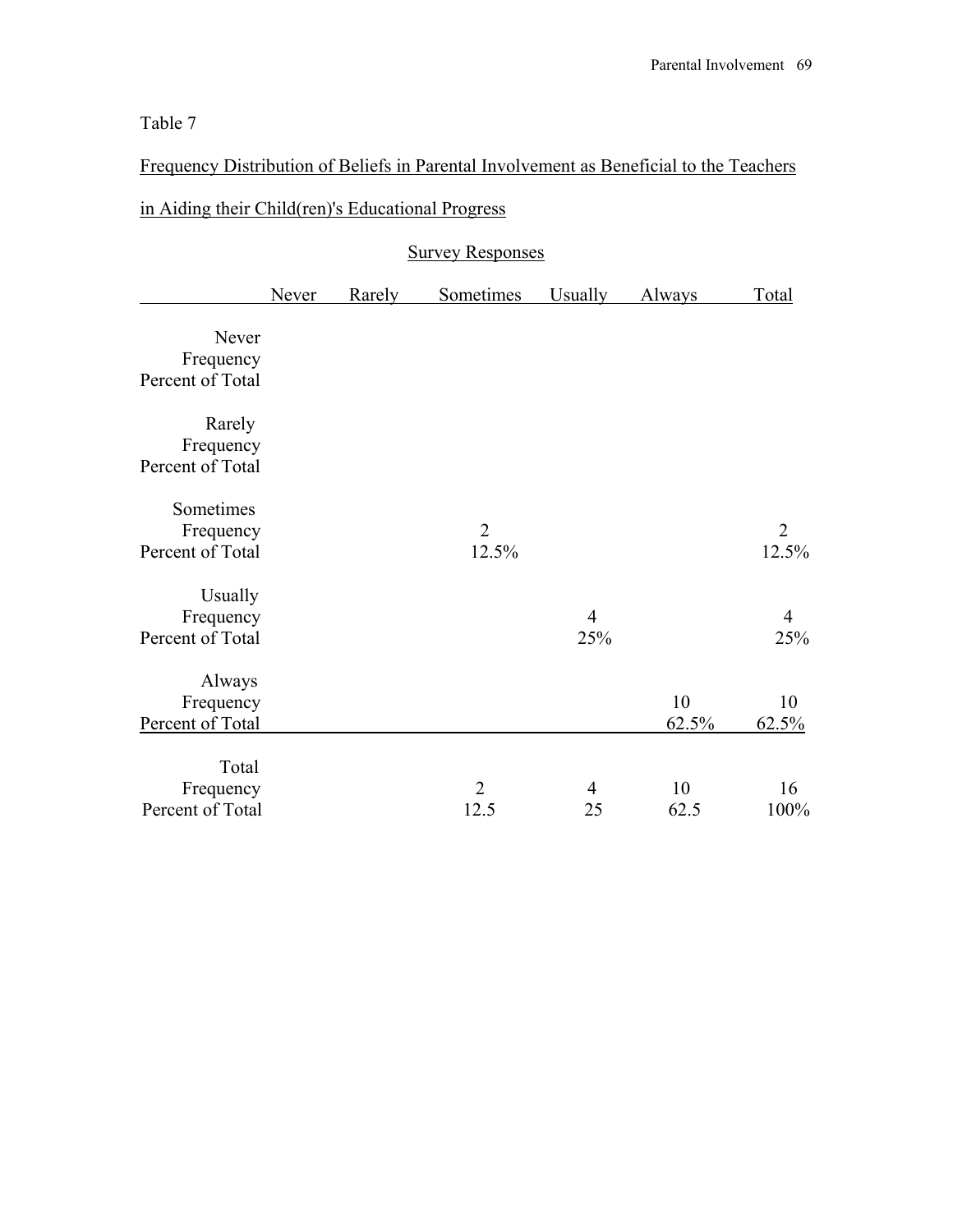# Frequency Distribution of Beliefs in Personal Benefit in Education Due to Own Parental Involvement as a Child

|                   | <b>Never</b> | Rarely | Sometimes      | <b>Usually</b> | Always | Total |
|-------------------|--------------|--------|----------------|----------------|--------|-------|
| Never             |              |        |                |                |        |       |
| Frequency         | 3            |        |                |                |        | 3     |
| Percent of Total  | 19%          |        |                |                |        | 19%   |
| Rarely            |              |        |                |                |        |       |
| Frequency         |              | 1      |                |                |        | 1     |
| Percent of Total  |              | 6%     |                |                |        | 6%    |
| Sometimes         |              |        |                |                |        |       |
| Frequency         |              |        | $\overline{3}$ |                |        | 3     |
| Percent of Total  |              |        | 19%            |                |        | 19%   |
| Usually           |              |        |                |                |        |       |
| Frequency         |              |        |                | 4              |        | 4     |
| Percent of Totals |              |        |                | 25%            |        | 25%   |
| Always            |              |        |                |                |        |       |
| Frequency         |              |        |                |                | 5      | 5     |
| Percent of Totals |              |        |                |                | 31%    | 31%   |
| Total             |              |        |                |                |        |       |
| Frequency         | 3            | 1      | 3              | 4              | 5      | 16    |
| Percent of Total  | 19           | 6      | 19             | 25             | 31     | 100%  |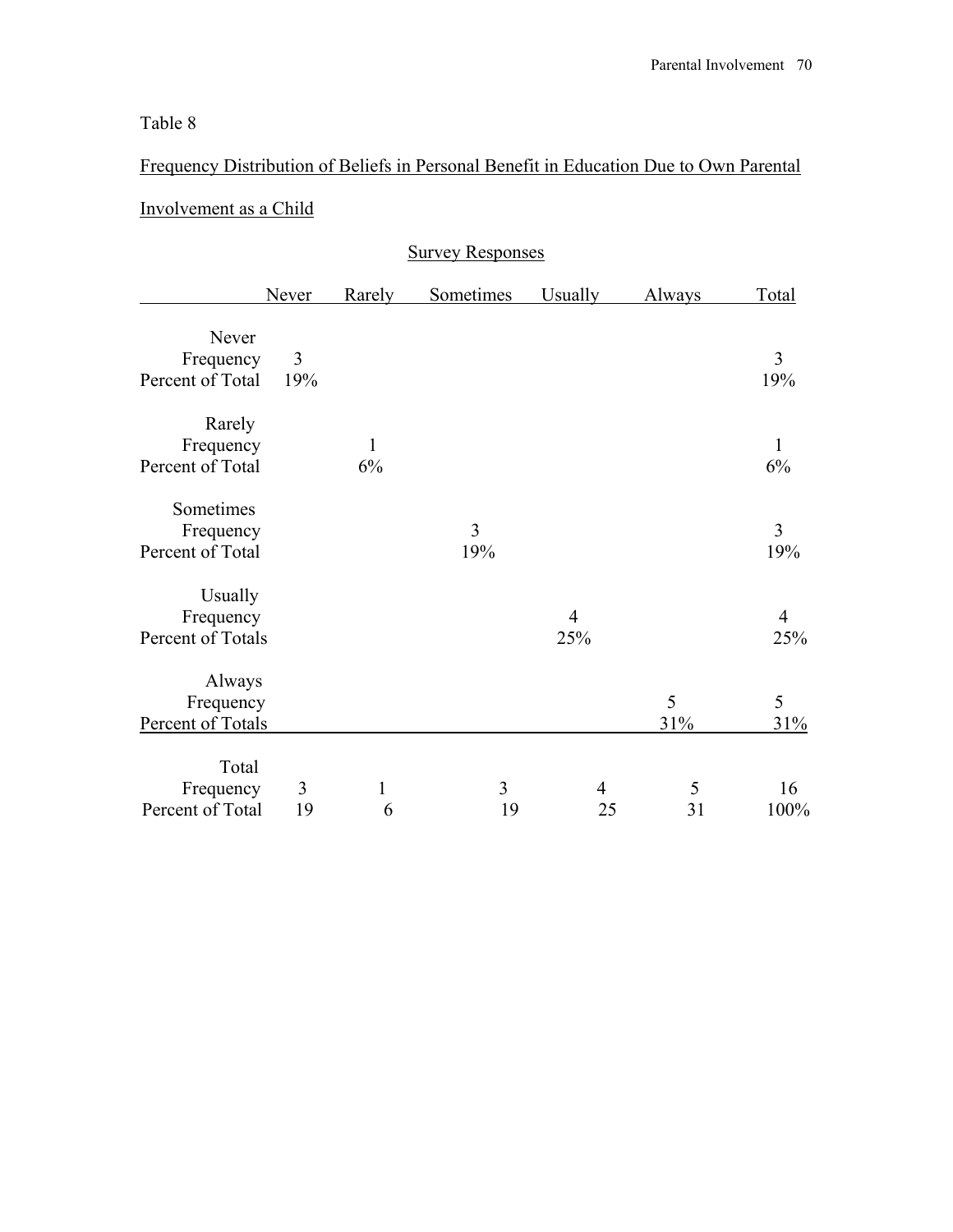Frequency Distribution of Beliefs Regarding Parental Over-Involvement and

# Discouragement of Child's Successful Educational Performance

|                                            | <b>Never</b> | Rarely                | Sometimes             | <b>Usually</b> | Always | Total                 |
|--------------------------------------------|--------------|-----------------------|-----------------------|----------------|--------|-----------------------|
| Never<br>Frequency<br>Percent of Total     | 5<br>31%     |                       |                       |                |        | 5<br>31%              |
| Rarely<br>Frequency<br>Percent of Total    |              | $\overline{4}$<br>25% |                       |                |        | $\overline{4}$<br>25% |
| Sometimes<br>Frequency<br>Percent of Total |              |                       | $\overline{7}$<br>44% |                |        | $\tau$<br>44%         |
| Usually<br>Frequency<br>Percent of Total   |              |                       |                       |                |        |                       |
| Always<br>Frequency<br>Percent of Total    |              |                       |                       |                |        |                       |
| Total<br>Frequency<br>Percent of Total     | 5<br>31      | 4<br>25               | 7<br>44               |                |        | 16<br>100%            |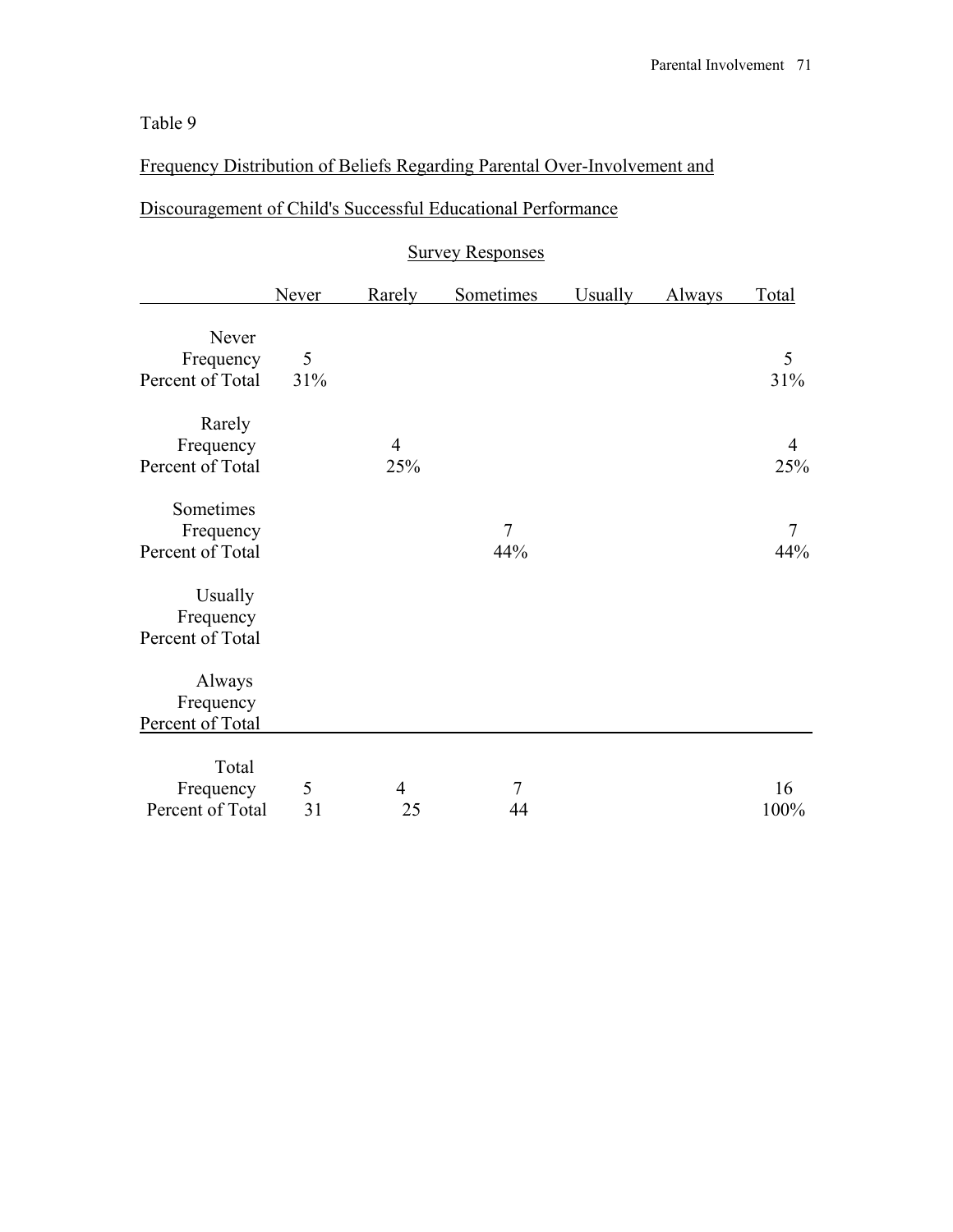Frequency Distribution of Responses to Statement that Organized Parental Involvement

# Programs such as "Coffee Talk" can Improve the Parent-Child Relationship

# Survey Responses Never Rarely Sometimes Usually Always Total Never Frequency Percent of Total Rarely Frequency Percent of Total Sometimes Frequency 4 4 4 Percent of Total 25% 25% 25% Usually Frequency 7 7 7 7 Percent of Total 44% 44% 44% Always Frequency<br>
2nt of Total<br>
31% 31% 31% Percent of Total 31% 31% 31% Total Frequency 4 7 5 16<br>ent of Total 25 44 31 100% Percent of Total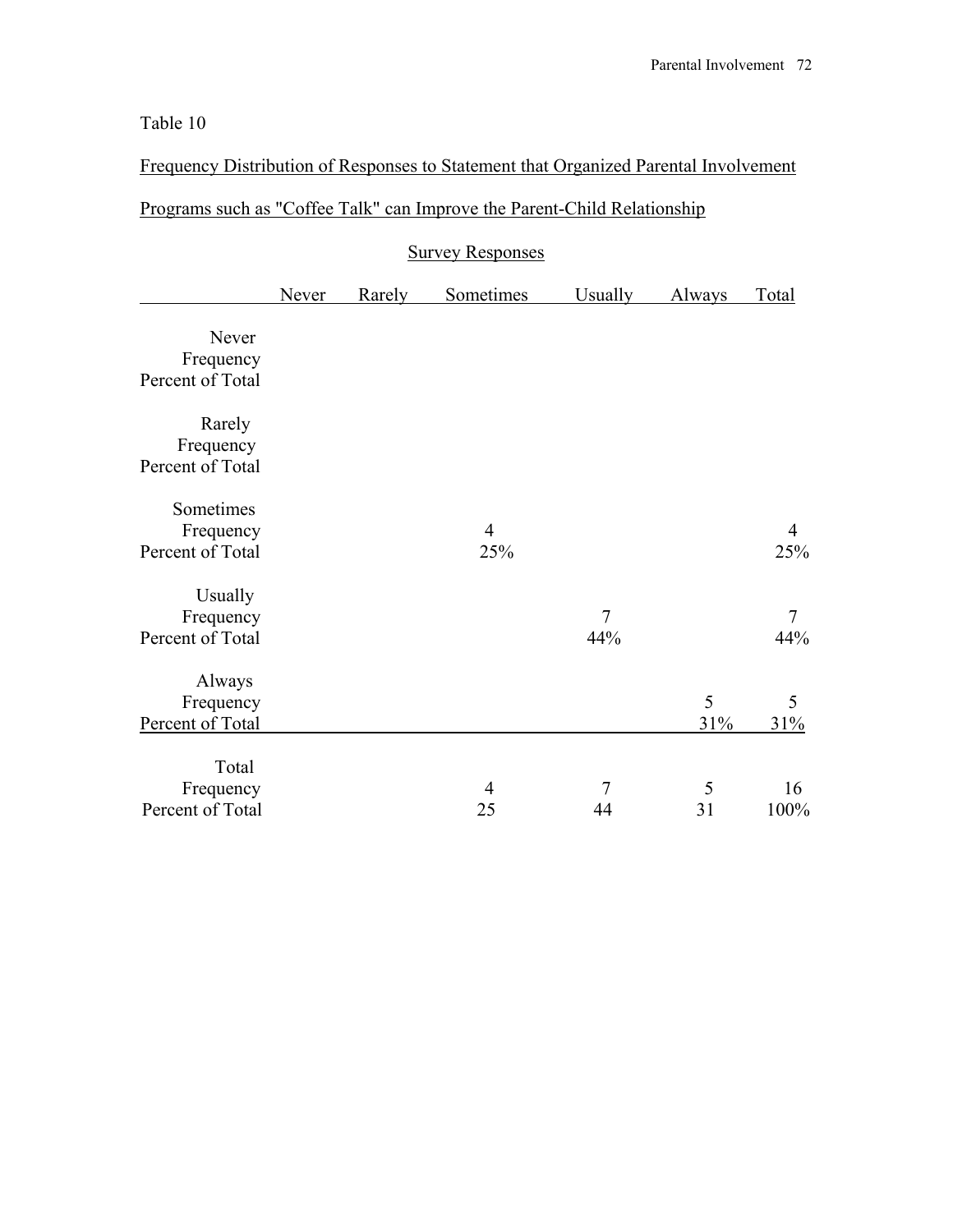## Table 11

## Frequency Distribution of Barriers to Parental Involvement Experienced by the

## **Participants**

| <b>Survey Responses</b> |       |        |           |                |        |       |
|-------------------------|-------|--------|-----------|----------------|--------|-------|
|                         | Never | Rarely | Sometimes | <b>Usually</b> | Always | Total |
| Scheduling              |       |        |           |                |        |       |
| Conflicts               |       |        |           |                |        |       |
| Frequency               | 4     |        | 5         | 5              | 2      | 16    |
| Percent of Total        | 25%   |        | 31%       | 31%            | 13%    | 100%  |
| Transportation          |       |        |           |                |        |       |
| Problems                |       |        |           |                |        |       |
| Frequency               | 13    | 1      | 1         |                |        | 15    |
| Percent of Total        | 86.6% | 6.7%   | 6.7%      |                |        | 100%  |
| Language                |       |        |           |                |        |       |
| Barrier                 |       |        |           |                |        |       |
| Frequency               | 12    |        |           |                |        | 12    |
| Percent of Total        | 100%  |        |           |                |        | 100%  |
| No Child Care           |       |        |           |                |        |       |
| Frequency               | 9     | 2      | 4         |                |        | 15    |
| Percent of Total        | 60%   | 13%    | 27%       |                |        | 100%  |